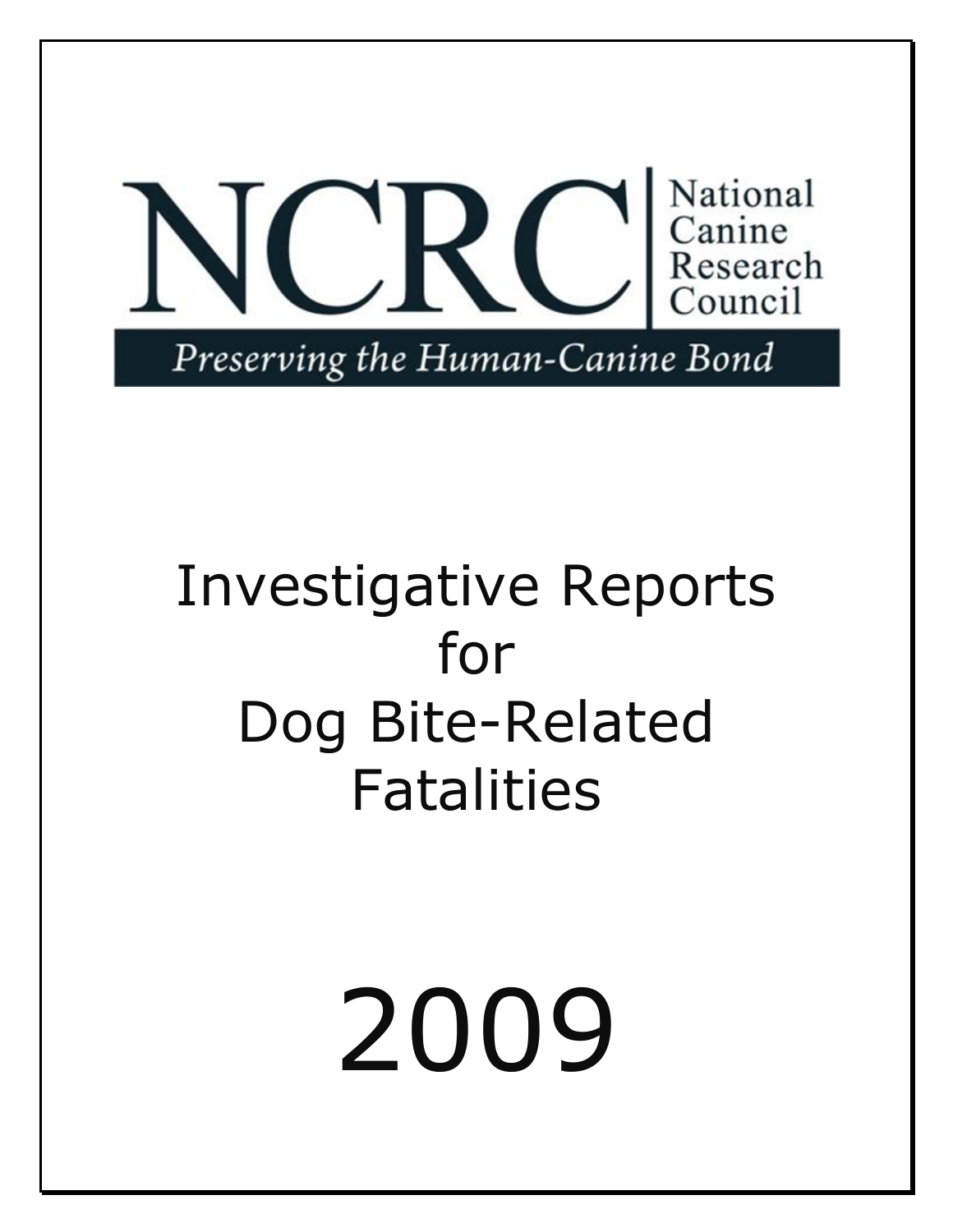#### **INTRODUCTION**

Dog bite-related human fatalities have always been exceedingly rare, yet they can attract the kind of publicity that creates an impression that they are more prevalent than they actually are. The annual total of such fatalities has risen and fallen with no discernible pattern or trend, even though the US canine population has continued its steady increase. During 2009, the U.S. canine population topped 77 million, according to the American Pet Products Association. In 2009, there was one human fatality for every 2.5 million dogs in the country. By contrast, 15,241 human beings were murdered, which is equal to one violent human death for every 20,143 persons.

There were 31 dog bite-related fatalities in 2009. $*$  NCRC contacted officials on each case in order to obtain the most accurate and comprehensive information available. We have reinterviewed sources that the media has reached, and located others that they have not, among whom may be police investigators, animal control officers, coroners, veterinarians, health department officials, dog owners, and eye witnesses. We have obtained incident reports, bite reports, human and animal autopsy reports, summaries of judicial proceedings, and crime scene data and photographs. While not all, or even any, of these sources and reports may be available with respect to each individual case, our experience has shown that official reports often do not agree with \* news accounts and/or contain important information that was either unavailable or not of interest to reporters . Many cases involved extensive investigations by local authorities, and as such, important information relative to the  $dog(s)$ , owner and/or victim was not available until the completion of those investigations.

We are issuing our 2009 final report only at the end of 2010 because we believe that our mission of preserving the human-canine bond obligates us to be as accurate about these emotionally charged incidents as we can, so that they are calmly, correctly and, therefore, usefully understood. Accuracy takes time.

#### **Humane care, custody and control**

The overwhelming majority of these isolated tragedies  $-$  22 out of 31  $-$  involved *resident* dogs, not family pets

Owners maintain the dogs we call resident dogs exclusively outside of regular human interaction: on a chain, in a kennel, in an isolated portion of the home such as a basement or garage, or in the yard. Some owners acquire the dogs for negative purposes, such as guarding, intimidation, protection, fighting, or negligent breeding. These owners only rarely permit the dogs to associate with people and other animals in positive, humane ways.

Dogs maintained as "resident" animals cannot be expected to exhibit the same behaviors and level of sociability as family dogs afforded the opportunity to learn appropriate behaviors through positive and humane interaction with people on a regular basis.

In 8 of the 22 cases of resident dogs, the owners had permanently isolated the dogs on chains.\*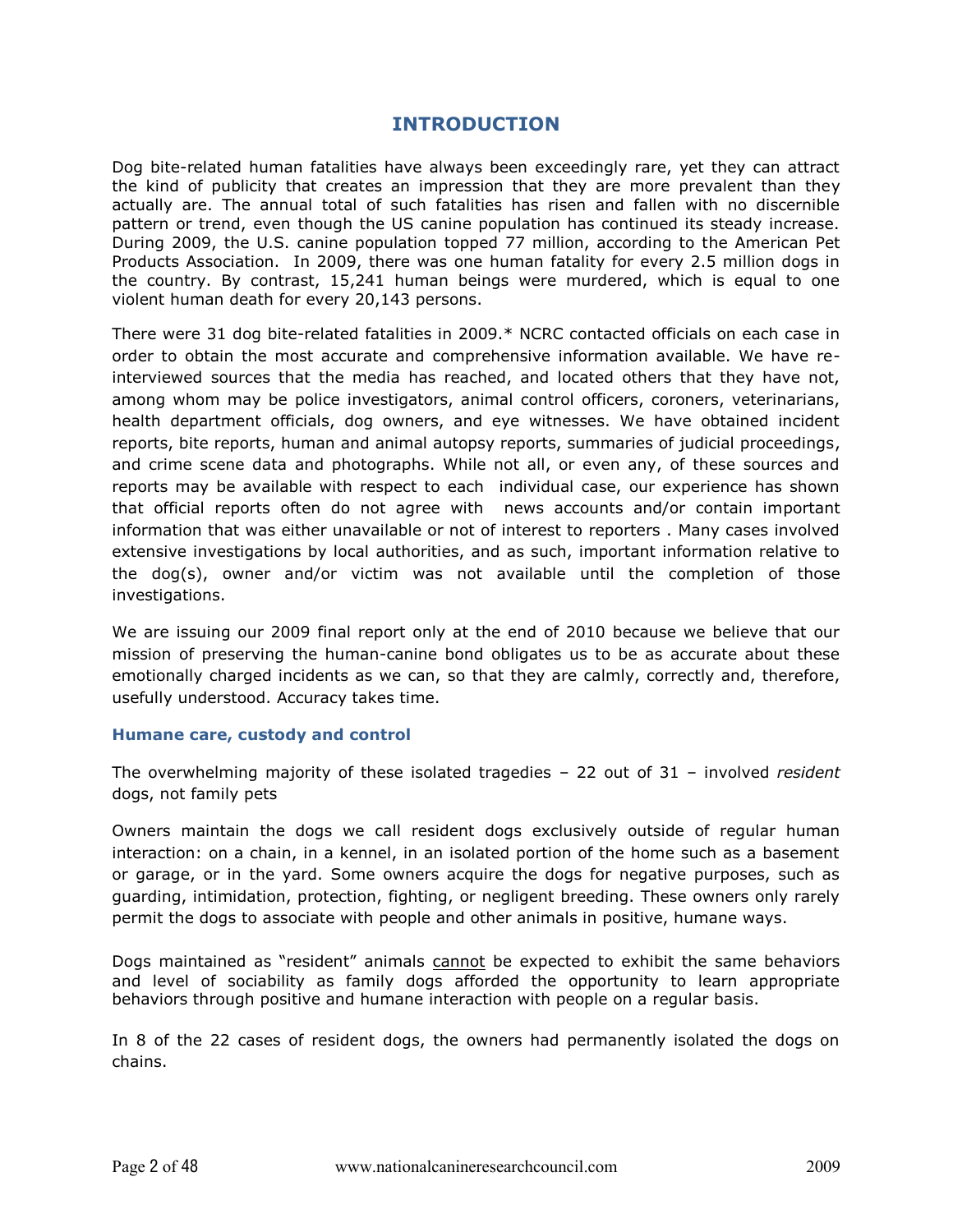

In 26 of the 31 cases, the owners had failed to spay or neuter their dogs.

#### **Owner cruelty and criminality**

In 6 of the 31 cases, an owner and/or owner-parent was charged with a crime.

In 6 of the 31 cases, the owners had continuously subjected their dogs to serious abuse and neglect: keeping their dogs in frigid conditions with no shelter, allowing their dogs to become infested with parasites, or starving their dogs. One owner had chained his dog to a tree with a prong collar. There were no criminal charges filed in connection with these six cases.\*

#### "What kind of dog was it?": Reliability of breed descriptor

Most of the dogs involved in fatalities in 2009, however they may have been described in the news, were found to be dogs of unknown pedigree. In nine of these incidents there is documentation (n=4) or other reasonable evidence (n=5) that the dog or dogs were purebred dogs. Six different breeds were identified in these nine incidents.

In the other 22 cases, it was either not possible to assign a reasonably accurate breed descriptor to the dogs involved, or the dogs were never located. In these cases the breed was classified as "indeterminate" since there was no documented or reasonable evidence provided by owner(s), authorities, or any other party to substantiate a breed attribution.# Any breed labels in news accounts could not be substantiated.

In any event, there is no scientific evidence that one kind of a dog is more likely to bite or injure a human being than another kind of dog.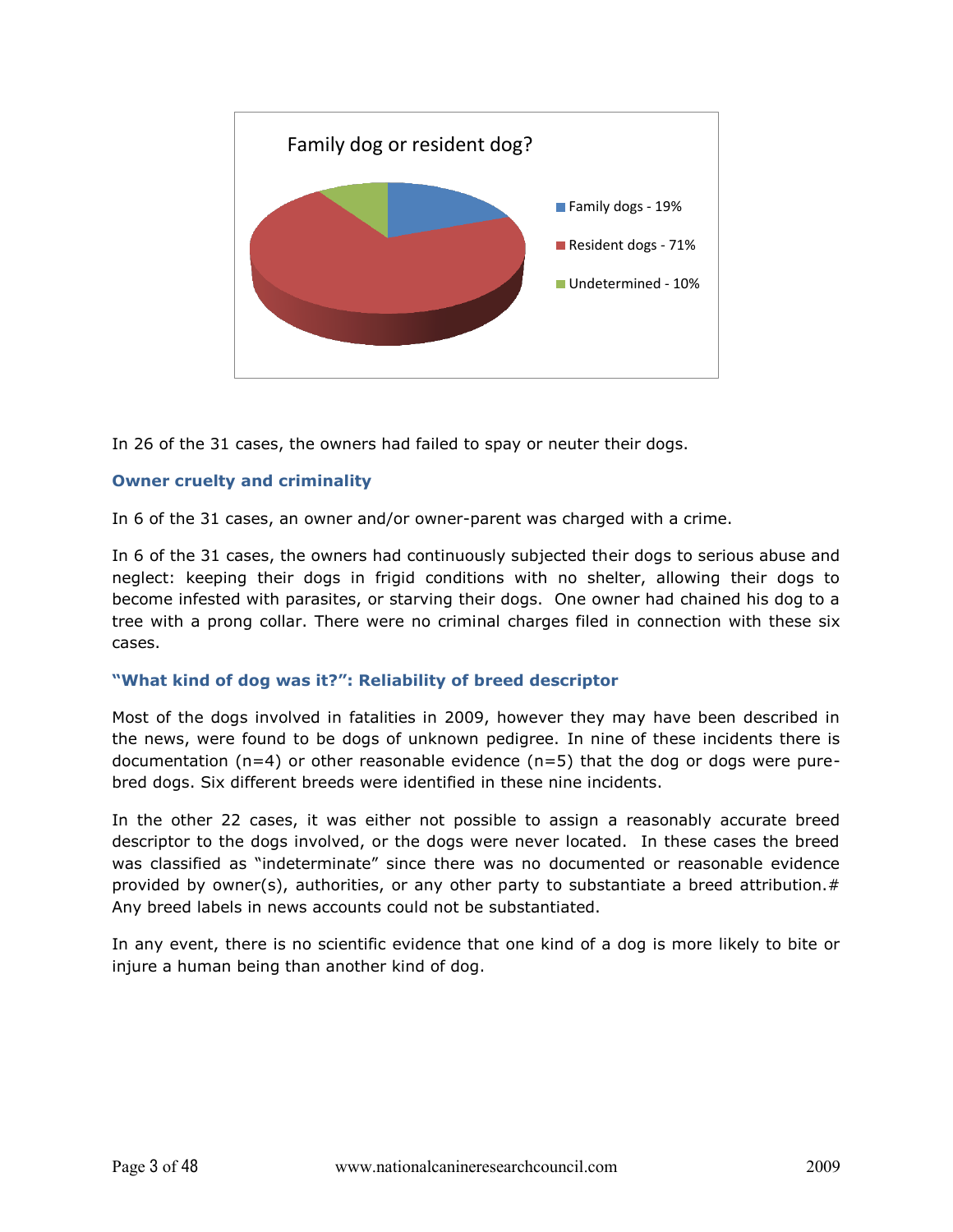

#### **Conclusion**

Dog bite-related fatalities are exceedingly rare. In 2009, 31 fatalities occurred within a human population of 308 million and a canine population estimated at 77 million. The interactions between dogs and humans are so numerous, complex and fluid that no one factor can possibly be considered, in isolation from any other factors, to be the cause of what happened. There is no scientific evidence that one kind of a dog is more likely to injure a human being than another kind of a dog. This is no evidence that, absent circumstances specifically associated with mating or maternal protectiveness, a dog being intact should be understood as a cause of aggressive behavior toward human beings. And for every dog that injured someone and who had been denied a positive human relationship, untold thousands similarly kept injured no one.

Dogs are individuals, and must be regarded as such. Further, each of these incidents represents a unique calculus of circumstance that we can never completely decipher.

Much that is inaccurate and misleading is regularly published about dog bite-related fatalities. We are issuing this collection of reports in the hope of encouraging in any future discussion a respect for accuracy and completeness, and because the more deeply one examines these incidents, the more likely one is to appreciate that their complexity and fluidity are most profitably reduced to one, simple, unchanging prescription. All dog owners have an unequivocal responsibility for the humane care (including proper diet, veterinary care, socialization and training), custody (including licensing and microchipping), and control of their dogs.

#### #\*#\*#

\*Four cases, which may appear in other compilations, do not satisfy the standard definition of a dog bite-related fatality, and are excluded here. A dog bite-related fatality is one where a human being died as a result of trauma, exsanguinations or avulsions attributable to dog bites. We have, therefore, excluded two cases in which a person died of infection days or weeks after suffering a dog bite, one in which an animal control officer died after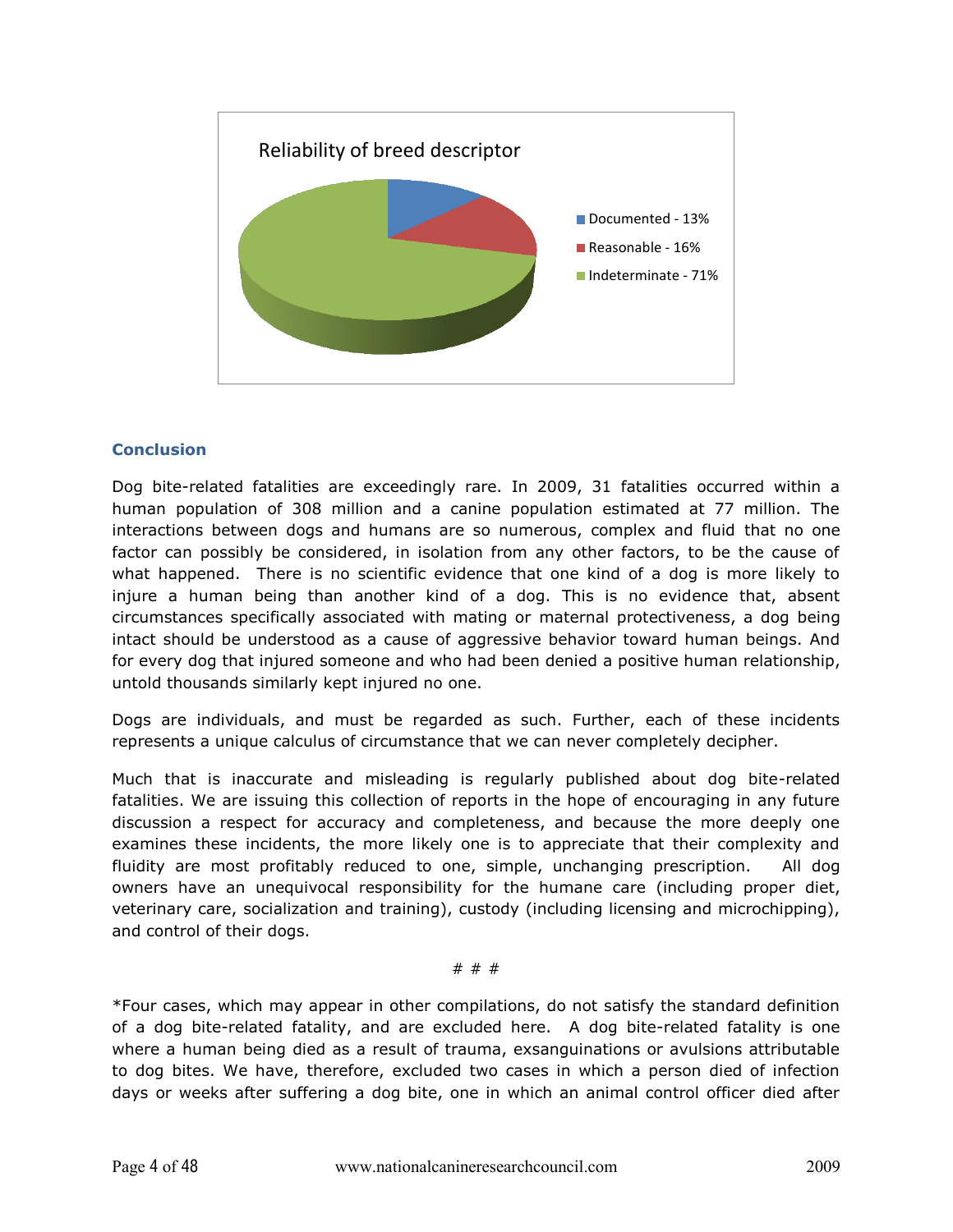being knocked down by a dog, and one in which the medical examiner was unable to determine whether the bite wounds were pre- or post-mortem.

# In cases lacking documentation or other reasonable evidence of pedigree, if any photographs of the dogs were available, we submitted them to NCRC Advisor Amy Marder, VMD, CAAB. Dr. Marder is a graduate of the University of Pennsylvania's School of Veterinary Medicine, and completed the University's first behavior residency. She currently serves as Director of the Center for Shelter Dogs at the Animal Rescue League of Boston. She is also a dog fancier, who showed Australian terriers.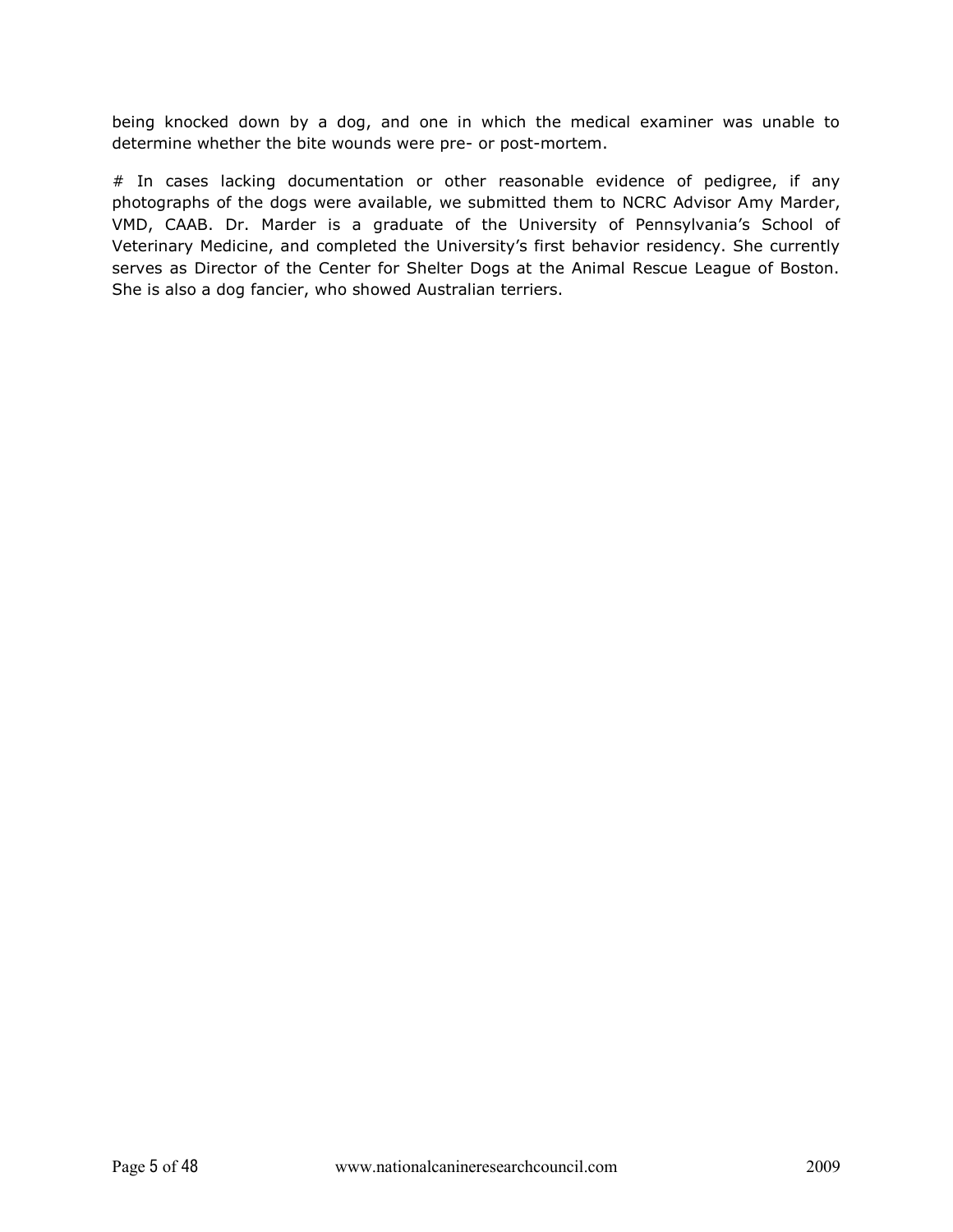

Date: January 5, 2009 Location: Thomasville, Georgia Victim: Cheyenne Peppers, 5-year-old female

**Circumstances:** Cheyenne periodically stayed at the home of her mother and her mother's boyfriend in Thomasville. On January 5<sup>th</sup>, Cheyenne wandered, alone and unsupervised, into the backyard where three dogs resided. She may have been playing on a trampoline.

While the media reported that "two of the dogs broke free of their chains" to attack Cheyenne, investigators determined that the dogs were never chained, and were loose in the yard at the time. The owner had tied two of the three dogs with ropes only after discovering the body of the child. He later explained to investigators that the dogs were only tied when they were being fed (see photo below).

One of the dogs was a heavily pregnant female. She gave birth to puppies less than 24 hours later.



The collar and nylon rope were used to tie one of the dogs when being fed.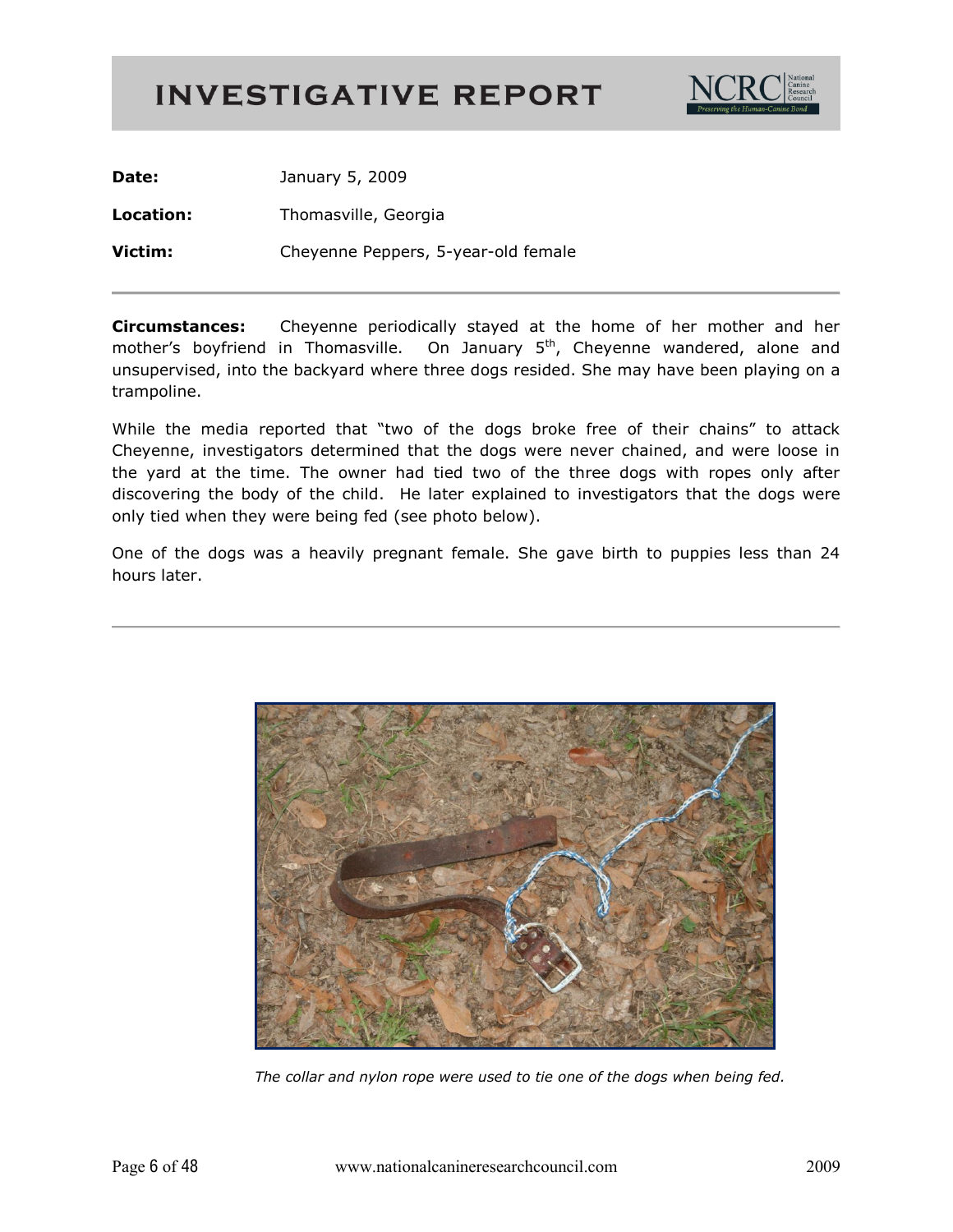| <b>Family dog or Resident dog:</b>  | Resident: Dogs maintained in yard                                                                        |
|-------------------------------------|----------------------------------------------------------------------------------------------------------|
| Number of dog(s) involved:          | One-three: The participation of individual dogs<br>was not determined                                    |
| Sex, reproductive status of dog(s): | Male, intact; female, pregnant (full-term); male,<br>sub-adult, intact (offspring of the two adult dogs) |

| Criminal Charges:         | No.                                                                                                                                                                                                                                                                                                                                                                                                         |
|---------------------------|-------------------------------------------------------------------------------------------------------------------------------------------------------------------------------------------------------------------------------------------------------------------------------------------------------------------------------------------------------------------------------------------------------------|
| Unsupervised child:       | Yes. And child unfamiliar to the dog.                                                                                                                                                                                                                                                                                                                                                                       |
| Other:                    | Female gave birth to puppies less than 24 hours later                                                                                                                                                                                                                                                                                                                                                       |
| <b>Breed attribution:</b> | Indeterminate                                                                                                                                                                                                                                                                                                                                                                                               |
| <b>Details:</b>           | The media reported the dogs were "pit bulls." However,<br>NCRC was unable to obtain evidence or documentation<br>from the owner or authorities to substantiate the<br>breed(s) of dogs. NCRC did obtain photographs of all<br>three dogs. NCRC submitted photographs to NCRC's<br>expert advisor who concluded that the breed(s) of the<br>dogs could not be reasonably determined from the<br>photographs. |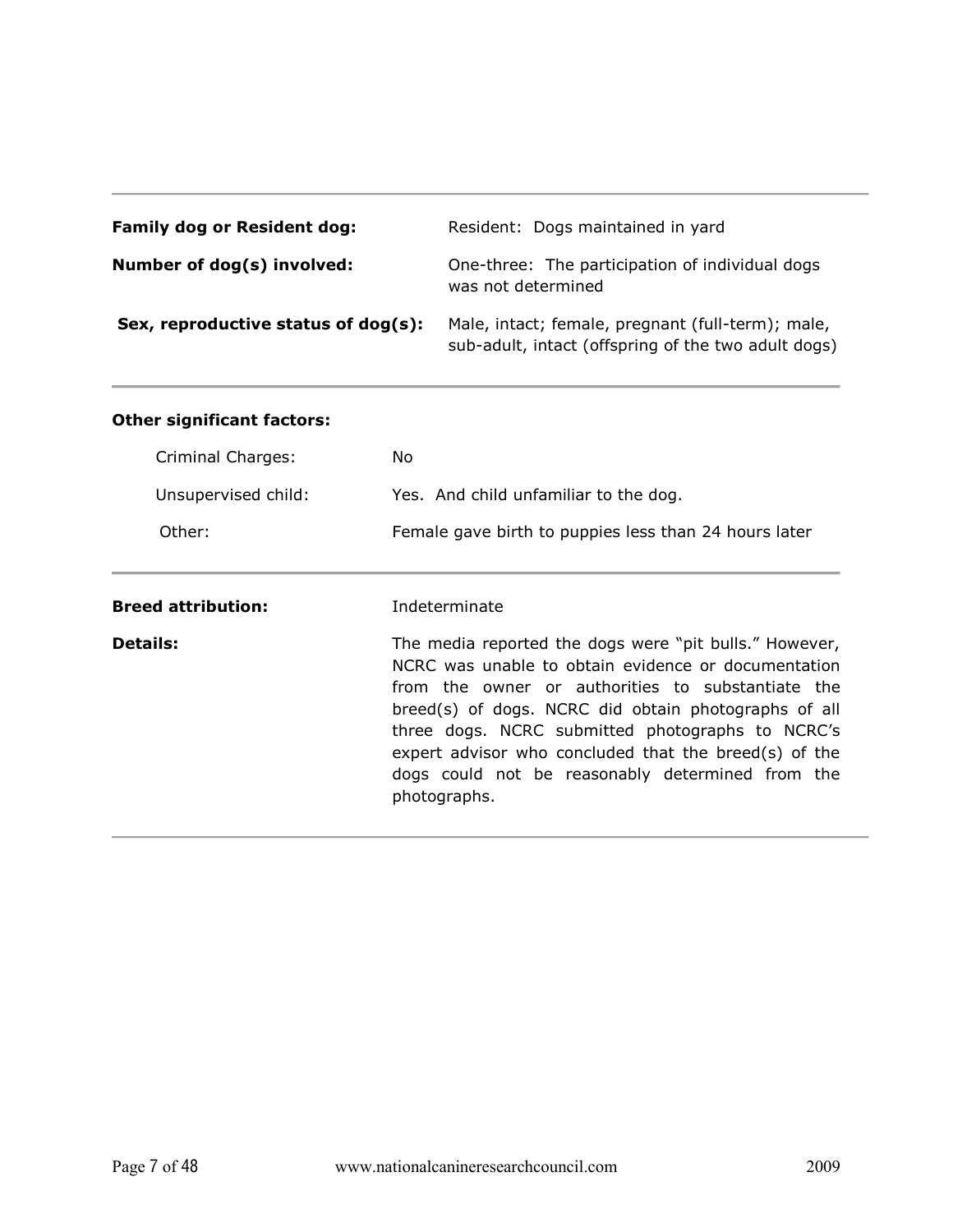

Date: January 11, 2009

Location: Chicago, Illinois

Victim: Alex Angulo, 4-year-old male

Within days after his birth, Alex Angulo was taken into the foster care Circumstances: system. Four years later, his fourth foster parent was a 77-year-old woman who lived on Chicago's South Side. Alex was primarily cared for by his foster mother's adult son, whom Alex called "uncle."

The "uncle" was using a snow blower in the front yard when Alex went into the backyard where two dogs were kept.

The media, neighbors and a Cook County Public Guardian commented the dogs appeared to be "big wild dogs, or scary, aggressive, menacing dogs." None seemed to have noticed that the dogs were visibly underweight and had no shelter from the freezing temperatures in the snow-covered yard in which they resided.

| <b>Family dog or Resident dog:</b>  | Resident: Dogs maintained in yard                           |
|-------------------------------------|-------------------------------------------------------------|
| Number of dog(s) involved:          | One-two: Participation of individual dogs not<br>determined |
| Sex, reproductive status of dog(s): | Male, intact; female, intact                                |

| Criminal Charges: | Unknown                                                         |
|-------------------|-----------------------------------------------------------------|
|                   | Unsupervised child: Yes. And child unfamiliar to the dog(s).    |
| Other:            | Visibly underweight dogs living exposed to frigid temperatures. |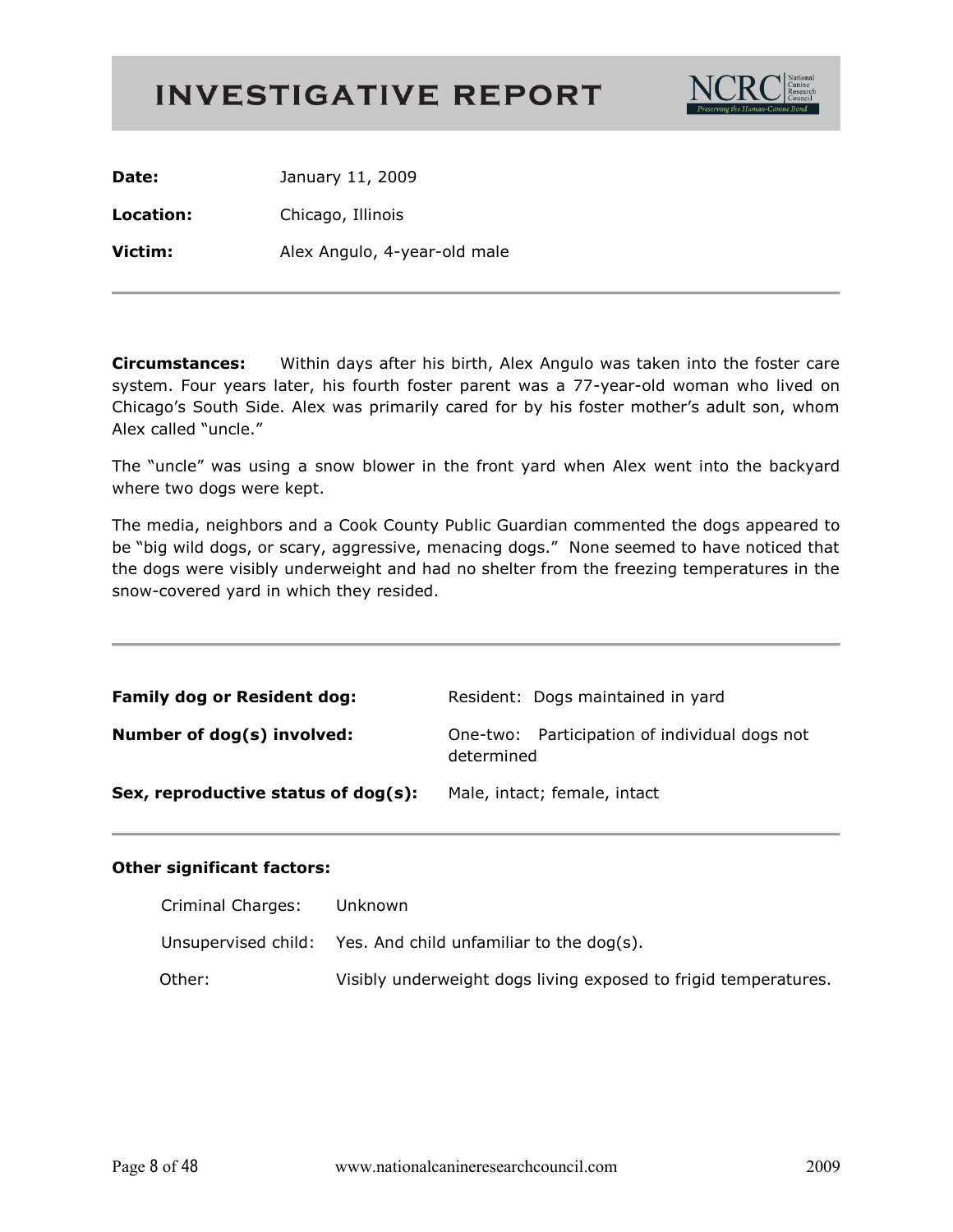| <b>Breed attribution:</b> | Indeterminate                                                                                                                                                                                                                                                                                                                                                                                                              |
|---------------------------|----------------------------------------------------------------------------------------------------------------------------------------------------------------------------------------------------------------------------------------------------------------------------------------------------------------------------------------------------------------------------------------------------------------------------|
| <b>Details:</b>           | The media reported the dogs were Rottweilers. NCRC was<br>unable to obtain evidence or documentation from the owner or<br>authorities to substantiate the breed(s) of the dogs. NCRC did<br>obtain photographs of the dogs involved in the incident. NCRC<br>submitted the photographs to NCRC's expert advisor who<br>concluded that the breed(s) of the dogs could not be<br>reasonably determined from the photographs. |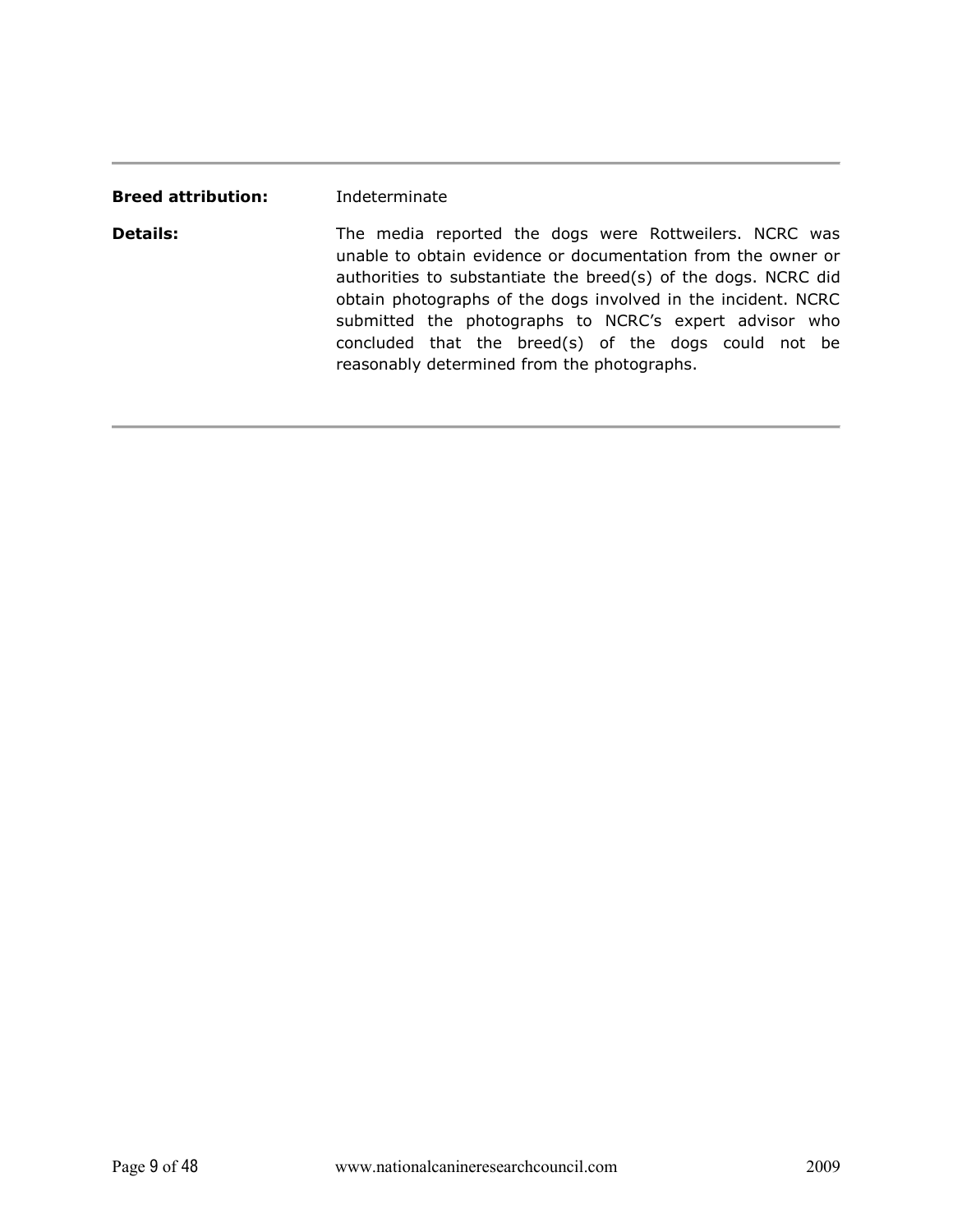

| Date:     | January 15, 2009                          |
|-----------|-------------------------------------------|
| Location: | Fort Worth, Texas                         |
| Victim:   | Brooklyn Grace Milburn, 3-year-old female |

**Circumstances:** When Brooklyn Grace's mother left to go to the grocery store, the child was playing in her bedroom. Her grandfather was cooking dinner. Unseen by her grandfather, Brooklyn Grace wandered out into the fenced-in backyard. A single slat of the fence was broken, and a plastic table had been placed over the hole in the fence. Brooklyn Grace managed to maneuver past the table and crawled through the hole into the next-door yard where their neighbors kept a dog.

| <b>Family dog or Resident dog:</b>  | Resident:<br>Dog maintained mostly outside.<br>However, the dog had a room off the house,<br>which he accessed through a doggy door.<br>Although the dog was separated from the family<br>and main portion of the home, the room afforded<br>him a comfortable place to sleep, along with air-<br>conditioning and heat. |
|-------------------------------------|--------------------------------------------------------------------------------------------------------------------------------------------------------------------------------------------------------------------------------------------------------------------------------------------------------------------------|
| Number of dog(s) involved:          | One                                                                                                                                                                                                                                                                                                                      |
| Sex, reproductive status of dog(s): | Male, intact                                                                                                                                                                                                                                                                                                             |

| Criminal Charges:   | No.                                            |
|---------------------|------------------------------------------------|
| Unsupervised child: | Yes. And child unfamiliar to the dog.          |
| Other:              | Accident. An unforeseeable sequence of events. |

| <b>Reliability of breed attribution:</b> | Reasonable |
|------------------------------------------|------------|
| <b>Breed attribution:</b>                | Rottweiler |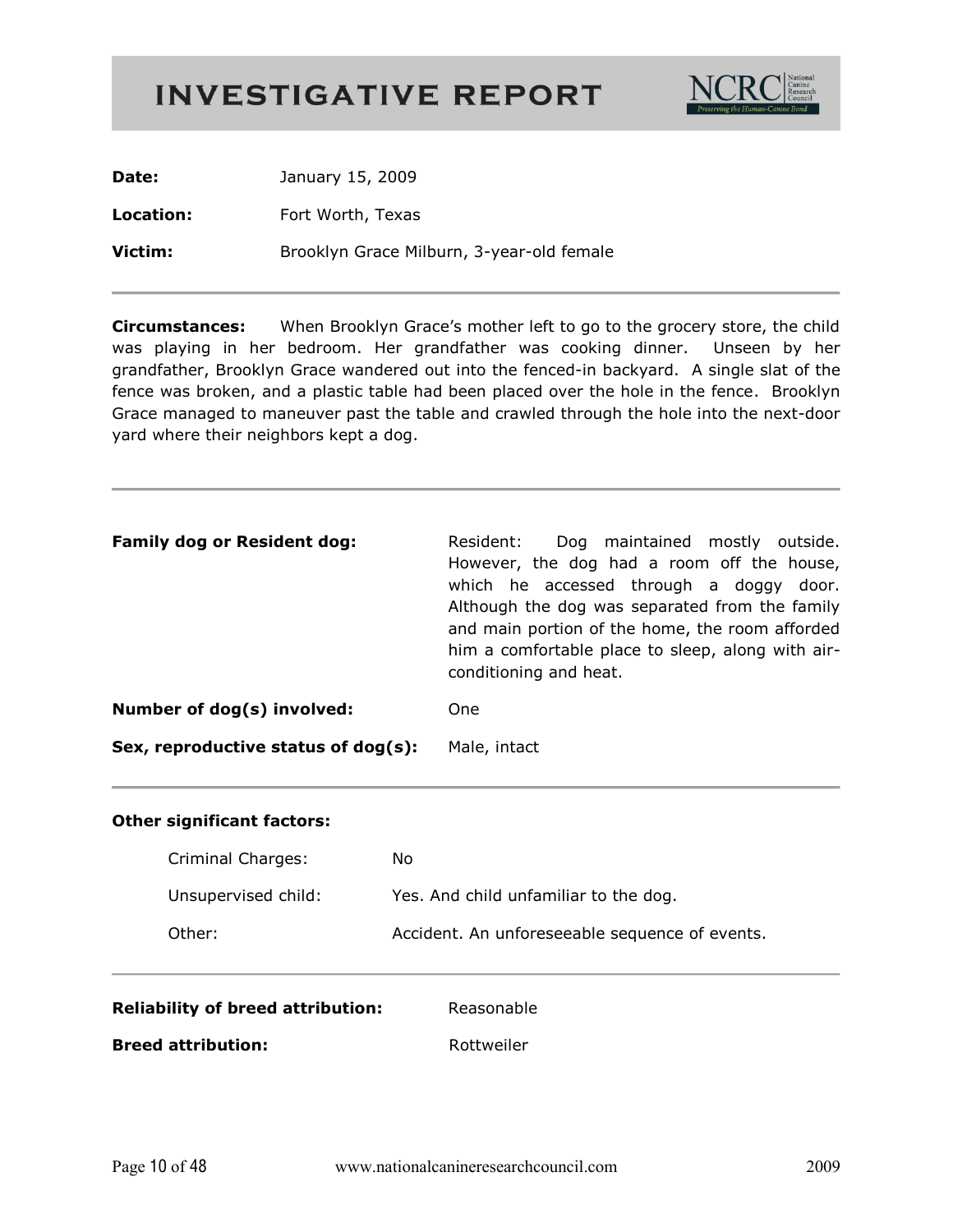**Details:** The media and authorities reported the dog to be a Rottweiler. NCRC was unable to obtain evidence or documentation from the owner(s) or authorities that substantiate the breed(s) of dogs. NCRC did obtain photographs of the dog. NCRC submitted photographs to NCRC's expert advisor who concluded that it was reasonable to identify the dog as a Rottweiler.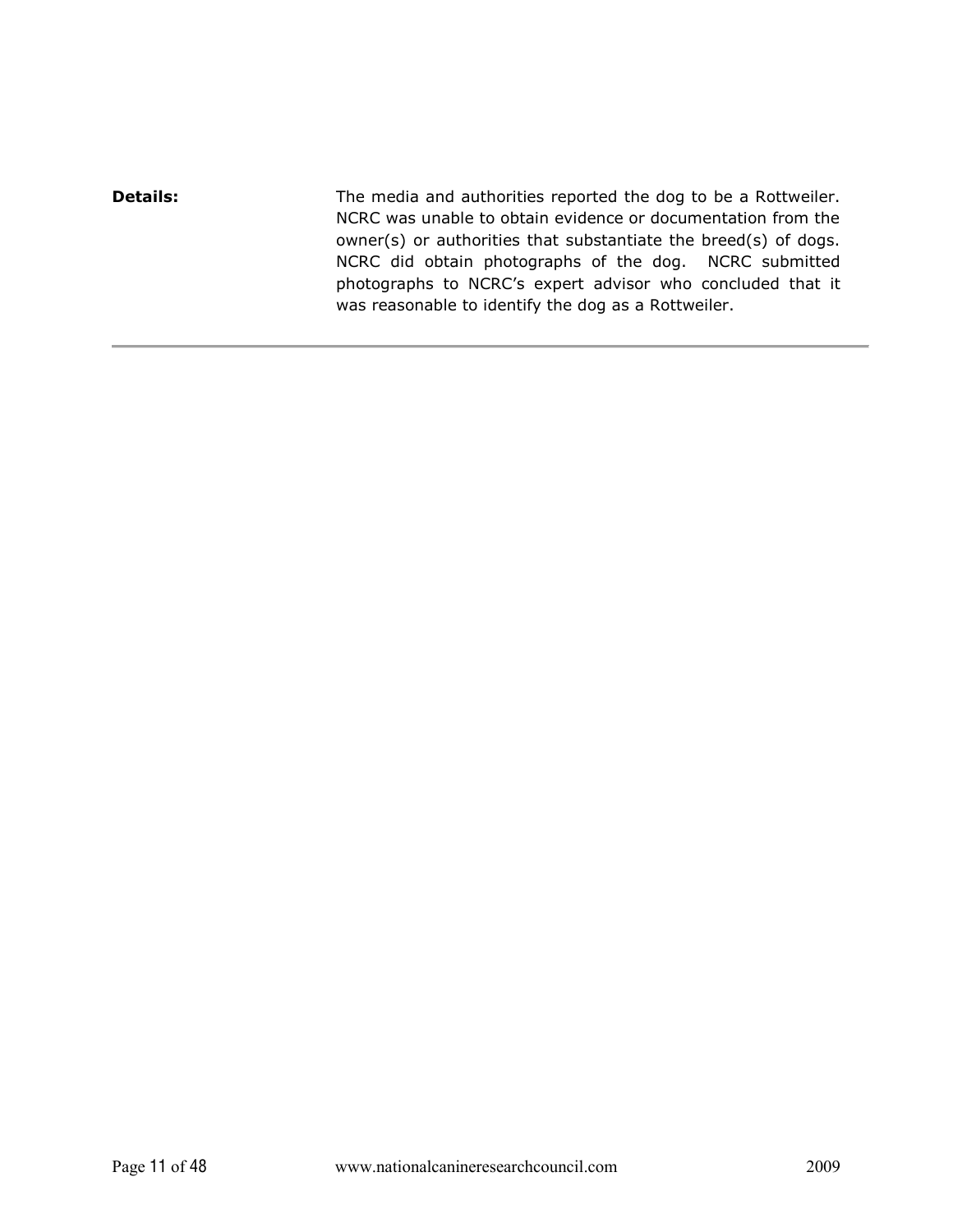

| Date:     | January 19, 2009                  |
|-----------|-----------------------------------|
| Location: | Hanover Township, Pennsylvania    |
| Victim:   | Brianna Shanor, 8-year-old female |

Because her mother could not provide for her, Brianna Shanor had **Circumstances:** lived for the past few weeks with an unrelated family. On the evening of January 19<sup>th</sup>, Brianna was outside with her guardian. She told him she was cold and wanted to go back inside. In the dark, Brianna headed back toward the house. A short time later, the guardian found Brianna's body inside an old camper that one of the chained yard dogs used for shelter.

| <b>Family dog or Resident dog:</b>  | Resident: Dog maintained in yard on chain |
|-------------------------------------|-------------------------------------------|
| Number of dog(s) involved:          | One                                       |
| Sex, reproductive status of dog(s): | Male, intact                              |

| Criminal Charges:         | No.                                                                                                                                                                                                                                                                              |
|---------------------------|----------------------------------------------------------------------------------------------------------------------------------------------------------------------------------------------------------------------------------------------------------------------------------|
|                           | Unsupervised child: Yes. And child unfamiliar to the dog.                                                                                                                                                                                                                        |
| Other:                    | Dog considered underweight. Body condition score 2.5.<br>Low body condition score especially notable due to the cold<br>weather.                                                                                                                                                 |
| <b>Breed attribution:</b> | Indeterminate                                                                                                                                                                                                                                                                    |
| <b>Details:</b>           | Conflicting breed identifications. Dog was reported to be a<br>"mixed breed" or a "Rottweiler mix." County Dog Warden<br>reported the dog did not conform to the standards of any<br>recognized purebred and appeared to be a mixed breed dog of<br>unknown origin and genetics. |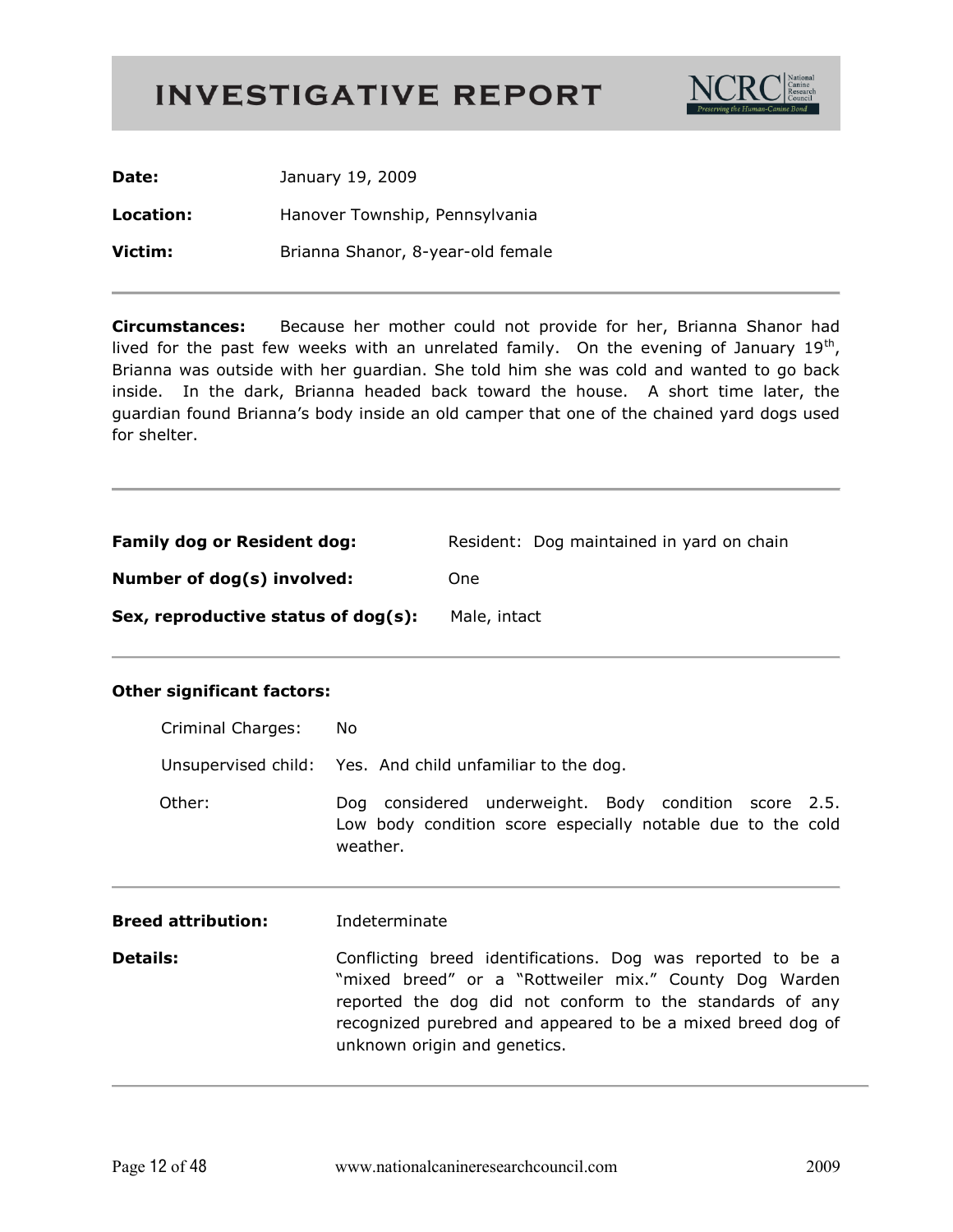

Date: January 19, 2009 Location: Bourbonnais, Illinois Victim: Olivia Rozek, 3-week-old female

**Circumstances:** The family dog knocked down an unsecured gate and went into the bedroom where three-week-old twin babies were lying on a bed. The dog picked up one of the infants and carried her into the hall. The dog immediately dropped the infant in response to screams from the mother, but the infant died from her injuries.

| <b>Family dog or Resident dog:</b>  | Family: Dog maintained as household pet                              |
|-------------------------------------|----------------------------------------------------------------------|
| Number of dog(s) involved:          | One of the two dogs in the house. Female dog did<br>not participate. |
| Sex, reproductive status of dog(s): | Male, neutered                                                       |

#### **Other significant factors:**

| Criminal Charges: | No.                                                                                               |
|-------------------|---------------------------------------------------------------------------------------------------|
|                   | Unsupervised child: Yes: unsecured gate. Parents attempted to separate the twins<br>and the dogs. |
| Other:            | Accident; babies new to the household.                                                            |

#### Reliability of breed attribution: Reasonable

**Breed attribution:** Siberian Husky **Details:** Dog was identified by owner and authorities as a Siberian Husky. Dog had been adopted from a Siberian Husky rescue organization. NCRC obtained photographs of the dog involved. Photographs were submitted to NCRC's expert advisor who concurred with the identification of the dog as a Siberian Husky.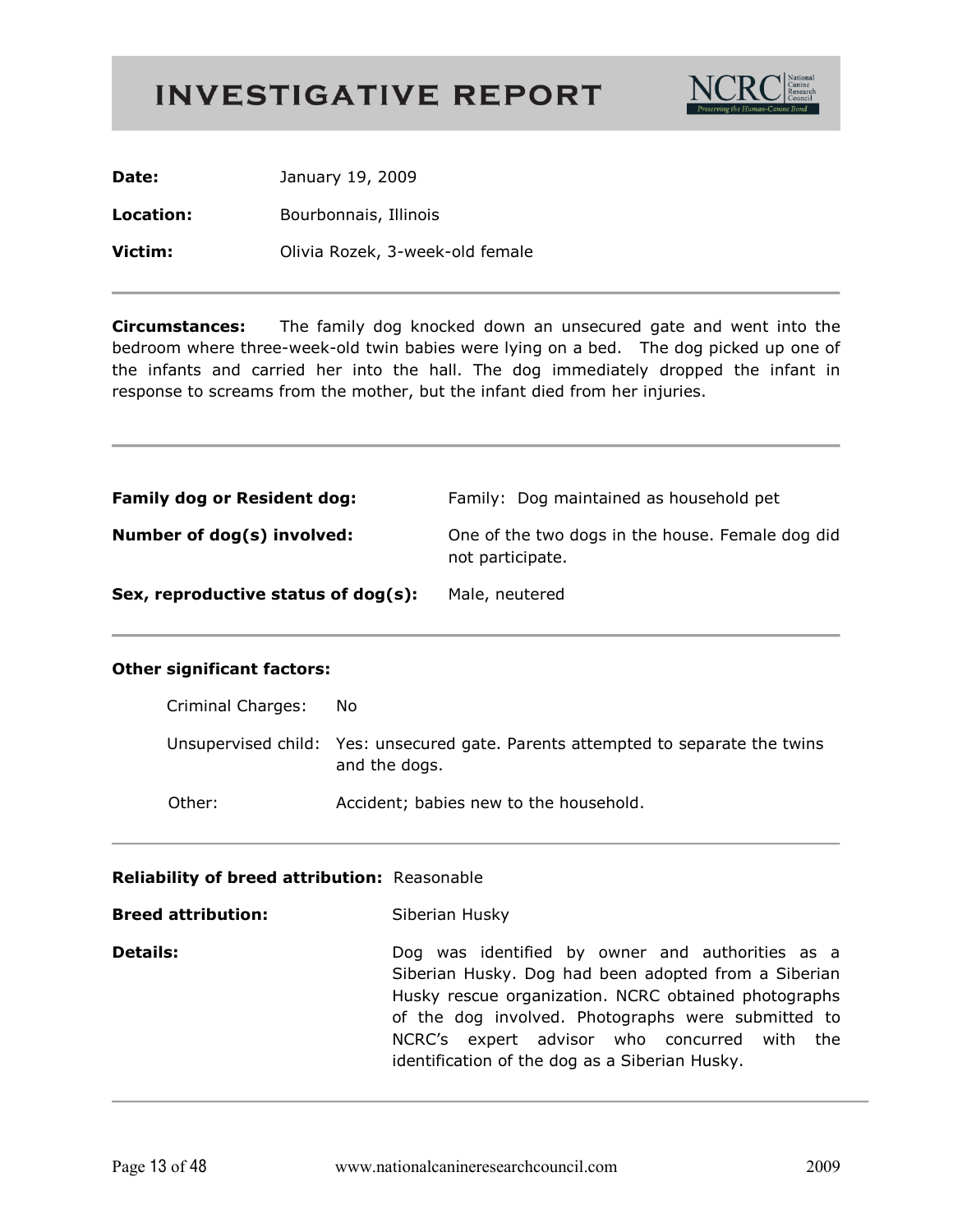

| Date:     | March 4, 2009                             |
|-----------|-------------------------------------------|
| Location: | Mesa, Arizona                             |
| Victim:   | "Baby" Rudolph/Ramirez, 2-week-old female |

**Circumstances:** The infant's mother, who also happened to be a police officer, left the baby in a low-lying bassinet while she used the bathroom. When she returned, she discovered that her dog had fatally injured the infant.

| <b>Family dog or Resident dog:</b>  | Family: Dog maintained as household pet |
|-------------------------------------|-----------------------------------------|
| Number of dog(s) involved:          | One                                     |
| Sex, reproductive status of dog(s): | Male, intact                            |

| Criminal Charges: | No.                                                         |
|-------------------|-------------------------------------------------------------|
|                   | Unsupervised child: Yes: child momentarily left unattended. |
| Other:            | Accident; baby new to the house.                            |
|                   |                                                             |

| <b>Breed attribution:</b> | Indeterminate                                                                                                                                                                                                                                                                                           |
|---------------------------|---------------------------------------------------------------------------------------------------------------------------------------------------------------------------------------------------------------------------------------------------------------------------------------------------------|
| <b>Details:</b>           | Conflicting media reports alternately referred to the dog as a<br>"Chow," a "Chow mix" and a "Chow/Golden Retriever mix."<br>Animal Control reported the dog did not conform to the<br>standards of any recognized purebred dog and appeared to be<br>a mixed breed dog of unknown origin and genetics. |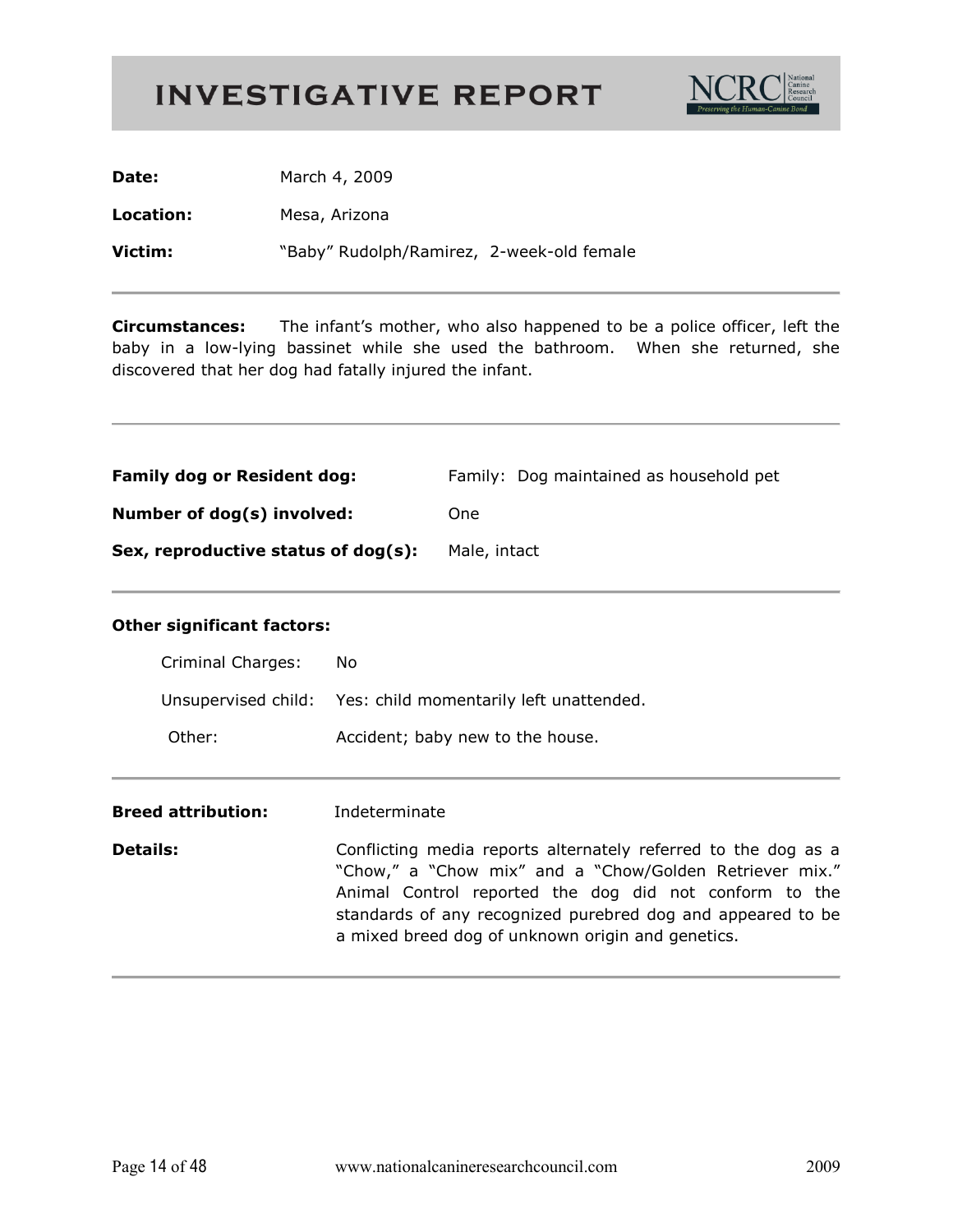

| Date:     | March 16, 2009                         |
|-----------|----------------------------------------|
| Location: | Rancho Mirage, California              |
| Victim:   | Hill A. Williams Jr., 38-year-old male |

**Circumstances:** Williams, who had a history of felony drug convictions, was attacked by one or both of the dogs he co-owned with his girlfriend. Animal Control officials suspect Williams may have been trying to get the dogs to mate at the time.

| <b>Family dog or Resident dog:</b>  | Unknown for what purpose, or how dogs were<br>maintained.                                   |
|-------------------------------------|---------------------------------------------------------------------------------------------|
| Number of dog(s) involved:          | One or two: Male positively identified as an<br>attacker. Not known if female participated. |
| Sex, reproductive status of dog(s): | Male, intact; female, intact (in estrus)                                                    |

#### **Other significant factors:**

| Criminal Charges:       | No.                                                         |
|-------------------------|-------------------------------------------------------------|
| Unsupervised child: N/A |                                                             |
| Other:                  | Underlying heart condition also a factor in victim's death. |

#### **Breed attribution:** Indeterminate

**Details:** Owner, Animal Control and media gave conflicting breed attributions. The dogs were alternately described as "Bullmastiffs," "Bullmastiff mixes", and "Italian Mastiffs." NCRC was unable to obtain evidence or documentation from the owner(s) or authorities that substantiate the breed(s) of dogs. NCRC did obtain photographs of the dogs involved in the incident. Photographs were submitted to NCRC's expert advisor who concluded that the breed(s) of the dogs could not be reasonably determined from the photographs.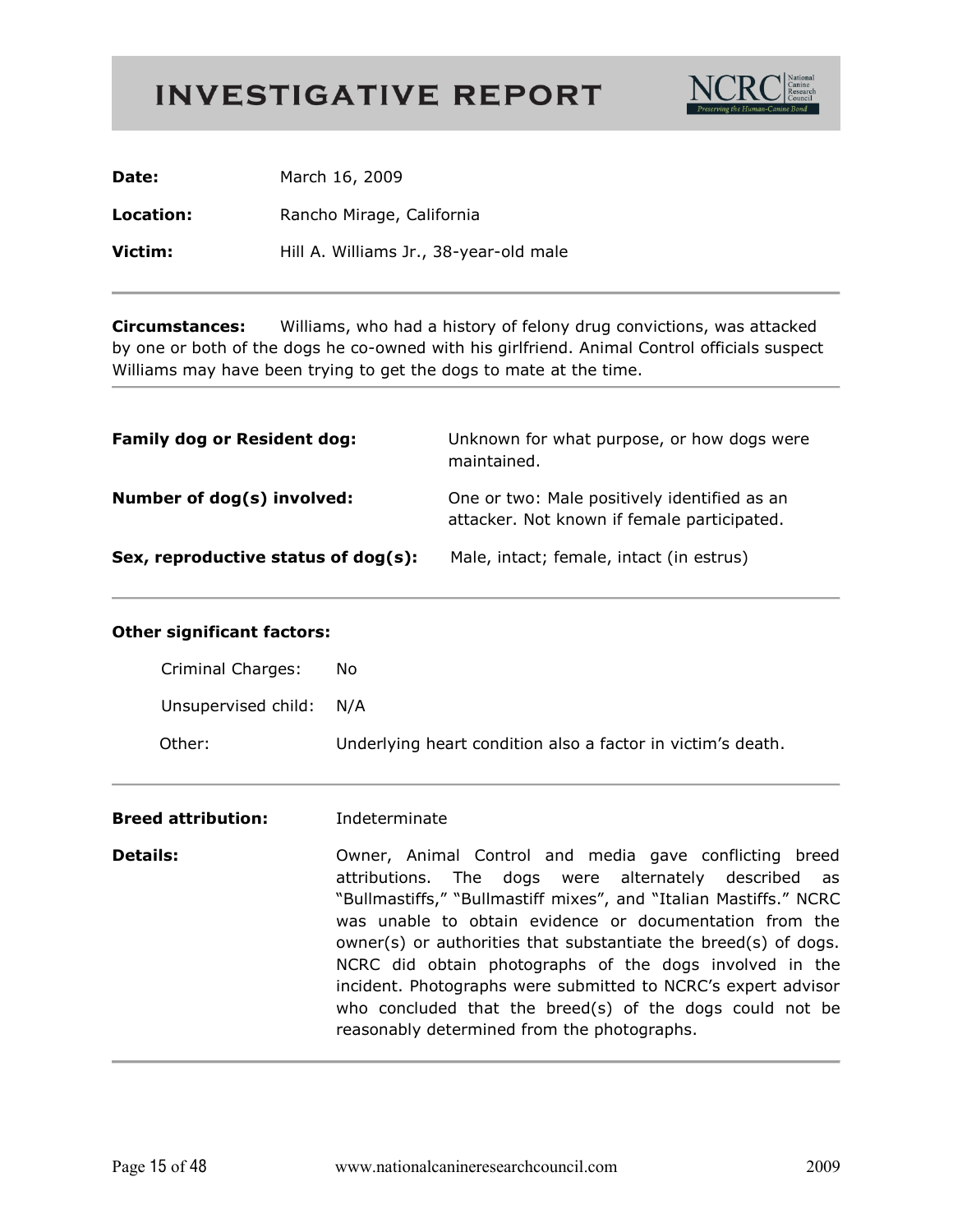

Date: March 24, 2009 Location: Wayne County, Georgia Victim: Dustin Elijah Faulkner, 3-year-old male

Two unsupervised children, 3-year-old Dustin and a 5-year-old **Circumstances:** neighbor girl, were crossing an open yard where a dog was chained to a tree. As they were passing near the dog, Dustin stepped on a stick and cried out. The dog broke free of the chain. The dog wore two collars, a flat buckle collar and a prong (pinch) collar, to which the chain was attached.



Prong collar dog had around her neck, which was attached to cable tied to tree.

| <b>Family dog or Resident dog:</b>  | Resident: Dog maintained in yard on chain. |
|-------------------------------------|--------------------------------------------|
| Number of dog(s) involved:          | <b>One</b>                                 |
| Sex, reproductive status of dog(s): | Female, intact                             |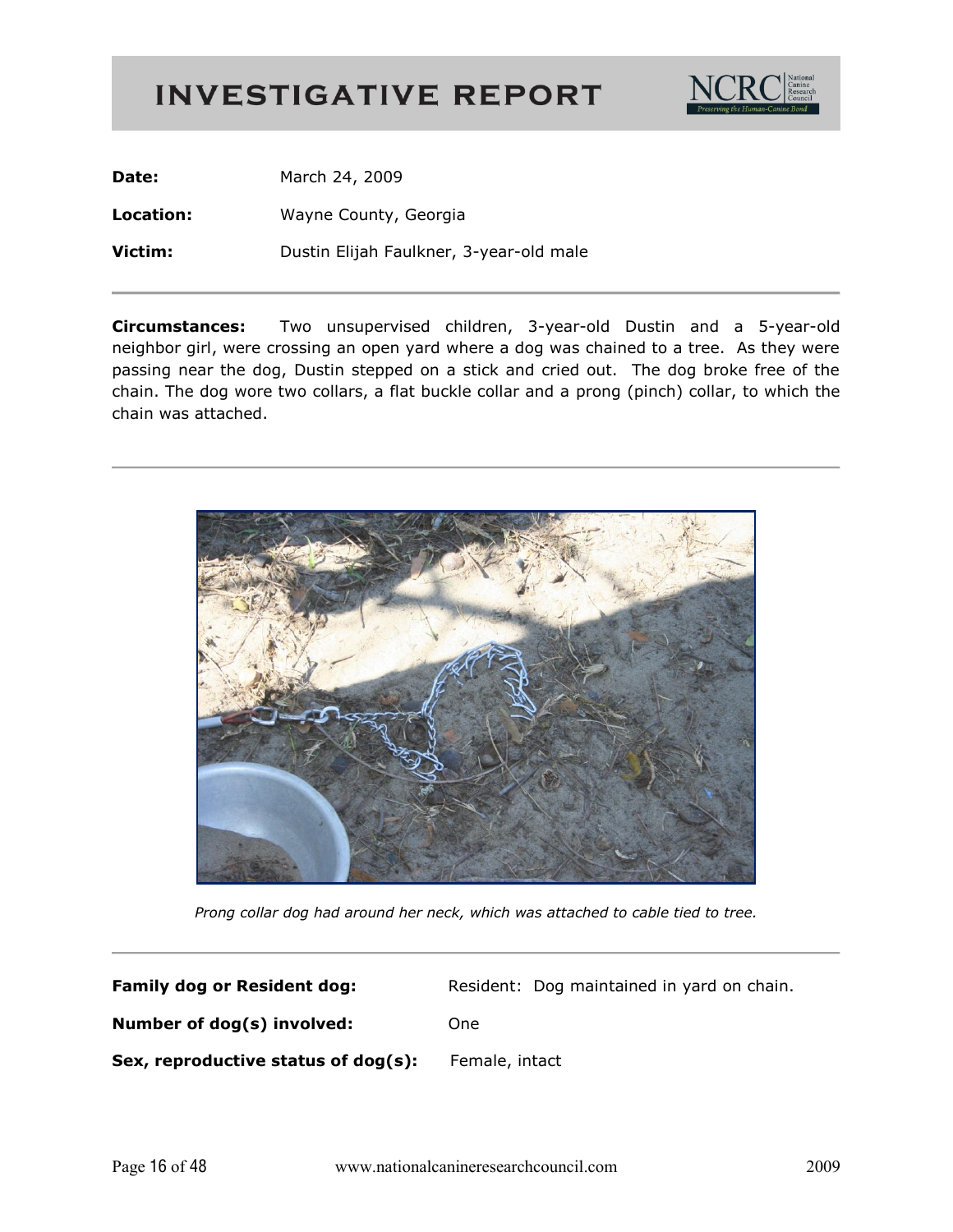#### **Other significant factors:**

| Criminal Charges: | No.                                                       |
|-------------------|-----------------------------------------------------------|
|                   | Unsupervised child: Yes. And child unfamiliar to the dog. |
| Other:            | Dog was chained to tree by prong collar.                  |

#### Reliability of breed attribution: Reasonable

| <b>Breed attribution:</b> | Siberian Husky                                                                                                                                                                                                                                                                                                   |
|---------------------------|------------------------------------------------------------------------------------------------------------------------------------------------------------------------------------------------------------------------------------------------------------------------------------------------------------------|
| <b>Details:</b>           | The owner gave a statement to investigators that the<br>dog was AKC registered and that he bred and sold<br>Siberian Huskies. NCRC did obtain photographs of the<br>dog. NCRC submitted photographs to NCRC's expert<br>advisor who concluded that it was reasonable to identify<br>the dog as a Siberian Husky. |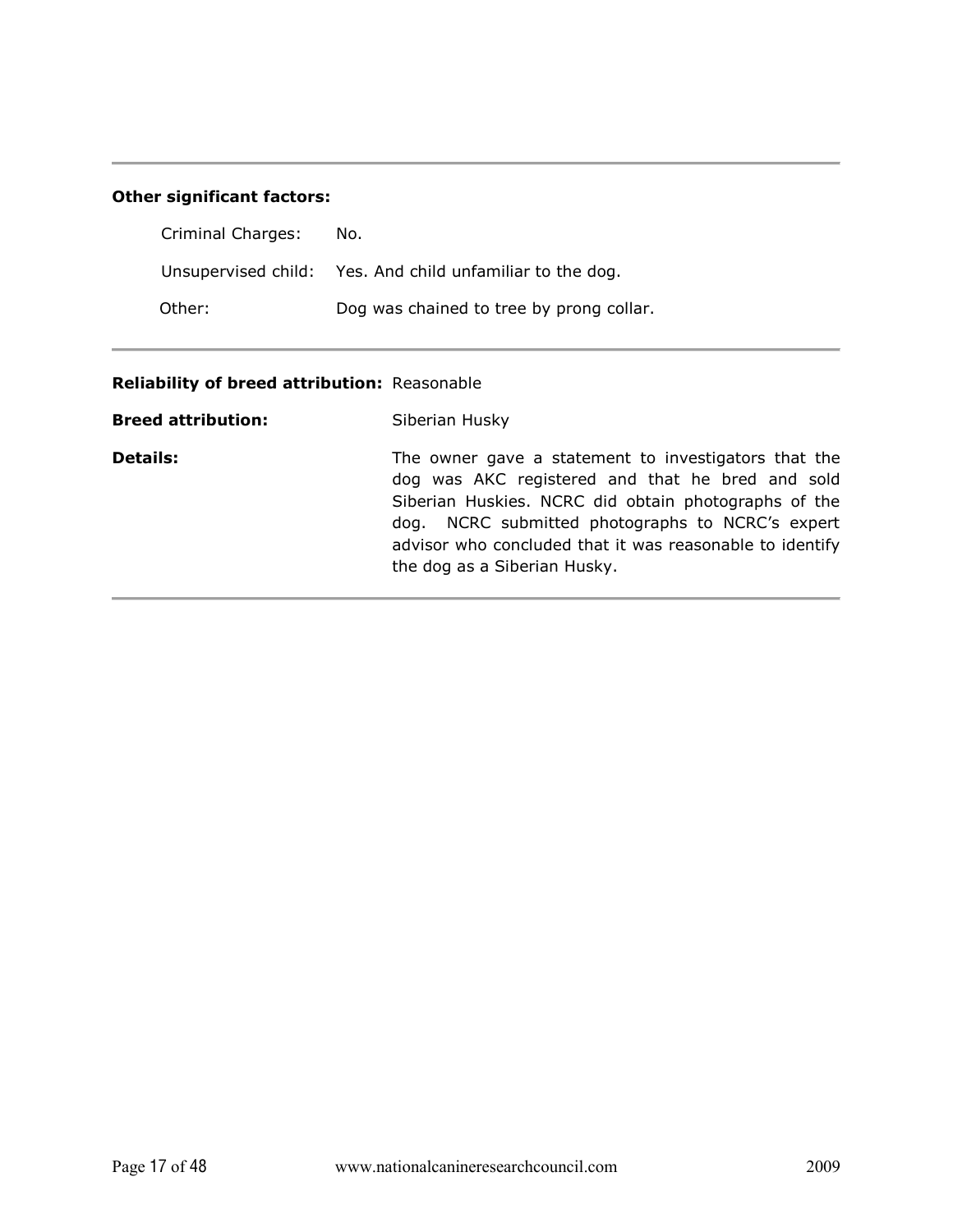

Date: March 26, 2009 Location: Luling, Texas Victim: Tyson Miller, 2-year-old male

**Circumstances:** Shortly after her release from 5 months incarceration on drug charges, Melissa Miller had given birth to Tyson. Following Tyson's birth, Miller had moved him and his sister into, and out of, at least 11 different motels or relatives/acquaintances' homes, in 4 different states.

On or about March 15, 2009, Miller moved two of her three children, Tyson and his 6-yearold sister Valerie, into the home of another acquaintance.

Sometime between 7:30 a.m. and 12:00 p.m. on March 26<sup>th</sup>, Tyson wandered out of the home and into the backyard where dogs were chained. Melissa woke up a little after noon, and noticed Tyson was not in his bed. Another resident of the home found the boy dead near one of the dogs. He had been dead for some time.

Tyson's mother pleaded no contest to criminally negligent homicide, and was sentenced to two years in prison.

| <b>Family dog or Resident dog:</b>  | Resident: Dog maintained in yard on chain |
|-------------------------------------|-------------------------------------------|
| Number of dog(s) involved:          | One                                       |
| Sex, reproductive status of dog(s): | Female, pregnant                          |

| Criminal Charges: | Yes                                                                                                                                             |
|-------------------|-------------------------------------------------------------------------------------------------------------------------------------------------|
|                   | Unsupervised child: Yes. And child unfamiliar to the dog.                                                                                       |
| Other:            | In the previous eight months, the dog had been moved to four<br>different locations. Each of her owners claimed they could not<br>care for her. |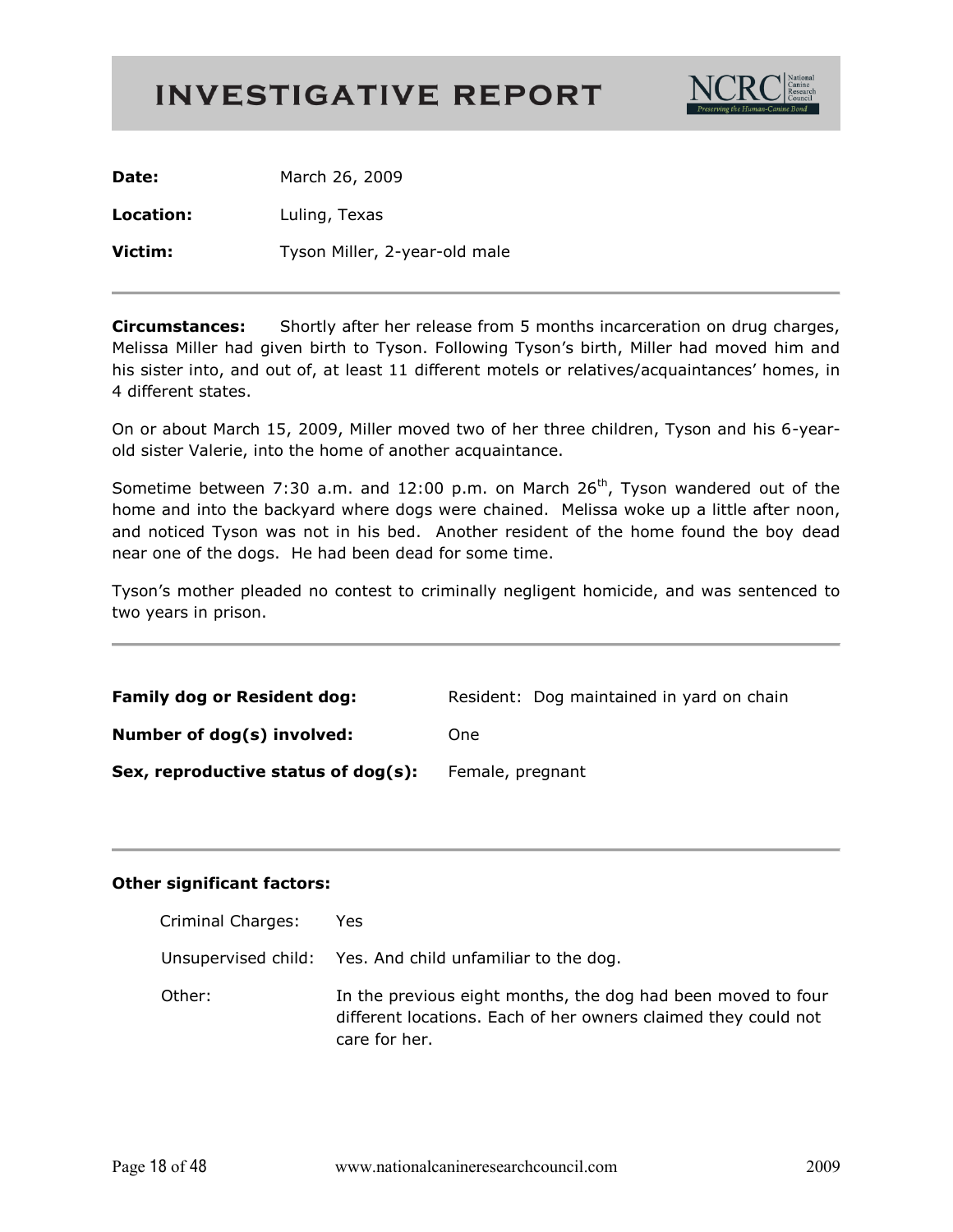| <b>Breed attribution:</b> | Indeterminate                                                                                                                                                                                                                               |
|---------------------------|---------------------------------------------------------------------------------------------------------------------------------------------------------------------------------------------------------------------------------------------|
| <b>Details:</b>           | The media reported that the dog involved was a "pit bull."<br>NCRC was unable to obtain evidence or documentation from the<br>owner(s) or authorities that substantiate the breed of the dog.<br>No photographs of dog were made available. |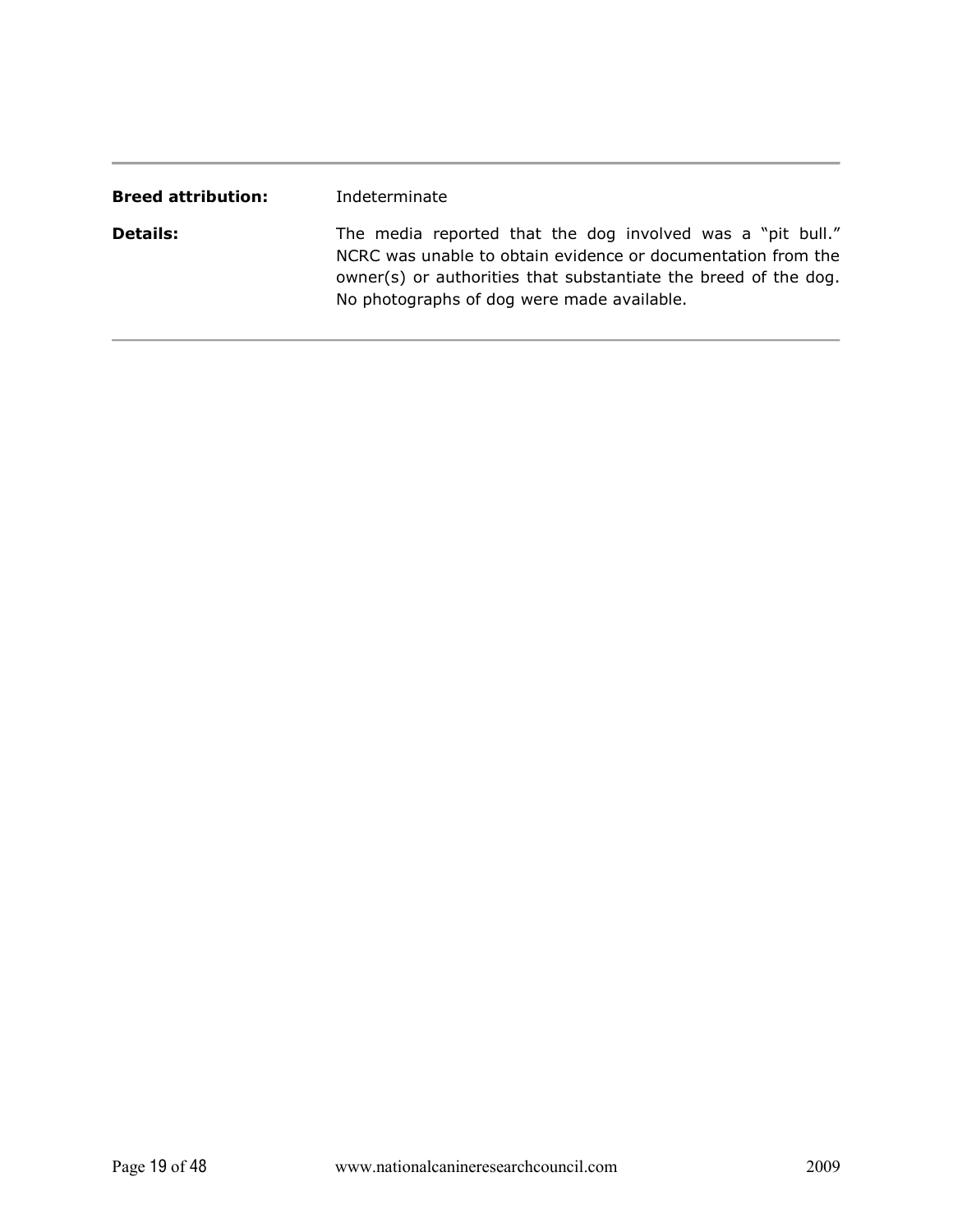

| Date of Incident: March 28, 2009 |                                 | <b>Death of Death:</b> | April 10, 2009 |
|----------------------------------|---------------------------------|------------------------|----------------|
| Location:                        | Imperial County, California     |                        |                |
| Victim:                          | Gordon Lykins, 48-year-old male |                        |                |
|                                  |                                 |                        |                |

**Circumstances:** Gordon Lykins was found severely injured in a drainage canal near his home in Winterhaven. He was able to tell paramedics that he had been attacked by dogs.

Firefighters responding to the scene were charged by a large pack of dogs and had to retreat to their vehicles for safety. The dogs were determined to have belonged to the man who lived across the road from where Lykins was discovered.

Lykins' injuries were so severe that doctors amputated both his legs and one of his arms. He succumbed 13 days later.

| <b>Family dog or Resident dog:</b>  | Resident: Dogs allowed to roam.                                                              |
|-------------------------------------|----------------------------------------------------------------------------------------------|
| Number of dog(s) involved:          | Large Pack $(>10$ dogs)                                                                      |
| Sex, reproductive status of dog(s): | Males, intact; females, intact. At least two dogs<br>were pregnant at the time of the attack |

| <b>Criminal Charges:</b> | No. Authorities failed to make an official determination as to<br>which of the dogs participated, notwithstanding the report of<br>firefighters who witnessed the dogs at the scene. Authorities<br>took no DNA or saliva samples into evidence. Nevertheless, all<br>of the adult dogs were euthanized. |
|--------------------------|----------------------------------------------------------------------------------------------------------------------------------------------------------------------------------------------------------------------------------------------------------------------------------------------------------|
| Unsupervised child: N/A  |                                                                                                                                                                                                                                                                                                          |
| Other:                   | Large pack of dogs allowed to roam and breed with no control<br>or management by owner.                                                                                                                                                                                                                  |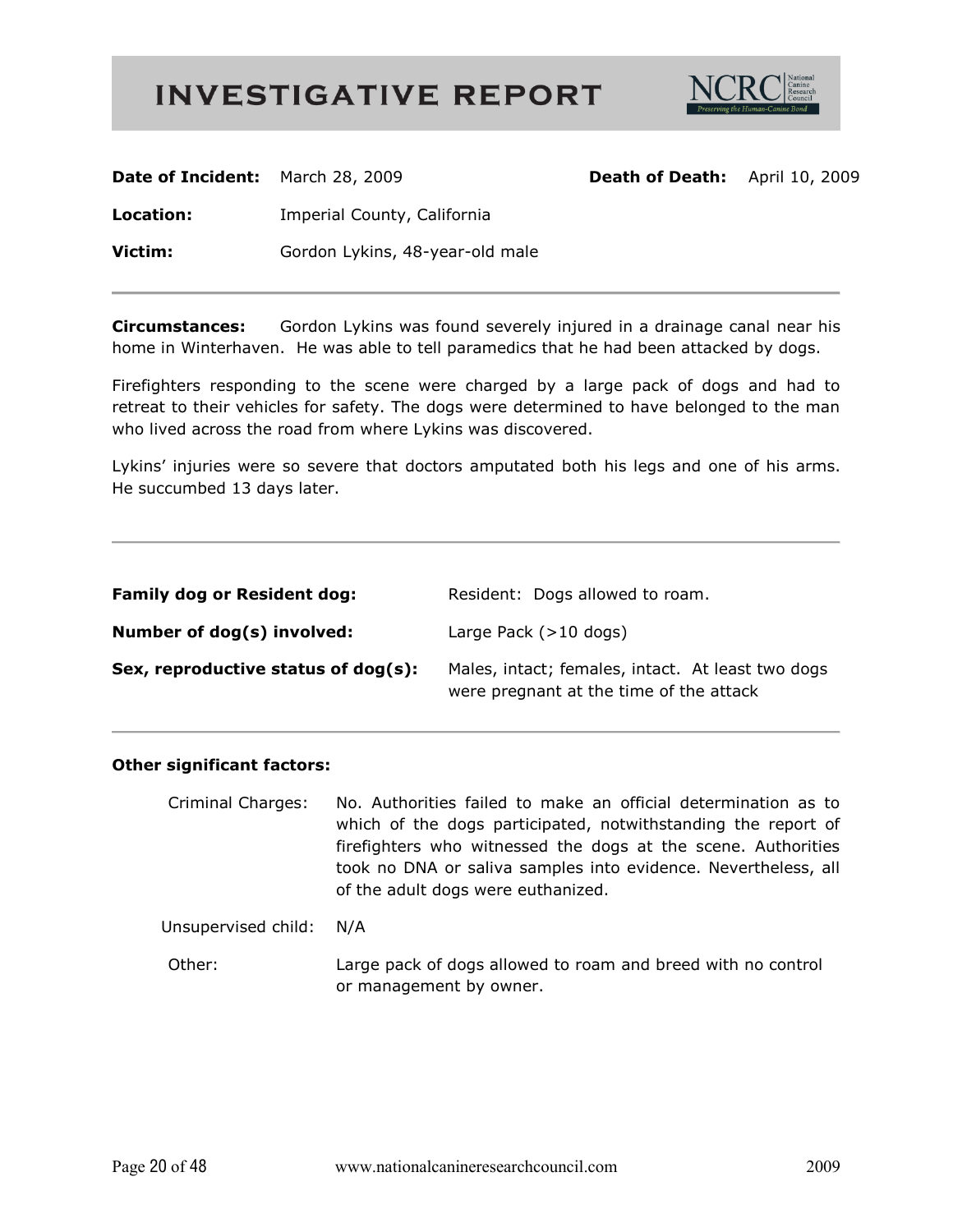| <b>Breed attribution:</b> | Indeterminate                                                                                                                                                             |  |  |  |  |
|---------------------------|---------------------------------------------------------------------------------------------------------------------------------------------------------------------------|--|--|--|--|
| <b>Details:</b>           | Authorities reported the dogs to be mixed breed dogs.<br>Photographs obtained by NCRC substantiate that the dogs were<br>mixed breed dogs of unknown origin and genetics. |  |  |  |  |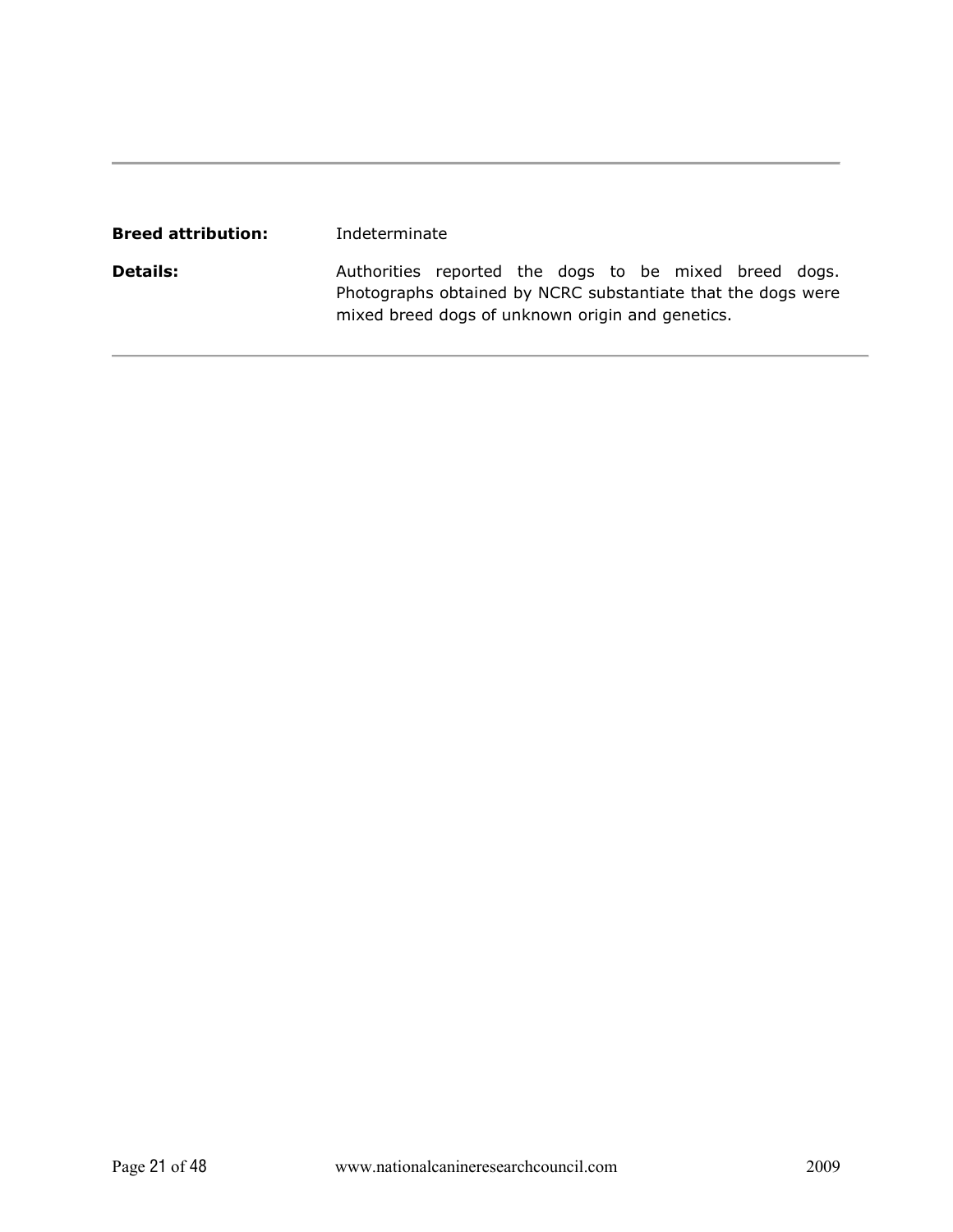

| Date:     | March 31, 2009                       |
|-----------|--------------------------------------|
| Location: | San Antonio, Texas                   |
| Victim:   | Izaiah Gregory Cox, 7-month-old male |

Izaiah was placed on a bed by his great-grandmother, Irma Barrera. **Circumstances:** Barrera claimed she went into the kitchen to warm up a bottle, and while she was in the kitchen, her two dogs attacked the child.

Barrera was later arrested and indicted for felony injury to a child, after authorities learned that her 7-year-old granddaughter had been hospitalized several years earlier after being attacked by the same dogs.

Barrera died of natural causes before the case went to trial.

| <b>Family dog or Resident dog:</b>  | Resident: Dogs maintained in yard, only<br>occasionally brought into the home |  |  |
|-------------------------------------|-------------------------------------------------------------------------------|--|--|
| Number of dog(s) involved:          | One or two: Participation of individual dogs not<br>determined                |  |  |
| Sex, reproductive status of dog(s): | Male, intact; female, intact                                                  |  |  |

| Criminal Charges:         | Yes; owner died before her trial                                                                                                                                                                                                                                                                                                 |
|---------------------------|----------------------------------------------------------------------------------------------------------------------------------------------------------------------------------------------------------------------------------------------------------------------------------------------------------------------------------|
|                           | Unsupervised child: Yes. And child unfamiliar to the dogs.                                                                                                                                                                                                                                                                       |
| Other:                    | Dogs had a history of aggression - a serious attack by same<br>dogs on another child.                                                                                                                                                                                                                                            |
| <b>Breed attribution:</b> | Indeterminate                                                                                                                                                                                                                                                                                                                    |
| <b>Details:</b>           | The media reported the dogs as "pit bulls" citing two sources:<br>San Antonio Police Chief McManus, who stated the child died "at<br>the hands of pit bulls," and Raymond Sanchez, described in<br>news accounts as a neighbor, who stated, "I mean, they're<br>huge. They're just not average dogs, they're big pit bulls. They |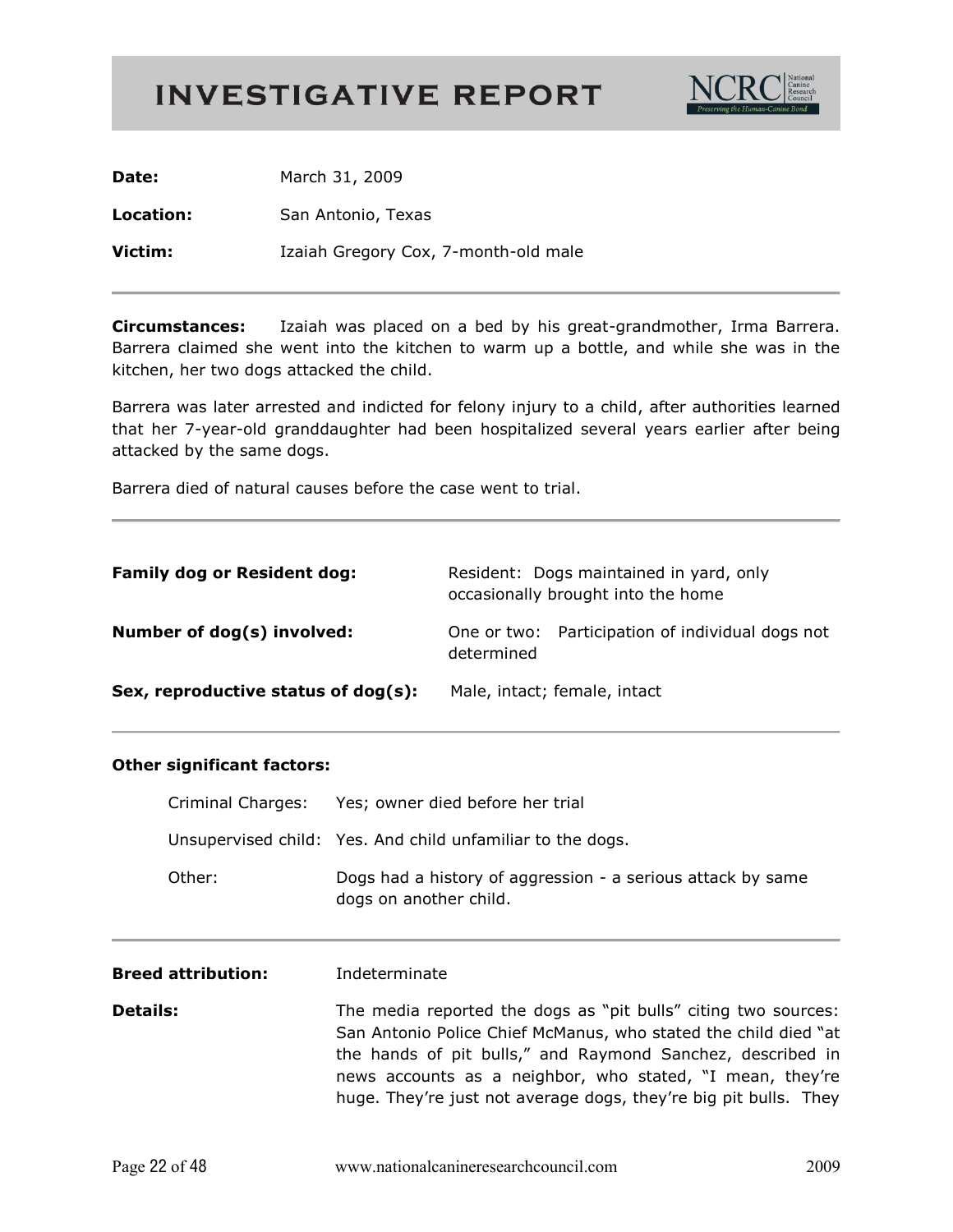must weigh 150 pounds." (Dogs of the breeds typically referred to as pit bulls are approximately one-half the reported size of the dogs involved, or smaller.) NCRC was unable to obtain evidence or documentation that substantiates the breed(s) of dogs. NCRC did obtain photographs of both dogs. NCRC submitted photographs to NCRC's expert advisor who concluded that the breed(s) of the dogs could not be reasonably determined from the photographs.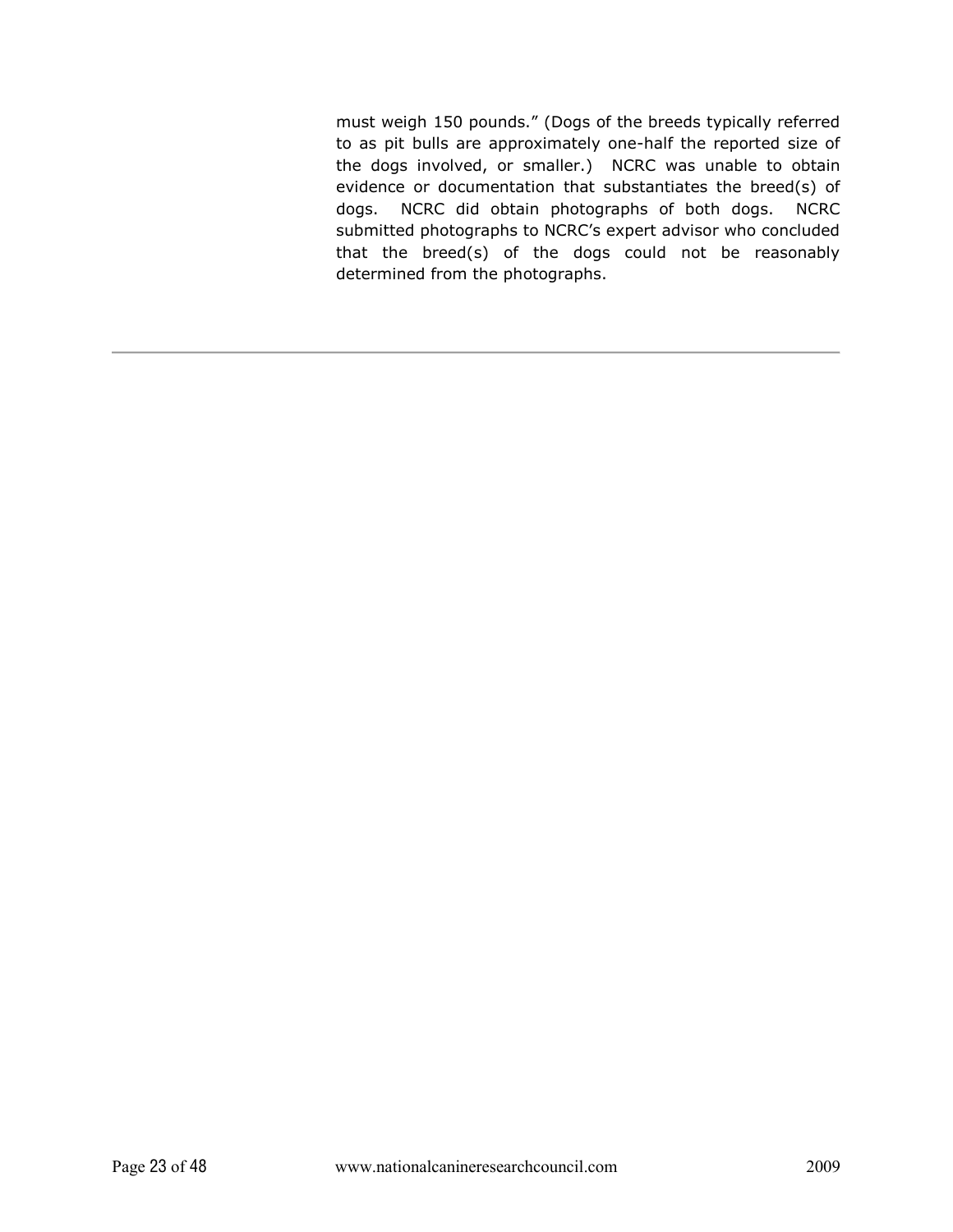

Date: April 10, 2009

Location: Morganza, Louisiana

Victim: Michael Blaise Landry, 4-year-old male

**Circumstances:** Michael Blaise was playing in his yard and his mother was gardening nearby, when three dogs belonging to a neighbor ran over and attacked him.

The neighbor, who was an off-duty Deputy Sheriff with the Point Coupee Parish Sheriff's Department K-9 division, had released the dogs in order to clean their kennels. The dogs slipped through a section of barbed-wire fencing and into the Landry's yard.

| <b>Family dog or Resident dog:</b>  | Resident: Deputy maintained his dogs in outside<br>kennels and used them for breeding |
|-------------------------------------|---------------------------------------------------------------------------------------|
| Number of dog(s) involved:          | Three                                                                                 |
| Sex, reproductive status of dog(s): | Male, intact; female, intact; female, spayed                                          |

| <b>Criminal Charges:</b> | No  |
|--------------------------|-----|
| Unsupervised child:      | Nο  |
| Other:                   | N/A |

| <b>Reliability of breed attribution: Documented</b> |                     |
|-----------------------------------------------------|---------------------|
| Breed attribution:                                  | <b>Boxers</b>       |
| Details:                                            | AKC Registered dogs |
|                                                     |                     |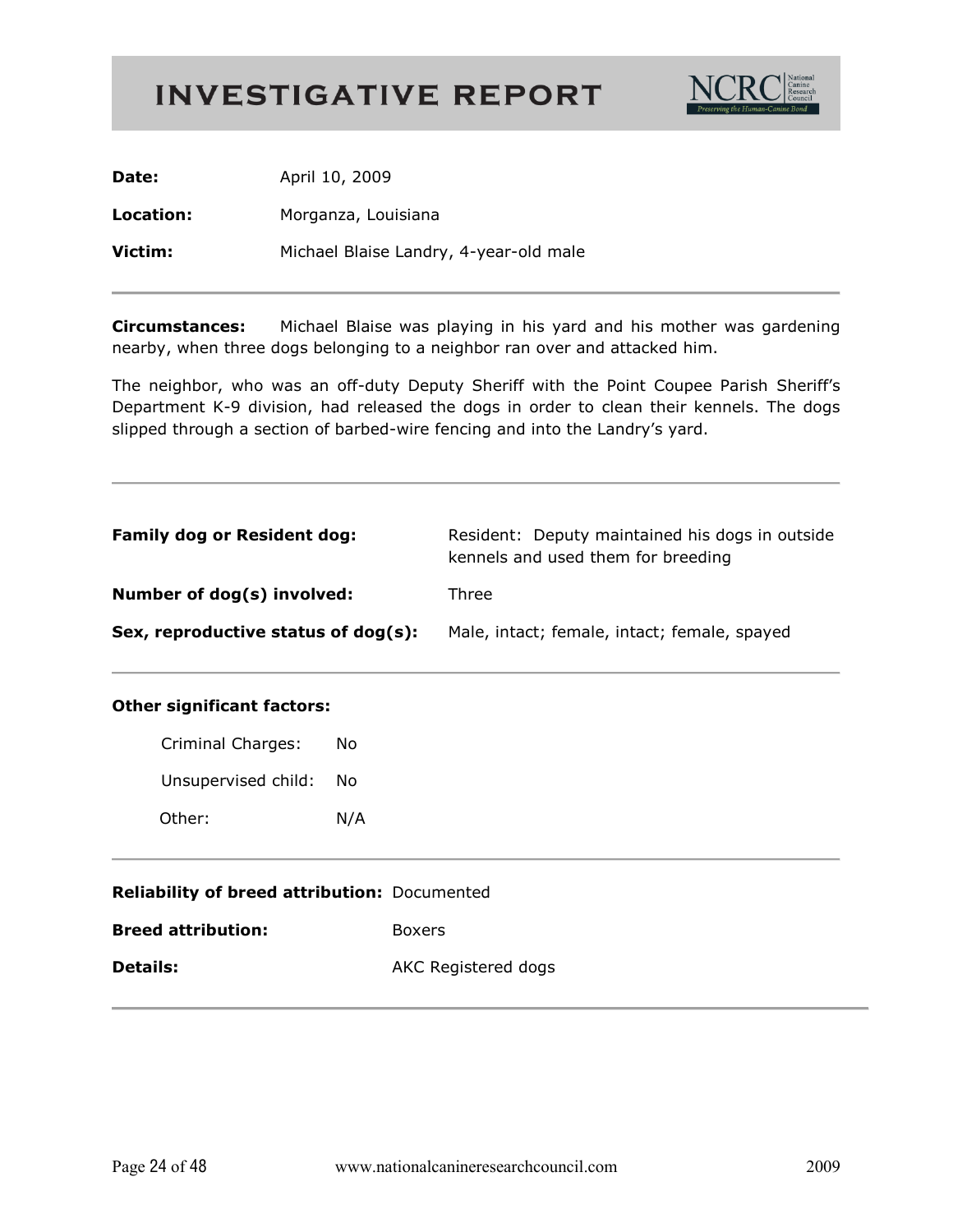

| Date of Incident: April 11, 2009 |                                      | Death of death: May 11, 2009 |  |
|----------------------------------|--------------------------------------|------------------------------|--|
| Location:                        | Garland, Texas                       |                              |  |
| Victim:                          | Barbara Chambers, 59-year-old female |                              |  |
|                                  |                                      |                              |  |

**Circumstances:** Barbara Chambers was in her yard with two of her dogs. For unknown reasons, one of her dogs inflicted severe injuries on her.

When paramedics found Chambers, she was unresponsive. They transported her to the emergency room where she was revived. Chambers remained hospitalized and died one month later from "complications from injuries received in a dog mauling."

| <b>Family dog or Resident dog:</b>  | Family: A show dog, maintained in home |
|-------------------------------------|----------------------------------------|
| Number of dog(s) involved:          | <b>One</b>                             |
| Sex, reproductive status of dog(s): | Male, intact                           |

#### **Other significant factors:**

| Other:                  | Rare case of a dog killing an established owner |
|-------------------------|-------------------------------------------------|
| Unsupervised child: N/A |                                                 |
| Criminal Charges:       | No.                                             |

#### Reliability of breed attribution: Documented

| <b>Breed attribution:</b> | Great Dane                                                                                                                   |
|---------------------------|------------------------------------------------------------------------------------------------------------------------------|
| <b>Determined by:</b>     | Evidence of owner and her prize-winning dog at shows.<br>Owner/victim was active in Great Dane community<br>showing her dog. |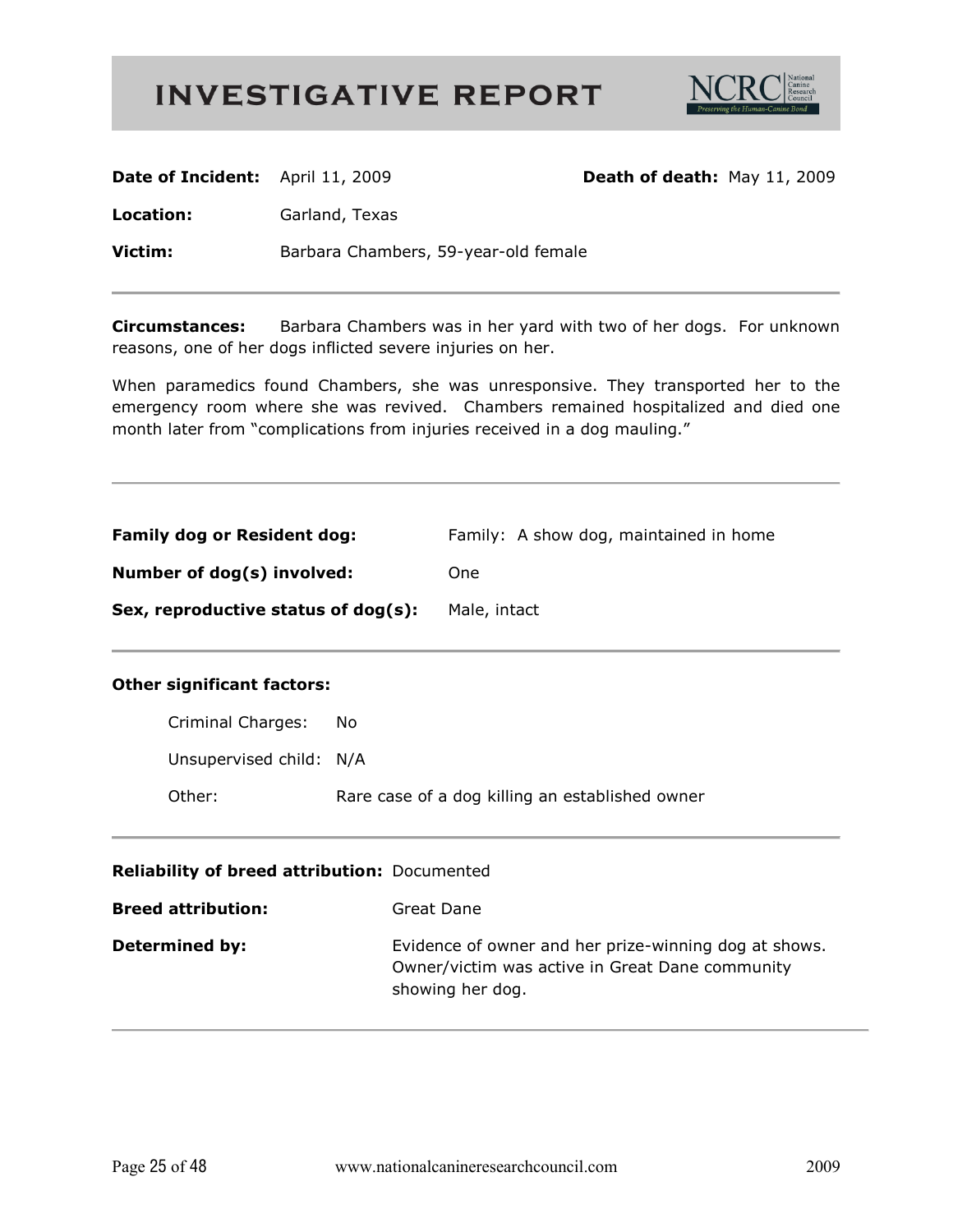

**Date:** April 13, 2009 **Location:** Huron County, Michigan **Victim:** David Whitenack Jr., 41-year-old male

**Circumstances:** David Whitenack lived in a camper that belonged to his friend Frank Levine. Levine was terminally ill. On April 2nd Levine was admitted to the hospital, leaving his three dogs on the property. On April  $5<sup>th</sup>$ , relatives went to the property to look for some documents. They left three small automatic feeder bowls for the two chained\* dogs and one loose dog.\*\*

The family members did not return until eight days later, on April  $13<sup>th</sup>$ . They told investigators they did not get out of the car because the three dogs had surrounded their vehicle and were acting aggressively.

Later that same day, two friends of Whitenack, Doug Ignash and Randy Franzel, went to the property to look for him, as they had not seen him for a couple of days. Ignash was attacked by the dogs and was only able to escape with the help of Franzel. They later found the body of Whitenack inside the camper.



The barn floor and empty water and food bowls where one of the dogs was chained. The *last time the dogs were reported to have been fed was on April 5<sup>th</sup>, eight days prior to* the discovery of Whitenack's body. \*\*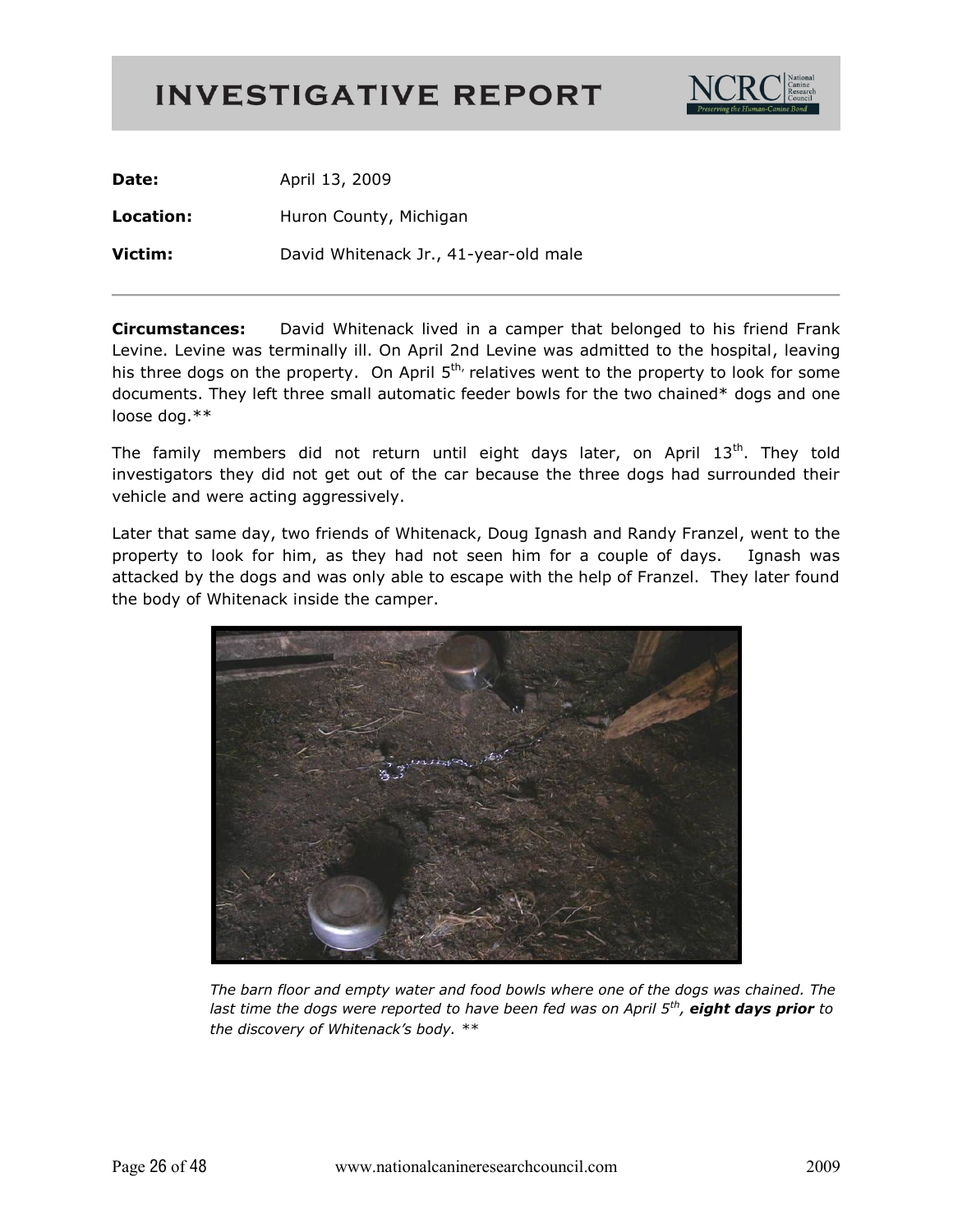$*$ It was never determined how the two dogs that were observed chained on April  $5^{th}$ , got loose.

\*\*Contrary to media reports, there was no food found on site. Relatives later stated they assumed other people were feeding the dogs after April  $5<sup>th</sup>$ .

| <b>Family dog or Resident dog:</b>  | Resident: Dogs maintained on chains and/or<br>allowed to run loose |
|-------------------------------------|--------------------------------------------------------------------|
| Number of dog(s) involved:          | Three                                                              |
| Sex, reproductive status of dog(s): | Males, intact                                                      |

| Criminal Charges:         | No.                                                                                                                                                                                                                        |
|---------------------------|----------------------------------------------------------------------------------------------------------------------------------------------------------------------------------------------------------------------------|
| Unsupervised child:       | N/A                                                                                                                                                                                                                        |
| Other:                    | Dogs had displayed serious aggression towards visitors. Dogs<br>had been uncared for, and unfed for eight days immediately<br>prior to the incident.                                                                       |
| <b>Breed attribution:</b> | Indeterminate                                                                                                                                                                                                              |
| <b>Details:</b>           | Dogs were referred to by media and authorities as "Blue Heeler<br>/ Australian Shepherd mixes." Investigators were unable to<br>provide any evidence of the dogs' breed(s), nor were any<br>photographs taken of the dogs. |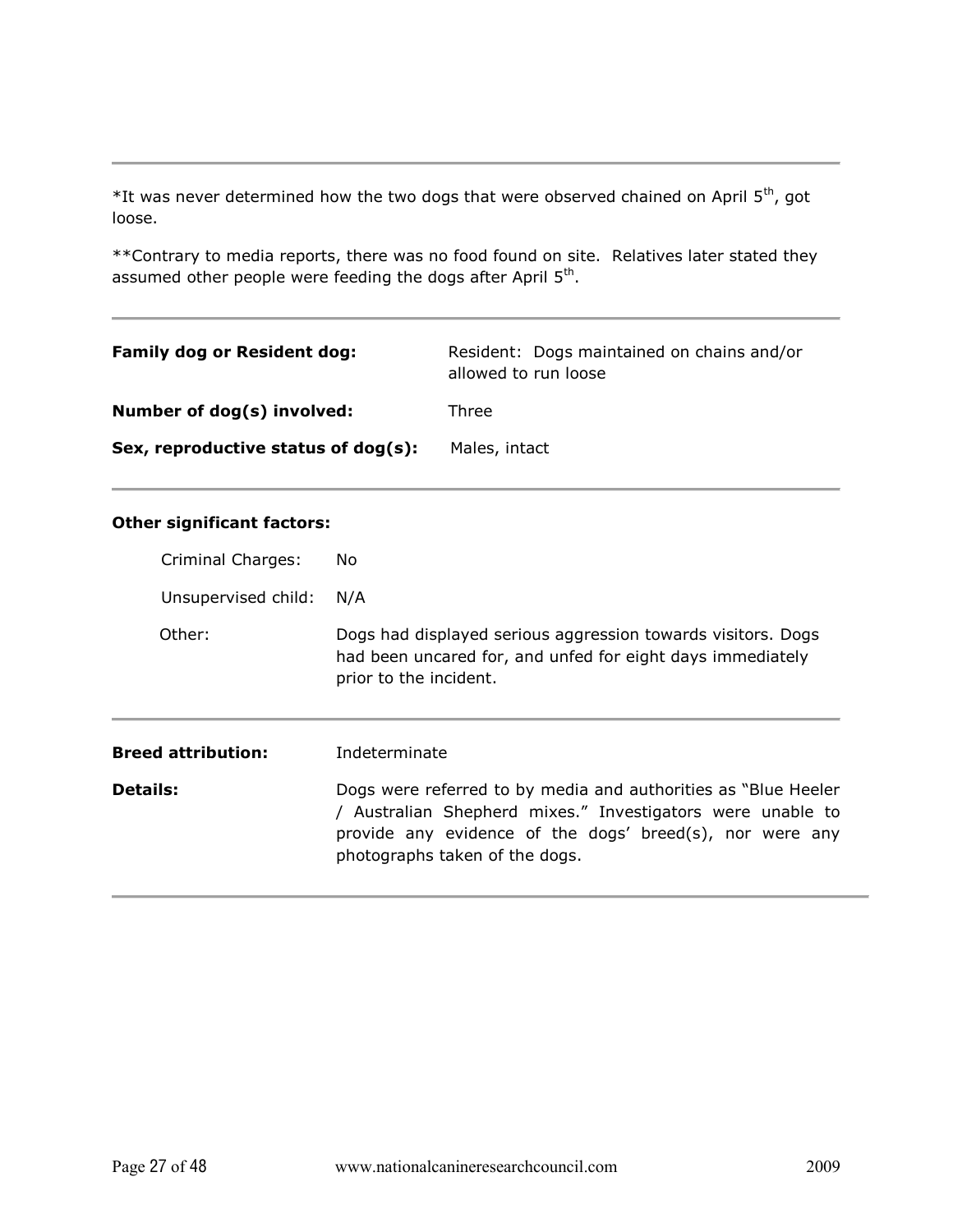

| Date:     | April 22, 2009                     |
|-----------|------------------------------------|
| Location: | Eastpointe, Michigan               |
| Victim:   | Leonard Lovejoy, 11-month-old male |

The child was reportedly standing on a bed with his parents nearby, **Circumstances:** when the family's dog attacked him. The father shot the dog with a .45 caliber handgun which he apparently kept loaded and nearby.

| <b>Family dog or Resident dog:</b>  | Unknown: No information available. As of<br>December 2010, case is still open with the<br>Eastpointe Police Department. |
|-------------------------------------|-------------------------------------------------------------------------------------------------------------------------|
| Number of dog(s) involved:          | One.                                                                                                                    |
| Sex, reproductive status of dog(s): | Male, intact                                                                                                            |

| Criminal Charges:                                                                                                                                                                                                                                                                               | As of December 2010, case is classified as an open<br>investigation. |
|-------------------------------------------------------------------------------------------------------------------------------------------------------------------------------------------------------------------------------------------------------------------------------------------------|----------------------------------------------------------------------|
| Unsupervised child:                                                                                                                                                                                                                                                                             | No.                                                                  |
| Other:                                                                                                                                                                                                                                                                                          | Unknown                                                              |
|                                                                                                                                                                                                                                                                                                 |                                                                      |
| <b>Breed attribution:</b>                                                                                                                                                                                                                                                                       | Indeterminate                                                        |
| <b>Details:</b><br>There were conflicting reports. Some news reports referred to<br>the dog as a "pit bull," while Eastpointe Fire Chief Dan Hagen<br>described the dog as a "pit bull mix." No further information is<br>available. Case is open with City of Eastpointe Police<br>Department. |                                                                      |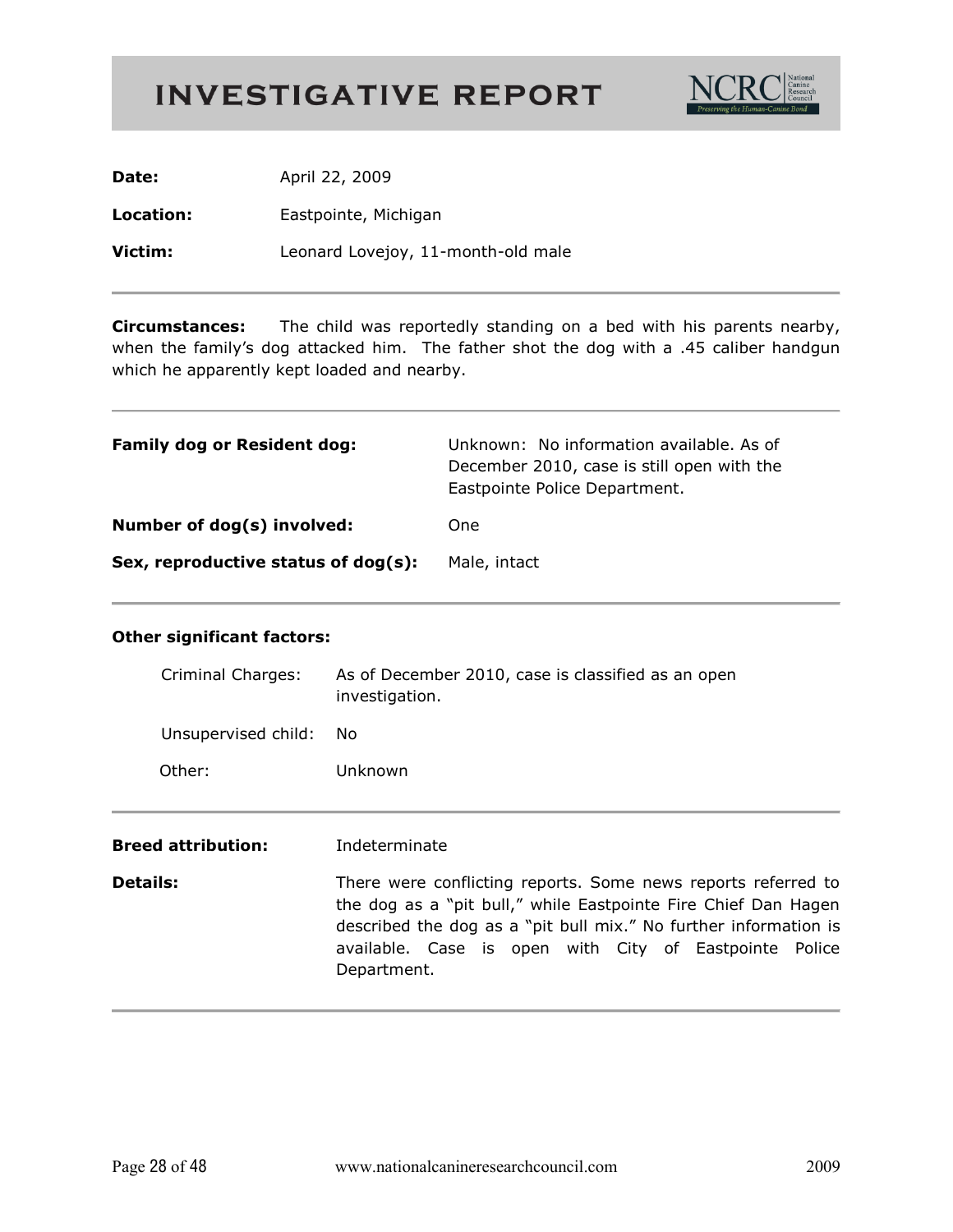

Date: June 15, 2009 Location: Rusk County, Texas Victim: Justin Clinton, 10-year-old male

**Circumstances:** Witnesses reported seeing Justin being dragged along the side of the road by two dogs. Justin was a frequent visitor to the home where the dogs resided. In a lawsuit filed against the dogs' owners, Justin's mother claimed he was skateboarding to the owners' home that fateful day.

Investigators are not sure if the dogs attacked Justin inside or outside the fenced enclosure in which they resided.

Criminal case still pending.

| <b>Family dog or Resident dog:</b>  | Resident: Dogs primarily maintained in yard.<br>Unknown whether dogs spent any significant time<br>inside the home |
|-------------------------------------|--------------------------------------------------------------------------------------------------------------------|
| Number of dog(s) involved:          | Two                                                                                                                |
| Sex, reproductive status of dog(s): | Male, intact; female, intact (had puppies 3)<br>months prior)                                                      |

#### **Other significant factors:**

| <b>Breed attribution:</b> | Indeterminate                                                             |
|---------------------------|---------------------------------------------------------------------------|
| Other:                    | Dogs had been acquired by present owners four months prior to<br>incident |
| Unsupervised child: N/A   |                                                                           |
| Criminal Charges:         | Yes: Owners charged with criminally negligent homicide                    |

**Details:** Conflicting breed attributions were given by media and authorities. Among the many descriptions assigned to the dogs were "two pit bulls"; "a pit bull mix and an American Bulldog"; and "two American bulldog mixes." NCRC was unable to obtain evidence or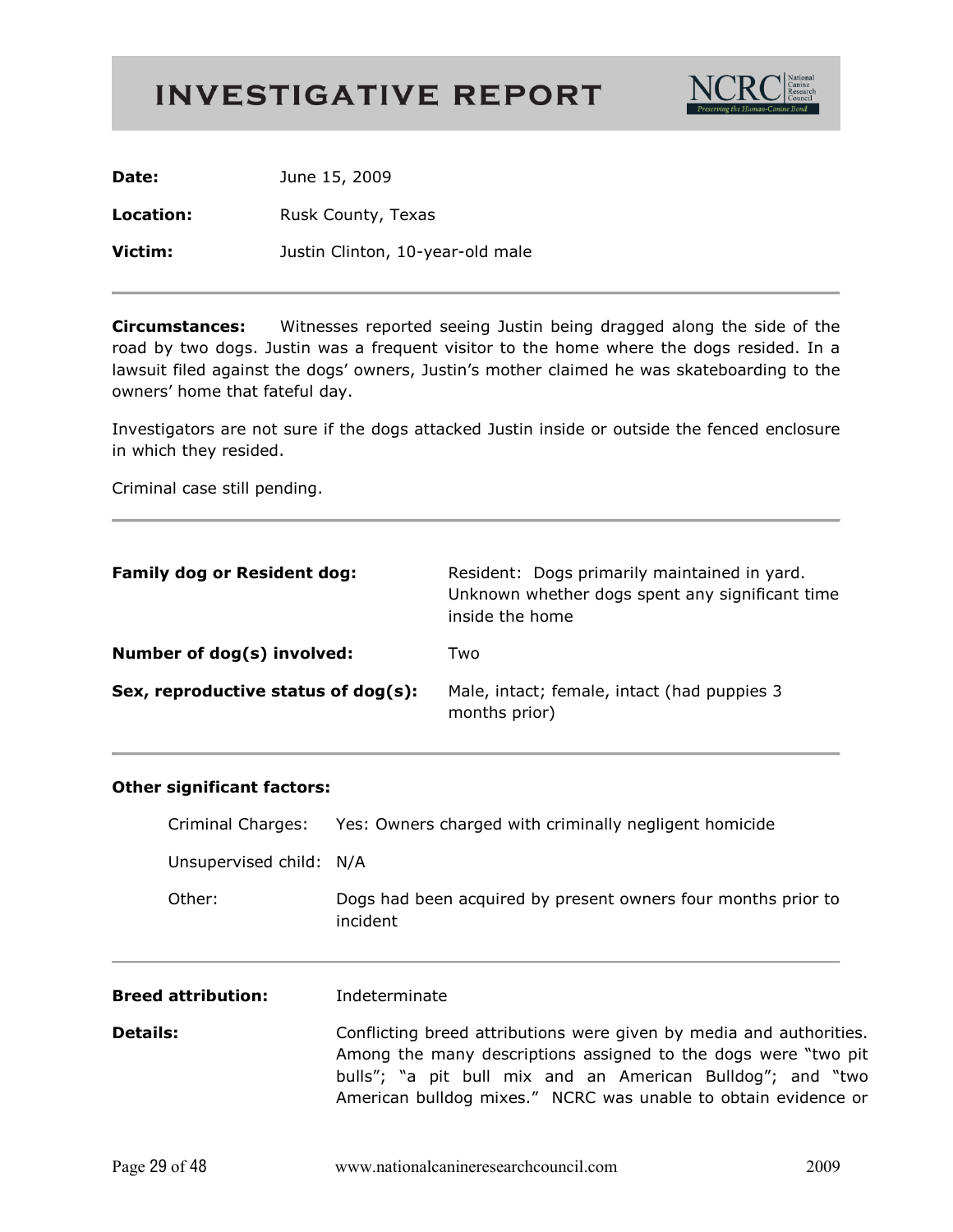documentation from the owner(s) or authorities that substantiate the breed(s) of the dogs. NCRC did obtain photographs of the dogs. Photographs were submitted to NCRC's expert advisor who concluded that the breed(s) of the dogs could not be reasonably determined from the photographs.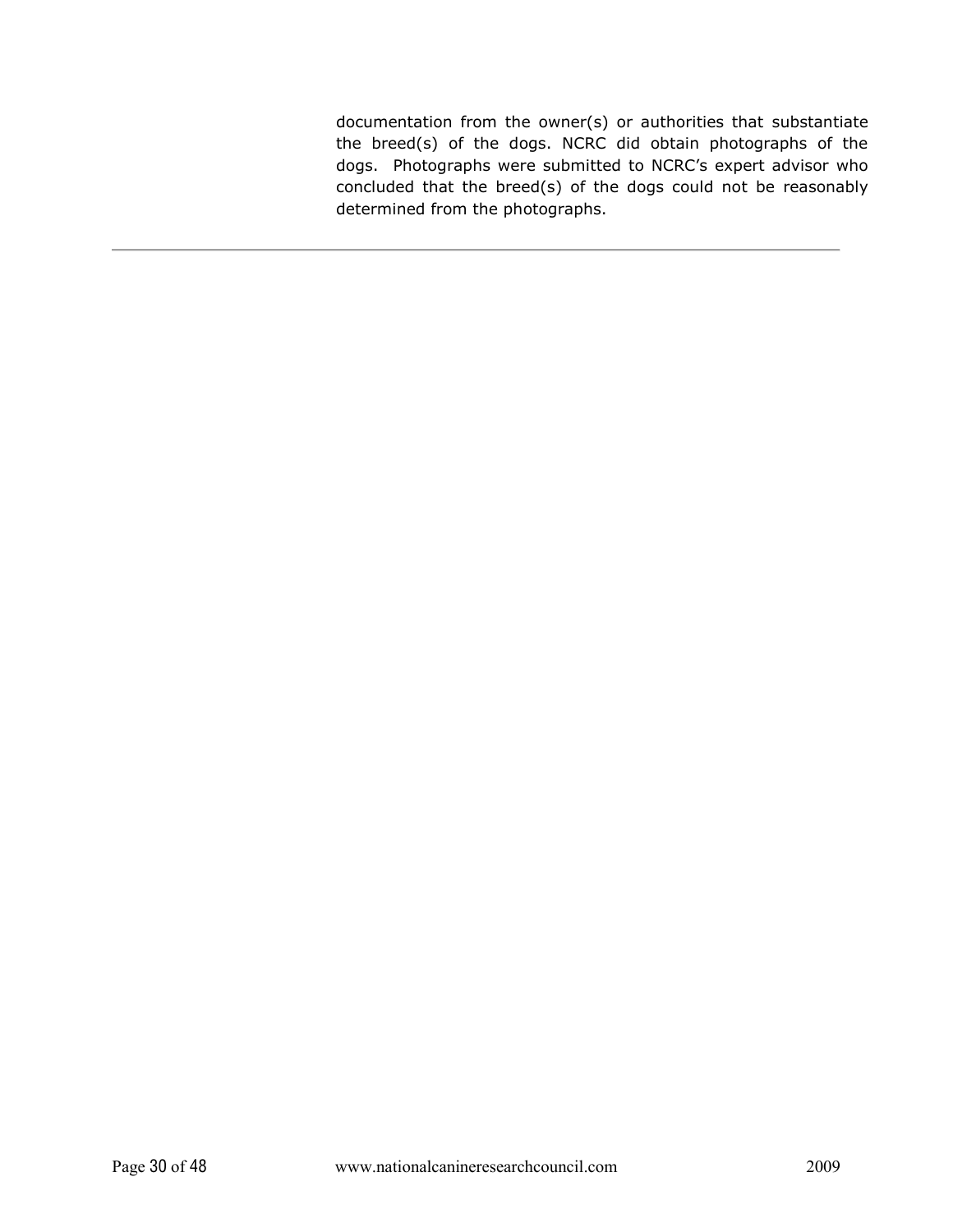

| Date:     | June 27, 2009                               |
|-----------|---------------------------------------------|
| Location: | Johnston City, Illinois                     |
| Victim:   | Gabrial Mandrell-Sauerhage, 3-year-old male |

Gabrial usually resided with his father, but on June 27<sup>th</sup> he was staying **Circumstances:** with his mother and her boyfriend in Johnston City. Gabrial's mother put him to bed around 7:30 p.m. When she checked on him at 8:00 p.m., he was not in his room. It seems Gabrial had pushed a screen out of the bedroom window and crawled into the backyard where three dogs were kept.

The media reported that one of the dogs was chained at the time. Investigators found no evidence of that. Also, contrary to the media reports of a neighbor claiming, "They've seen the dogs attack before," and that "she saw them kill another neighborhood dog last week," investigators found no evidence the dogs had been aggressive in the past.

| <b>Family dog or Resident dog:</b>  | Resident: Dogs maintained in yard                             |
|-------------------------------------|---------------------------------------------------------------|
| Number of dog(s) involved:          | One-Three: Participation of individual dogs not<br>determined |
| Sex, reproductive status of dog(s): | 1 Male; 2 females. Reproductive status not<br>known.          |

| Criminal Charges: | No.                                                        |
|-------------------|------------------------------------------------------------|
|                   | Unsupervised child: Yes. And child unfamiliar to the dogs. |
| Other:            | N/A                                                        |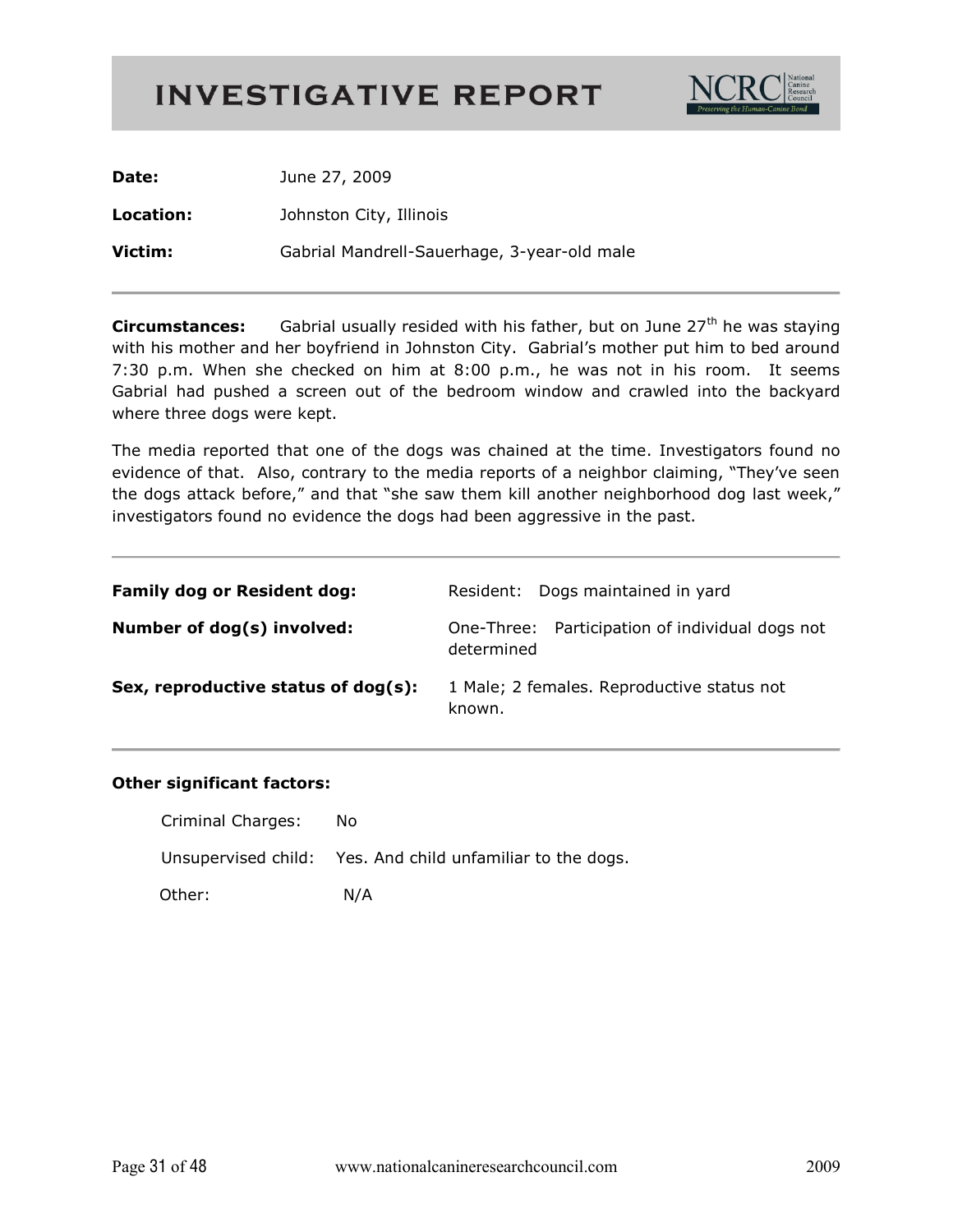| <b>Breed attribution:</b> | Indeterminate                                                                                                                                                                                                                                                                                                                                                                                                                                       |
|---------------------------|-----------------------------------------------------------------------------------------------------------------------------------------------------------------------------------------------------------------------------------------------------------------------------------------------------------------------------------------------------------------------------------------------------------------------------------------------------|
| <b>Details:</b>           | Conflicting reports referred to the dogs as a "collie" or "collie"<br>mix," and "pit bulls" or "pit bull mixes," or "three mixed<br>breeds." There was agreement among authorities that dogs<br>were mixed breed dogs. Photographs of all three dogs obtained<br>by NCRC substantiate this finding. None of the three dogs<br>conform to the standards of any recognized breed and appear<br>to be mixed breed dogs of unknown origin and genetics. |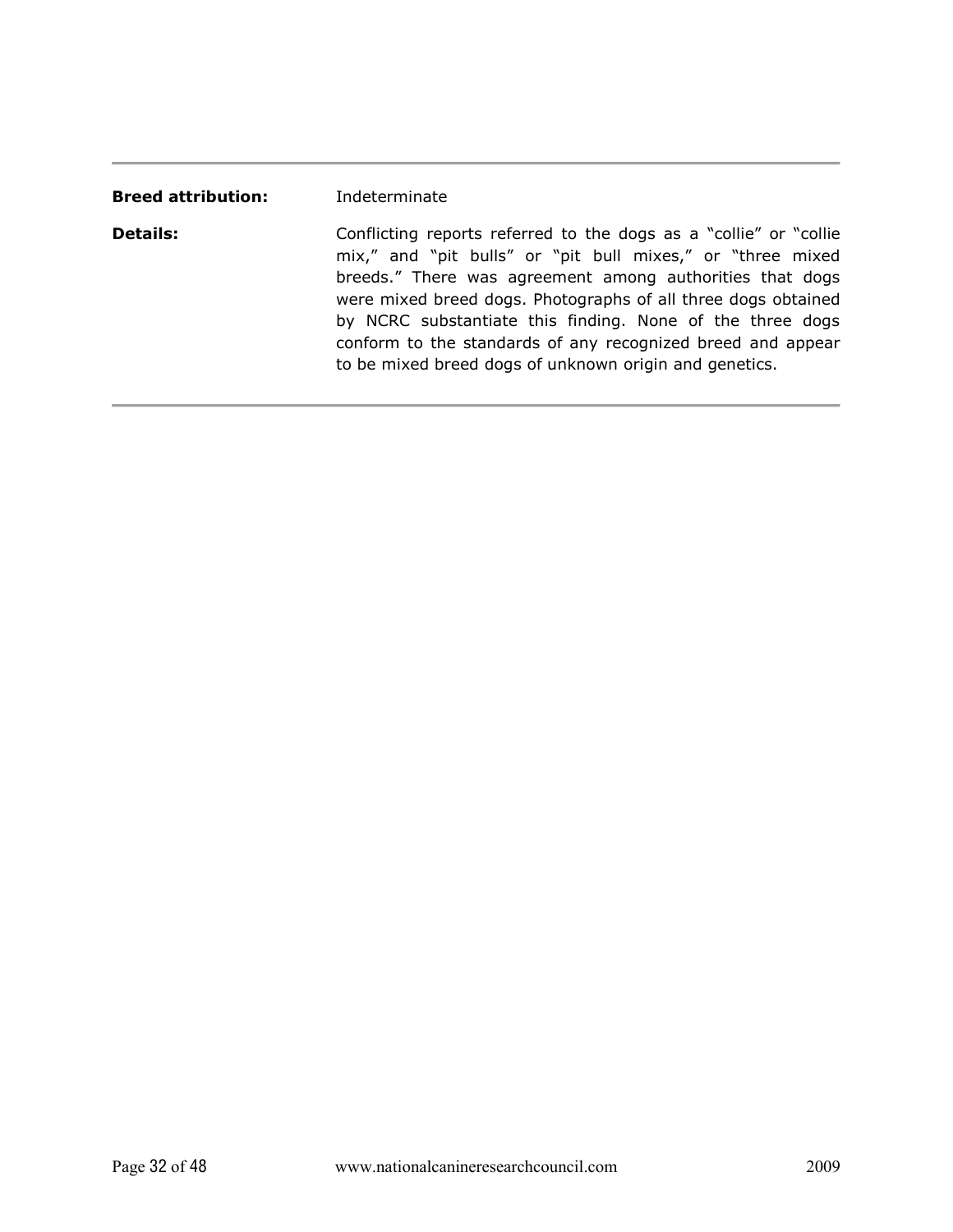

| Date:     | August 10, 2009                         |
|-----------|-----------------------------------------|
| Location: | Leesburg, Virginia                      |
| Victim:   | Carter Ridge Delaney, 20-year-old, male |

**Circumstances:** Carter Delaney's brother owned two dogs that he could not properly care for, and asked their mother to keep them at her home. She already owned two small dogs and apparently was not totally receptive to the addition of Carter's brother's two dogs. Carter was alone in the basement, when it appears a fight broke out between his brother's two dogs (an intact male, and female in estrus) and his mother's small intact male dog. The small dog was killed, as was Carter.

| <b>Family dog or Resident dog:</b>  | Resident: Dogs maintained in basement of home<br>because owner could not care for them |
|-------------------------------------|----------------------------------------------------------------------------------------|
| Number of dog(s) involved:          | One or two: Participation of individual dogs not<br>determined                         |
| Sex, reproductive status of dog(s): | Male, intact; female, intact (in estrus)                                               |

| Criminal Charges:      | No                                                         |
|------------------------|------------------------------------------------------------|
| Unsupervised child: No |                                                            |
| Other:                 | Two intact male dogs in basement with female dog in estrus |

| <b>Breed attribution:</b> | Indeterminate                                                                                                                                                                                                                                      |
|---------------------------|----------------------------------------------------------------------------------------------------------------------------------------------------------------------------------------------------------------------------------------------------|
| <b>Details:</b>           | Media reported dogs involved to be "pit bulls." NCRC was<br>unable to obtain any evidence or documentation from the<br>owner(s) or authorities that substantiate the breed(s) of the<br>dogs. Photographs of the dogs are not currently available. |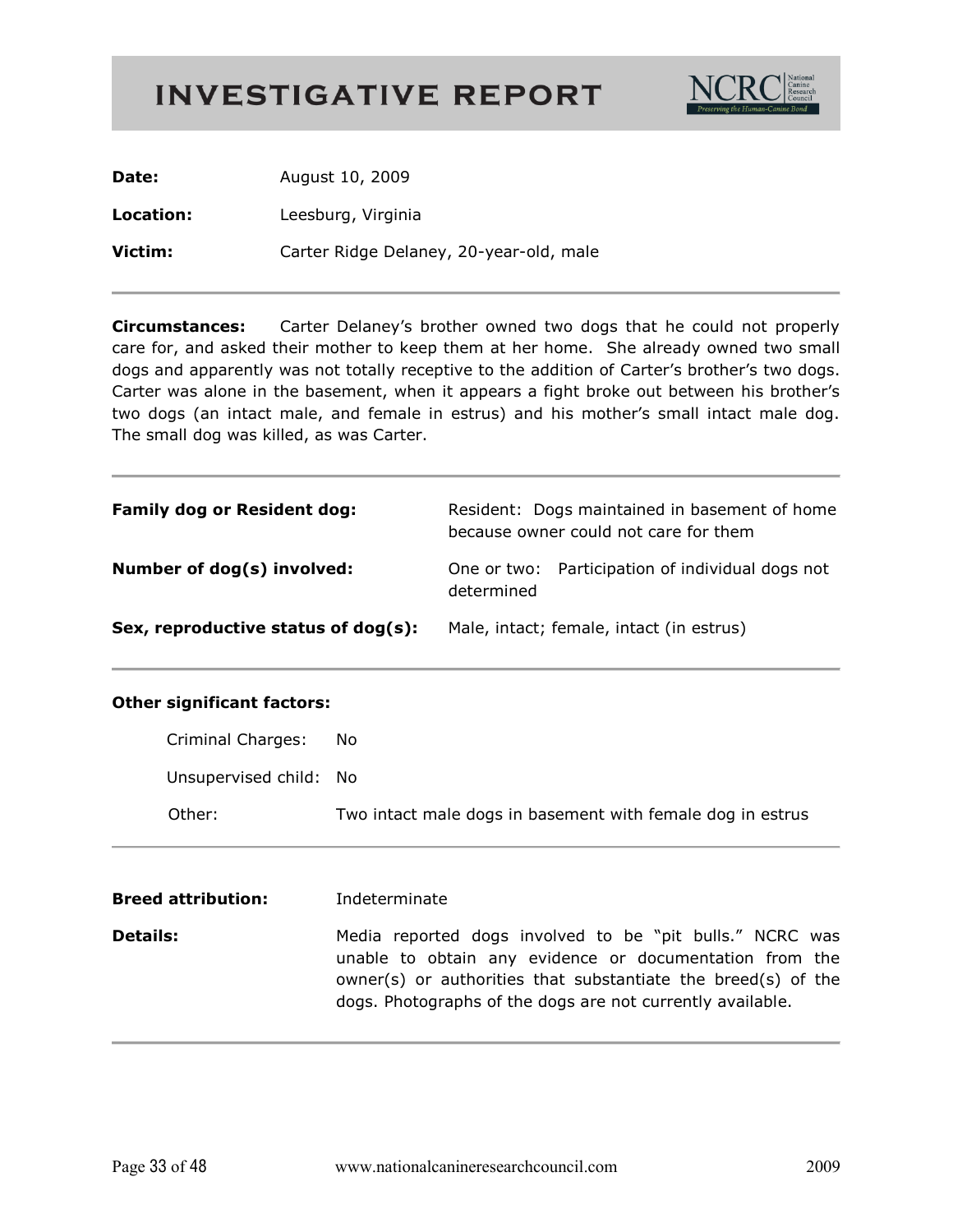

| Date:     | August 15, 2009                                                          |
|-----------|--------------------------------------------------------------------------|
| Location: | Oglethorpe County, Georgia                                               |
| Victim:   | Sherry Schweder, 65-year-old female<br>Lothar Schweder, 77-year-old male |

**Circumstances:** Authorities believe Sherry Schweder had gone out for an evening walk on the rural road where she and her husband Lothar lived. She was attacked by a large group of abandoned dogs who lived on and near a neighbor's property. When Sherry did not return home, Lothar drove down the road looking for her. He apparently found her body on the road and got out of the car, at which point he was attacked. Both bodies were found lying near the car the next day.

A neighbor, Howard Thaxton, claimed he periodically fed the dogs. Thaxton recently had become ill and moved away, but stated that he had returned to the property every other day to feed the dogs.

Despite Thaxton's claims, NCRC's investigation revealed that the dogs were extremely malnourished and did not appear to have received even minimal amounts of food. All of the dogs were infested with parasites. Some also had open wounds infested with maggots.

| <b>Family dog or Resident dog:</b>  | Resident: Semi-feral, abandoned dogs                       |
|-------------------------------------|------------------------------------------------------------|
| Number of dog(s) involved:          | Large pack, $> 12$ dogs; exact number of dogs<br>unknown   |
| Sex, reproductive status of dog(s): | Males, intact; females, intact; and female with<br>puppies |

| Criminal Charges:       | No.                                                                                               |
|-------------------------|---------------------------------------------------------------------------------------------------|
| Unsupervised child: N/A |                                                                                                   |
| Other:                  | Double fatality by large pack of dogs. Extreme animal abuse.<br>Dogs abandoned without resources. |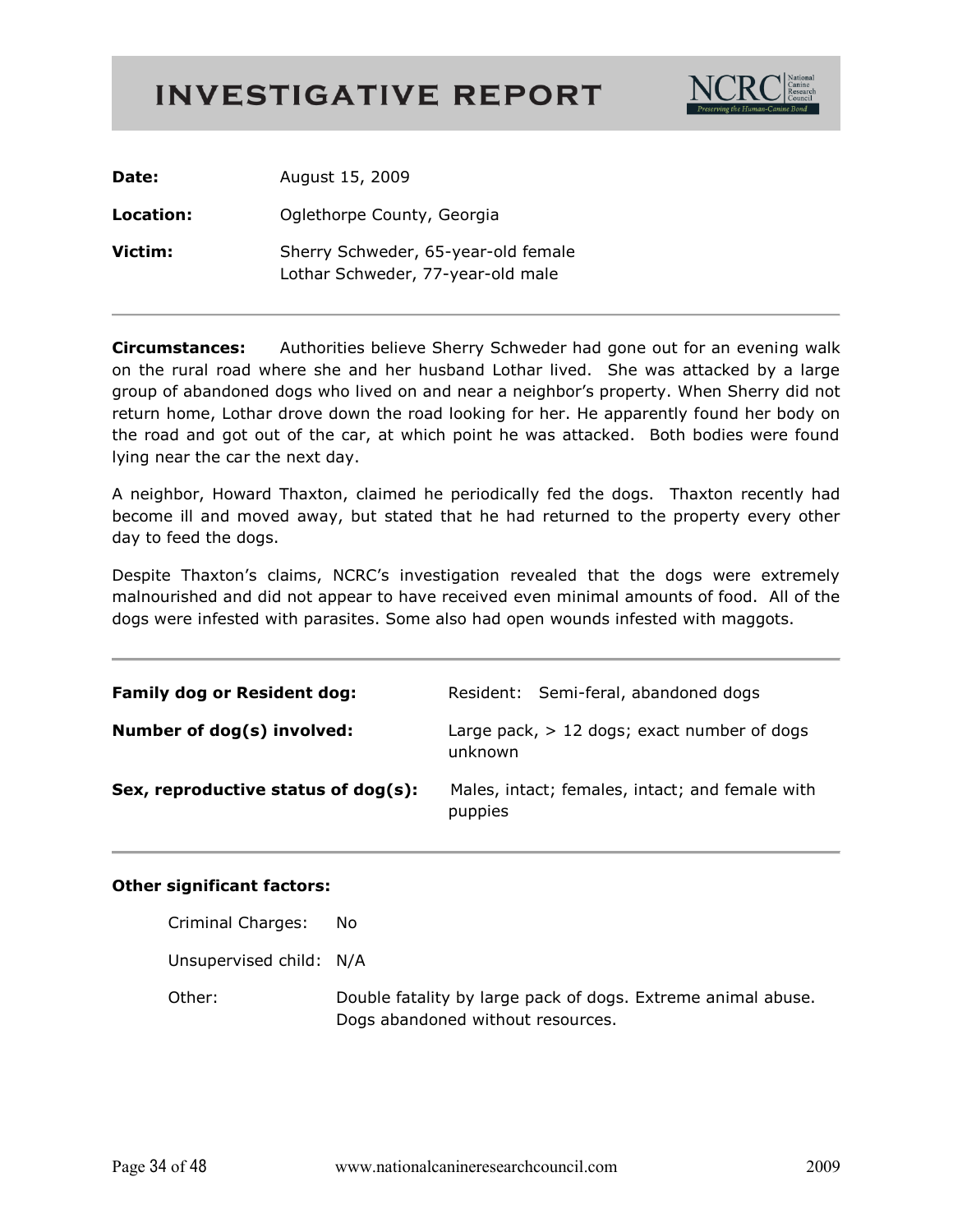| <b>Breed attribution:</b> | Indeterminate                                                                                                                                                                               |
|---------------------------|---------------------------------------------------------------------------------------------------------------------------------------------------------------------------------------------|
| <b>Details:</b>           | Consensus among authorities that all were mixed breed dogs.<br>Photographs of the dogs obtained by NCRC substantiate that the<br>dogs were mixed breed dogs of unknown origin and genetics. |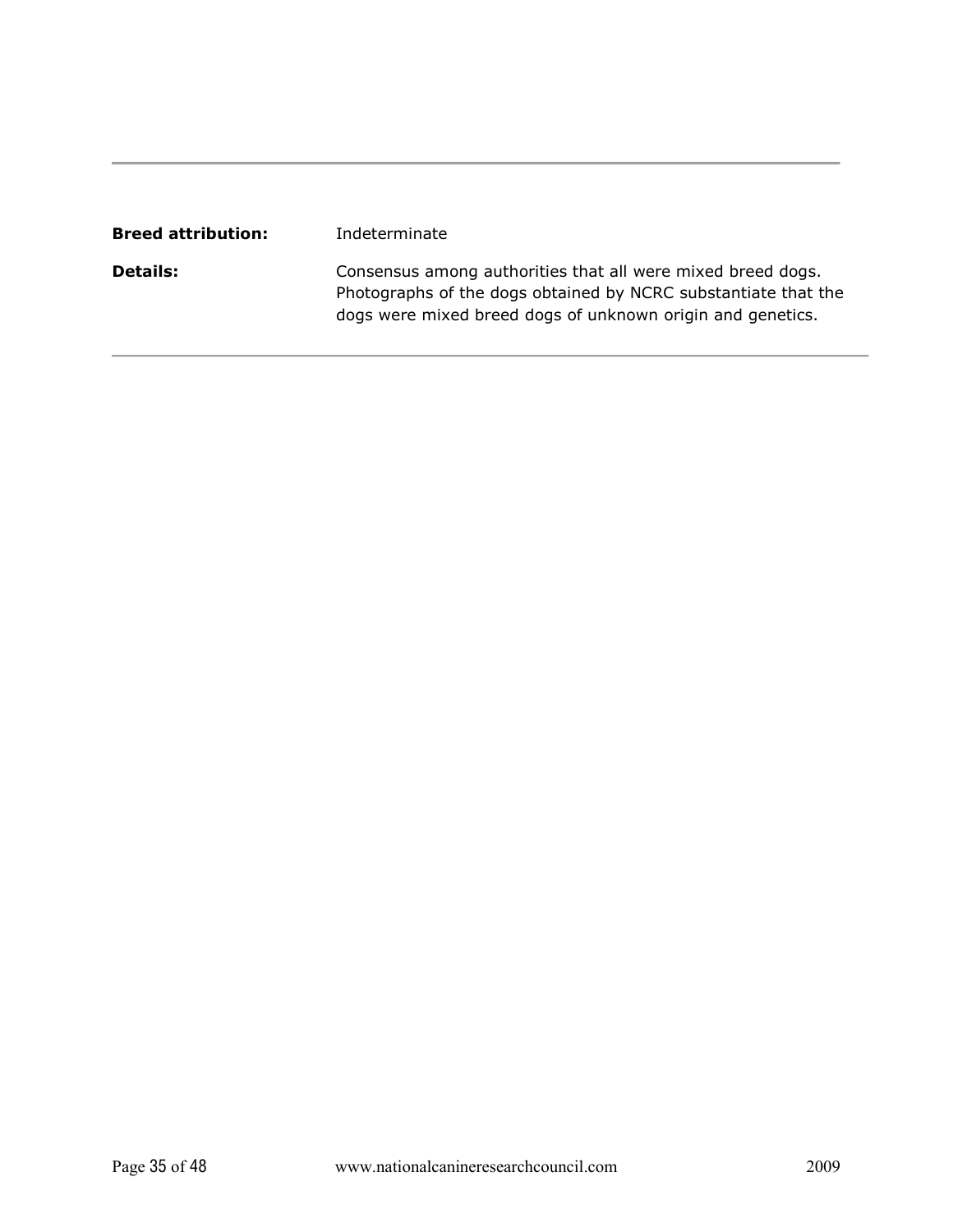

| Date:     | August 15, 2009               |
|-----------|-------------------------------|
| Location: | Hardy County, West Virginia   |
| Victim:   | Justin Kummer, 3-day-old male |

**Circumstances:** Justin Kummer had only been home from the hospital for a few hours. Justin's mother was feeding the infant and left the room to answer the phone. When she returned to the room, she found Nila, one of the family's dogs, "acting weird" near the baby. The second dog, Harley, also entered the room and began "acting weird." As the mother turned to push Harley away from the infant, Nila grabbed the infant. Justin died before reaching the hospital.

| <b>Family dog or Resident dog:</b>  | Family: Maintained inside the home as a pet. |
|-------------------------------------|----------------------------------------------|
| Number of dog(s) involved:          | One.                                         |
| Sex, reproductive status of dog(s): | Female, intact                               |

| Criminal Charges:      | No.                                               |
|------------------------|---------------------------------------------------|
| Unsupervised child: No |                                                   |
| Other:                 | The infant had only been in the home a few hours. |

| <b>Reliability of breed attribution:</b> | Reasonable                                                                                                   |
|------------------------------------------|--------------------------------------------------------------------------------------------------------------|
| <b>Breed attribution:</b>                | American Pit Bull Terrier                                                                                    |
| <b>Details:</b>                          | Evidence of dog's pedigree and photographs<br>obtained by NCRC reasonably substantiate<br>breed attribution. |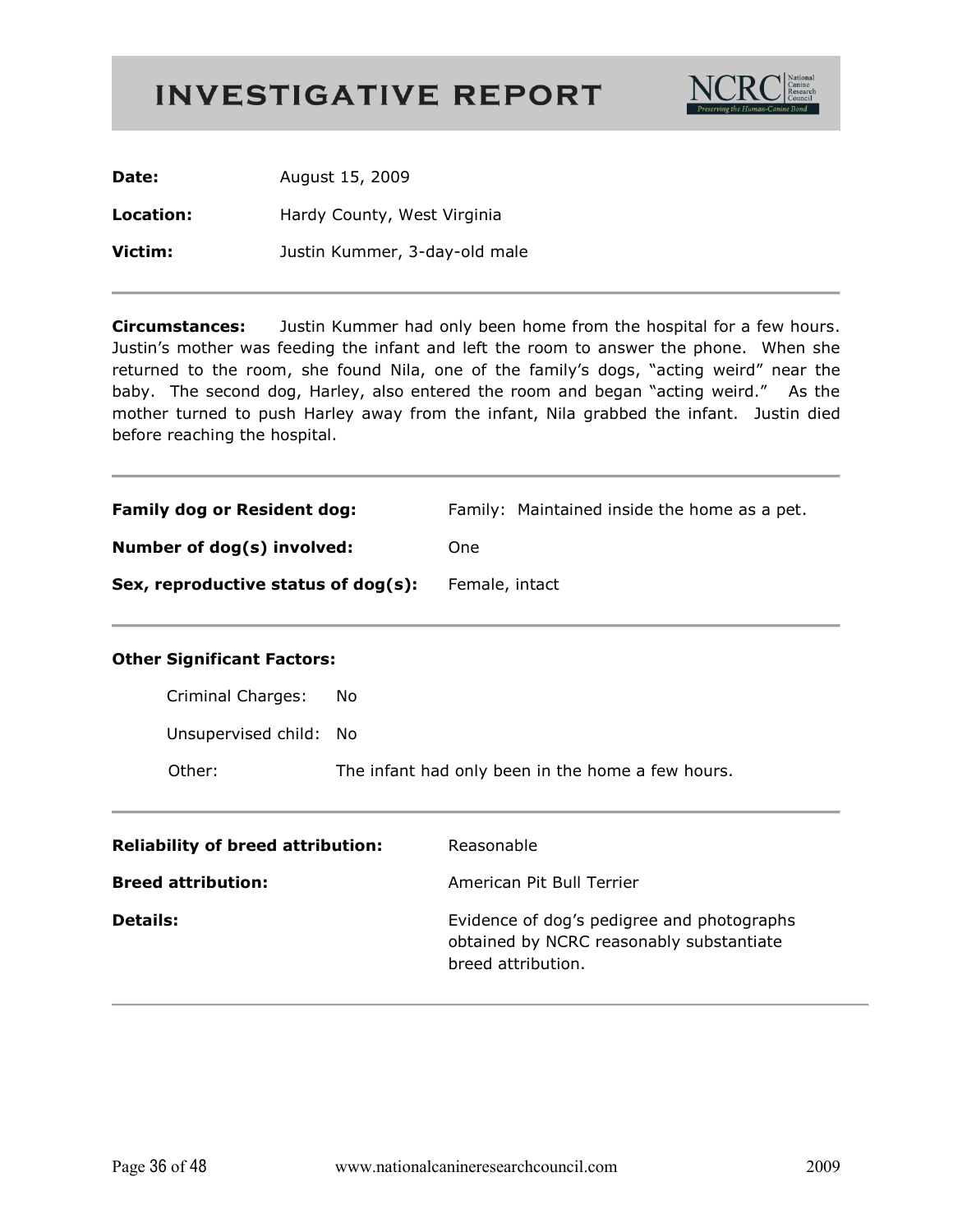

| Date:     | September 27, 2009               |
|-----------|----------------------------------|
| Location: | Orange County, Virginia          |
| Victim:   | Jasmine Deane, 23-month-old girl |

**Circumstances:** Jasmine had wandered outside, unsupervised, to where her family kept a dog chained. Virtually all media sources reported the dog to be a "family dog," with one media source identifying the dog as the "family's longtime pet pit bull."

NCRC's investigation revealed that the dog had been isolated from humans for most of his ten years, either in the basement in the winter, or chained outside in the summer.

| <b>Family dog or Resident dog:</b>  | Dog maintained in yard on chain, or in<br>Resident:<br>basement. |
|-------------------------------------|------------------------------------------------------------------|
| Number of dog(s) involved:          | One                                                              |
| Sex, reproductive status of dog(s): | Male, intact                                                     |

#### **Other significant factors:**

| Criminal Charges: | - No                                                      |
|-------------------|-----------------------------------------------------------|
|                   | Unsupervised child: Yes. And child unfamiliar to the dog. |
| Other:            | Dog maintained for 10 years in semi-isolation.            |

**Breed attribution:** Indeterminate

**Details:** Media reported the dog was a "pit bull." NCRC was unable to obtain evidence or documentation from the owner(s) or authorities to substantiate the breed reported in the media. NCRC did obtain photographs of the dog. Photographs were submitted to NCRC's expert advisor who concluded that the breed of the dog could not be reasonably determined from the photographs.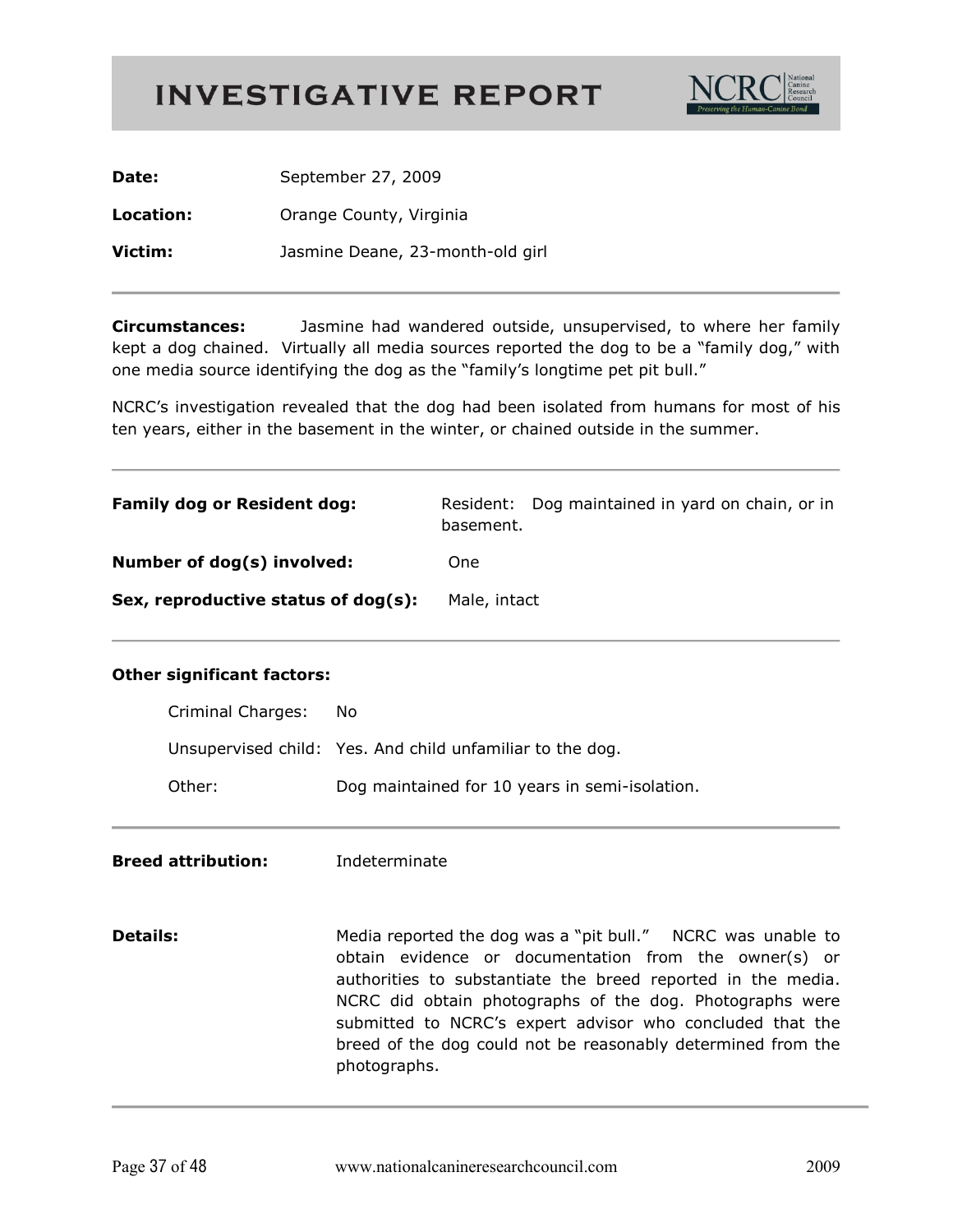

Date: October 23, 2009 Location: Delhi, California Victim: Colten Smith, 17-month-old male

**Circumstances:** Colten Smith wandered, unsupervised, into the backyard of his babysitter's home where a dog was being kept. Some media sources reported the dog belonged to the babysitter; however, it was later revealed that the babysitter had been watching the dog for her future in-laws for a week prior to the incident.

| <b>Family dog or Resident dog:</b>  | Unknown                              |
|-------------------------------------|--------------------------------------|
| Number of dog(s) involved:          | One                                  |
| Sex, reproductive status of dog(s): | Male; reproductive status not known. |

| Criminal Charges: | - No                                                      |
|-------------------|-----------------------------------------------------------|
|                   | Unsupervised child: Yes. And child unfamiliar to the dog. |
| Other:            | The dog had been in residence for less than one week.     |

- **Breed attribution:** Indeterminate
- **Details:** The media alternately referred to the dog as a "pit bull" or a "pit bull / Akita mix." NCRC was unable to obtain evidence or documentation from the owner(s) or authorities that substantiate the breed of the dog. NCRC did obtain photographs of the dog. Photographs were submitted to NCRC's expert advisor who concluded that the breed of the dog could not be reasonably determined from the photograph.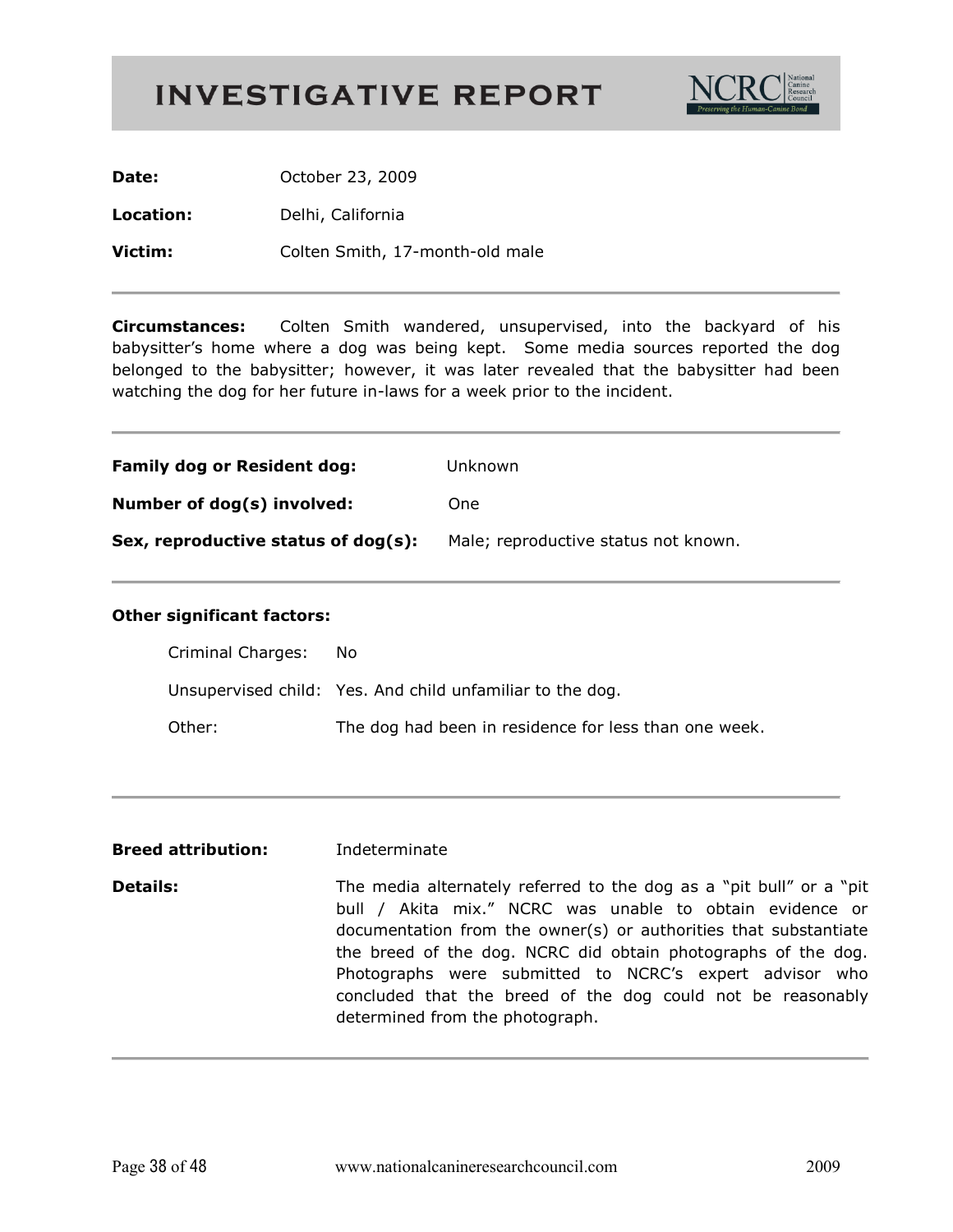

**Date:** October 28, 2009

**Location:** Prescott, Arkansas

**Victim:** Matthew Clayton Hurt, 2-year-old male

**Circumstances:** Two-year-old Matthew Clayton wandered, unsupervised, four blocks from his home into a yard where multiple dogs were chained. He approached one of the dogs.



Location where dog spent his life chained.

| <b>Family dog or Resident dog:</b>  |              | Resident: Dog maintained in yard on chain. |
|-------------------------------------|--------------|--------------------------------------------|
| Number of dog(s) involved:          | One          |                                            |
| Sex, reproductive status of dog(s): | Male, intact |                                            |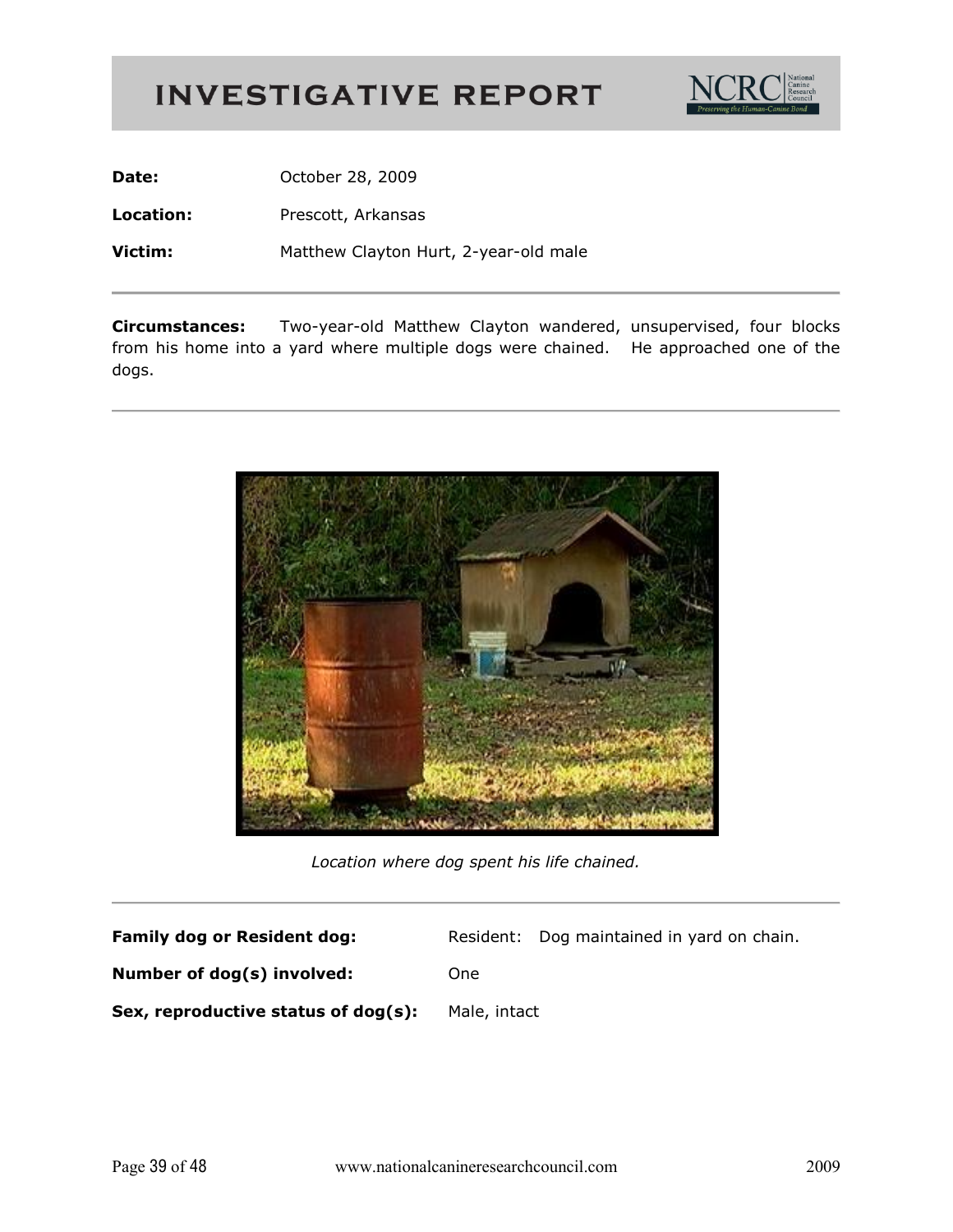### **Other significant factors:**

| Criminal Charges:         | Yes. Matthew's caretaker has been charged with endangering<br>the welfare of a child.                                                                                                                                                                                                                                |
|---------------------------|----------------------------------------------------------------------------------------------------------------------------------------------------------------------------------------------------------------------------------------------------------------------------------------------------------------------|
| Unsupervised child:       | Yes. And child unfamiliar to the dog.                                                                                                                                                                                                                                                                                |
| Other:                    | N/A                                                                                                                                                                                                                                                                                                                  |
| <b>Breed attribution:</b> | Indeterminate                                                                                                                                                                                                                                                                                                        |
| <b>Details:</b>           | Media reported the dog to be a "pit bull." NCRC was unable to<br>obtain evidence or documentation from the owner or authorities<br>that substantiate the breed of the dog. NCRC did obtain<br>photographs of the dog. Photographs were submitted to<br>NCRC's expert advisor who concluded that the breed of the dog |

could not be reasonably determined from the photographs.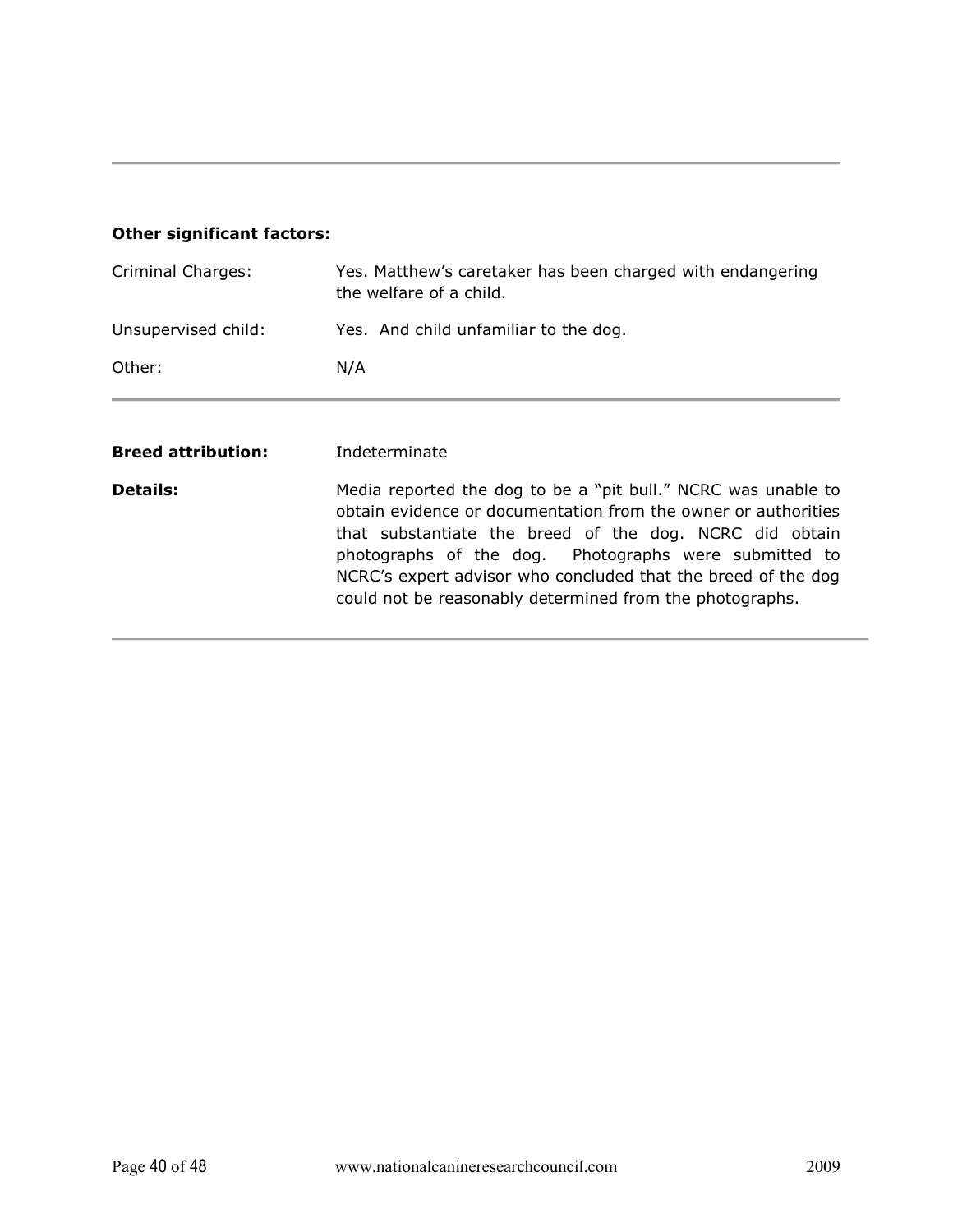

| Date:     | November 5, 2009                        |
|-----------|-----------------------------------------|
| Location: | Union County, Mississippi               |
| Victim:   | Destiny Marie Knox, 16-month-old female |

**Circumstances:** Destiny followed her babysitter into the woman's trailer. The door to the home was open, as the babysitter was unloading groceries. One of the dogs chained in the yard slipped out of its collar and entered the home.

Neighbors reported they "never saw the dogs off their chains."

| <b>Family dog or Resident dog:</b>  | Resident: One of a number of dogs maintained<br>in yard on chains. |
|-------------------------------------|--------------------------------------------------------------------|
| Number of dog(s) involved:          | One                                                                |
| Sex, reproductive status of dog(s): | Male, intact                                                       |

#### **Classification of Incident:**

| Criminal Charges:         | Presented to grand jury - Returned "No Bill"                                                                                                                                                                     |
|---------------------------|------------------------------------------------------------------------------------------------------------------------------------------------------------------------------------------------------------------|
| Unsupervised child:       | No.                                                                                                                                                                                                              |
| Other:                    | N/A                                                                                                                                                                                                              |
| <b>Breed attribution:</b> | Indeterminate                                                                                                                                                                                                    |
| <b>Details:</b>           | Media reported the dog to be a "pit bull." NCRC was unable to<br>substantiate breed attribution. Union County Sheriff's<br>investigator refused to release photographs, or any other<br>information on the case. |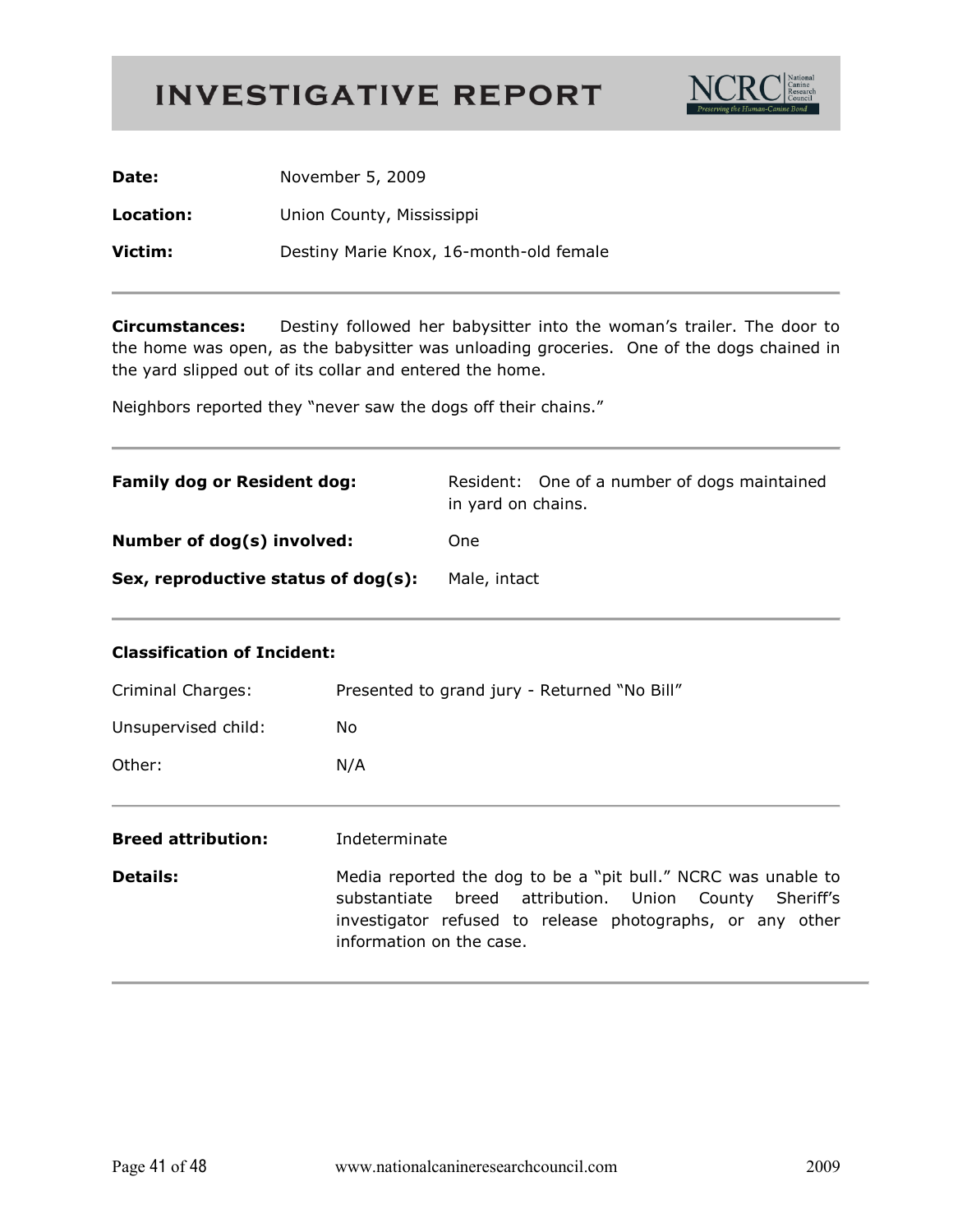

| Date:     | November 24, 2009       |                                     |
|-----------|-------------------------|-------------------------------------|
| Location: | Hardin County, Kentucky |                                     |
| Victim:   |                         | Karen Gillespie, 53-year-old female |

**Circumstances:** Karen Gillespie had gone for a walk to photograph an old one-room schoolhouse near her home. When she did not return home by 7 p.m., her husband, Stephen Gillespie, reported to the police that she was missing. Her body was found the next morning.

After determining that she died of head injuries caused by a dog, authorities seized a dog owned by Howard Miller, who lived on a property adjacent to where Gillespie's body was found. Authorities later determined a second dog, also owned by Miller, had been involved.

| <b>Family dog or Resident dog:</b>  | Resident: Dogs allowed to roam in rural area |
|-------------------------------------|----------------------------------------------|
| Number of dog(s) involved:          | Two                                          |
| Sex, reproductive status of dog(s): | Males, intact                                |

| <b>Criminal Charges:</b>  | Yes, pending; Miller has been charged with misdemeanor<br>violation of County vicious dog ordinance.                                                                                                                                                                                         |  |
|---------------------------|----------------------------------------------------------------------------------------------------------------------------------------------------------------------------------------------------------------------------------------------------------------------------------------------|--|
| Unsupervised child:       | N/A                                                                                                                                                                                                                                                                                          |  |
| Other:                    | The dog had previously bitten a Census Bureau worker.                                                                                                                                                                                                                                        |  |
| <b>Breed attribution:</b> | Indeterminate                                                                                                                                                                                                                                                                                |  |
| <b>Details:</b>           | Conflicting breed attributions given by owner, media, law<br>enforcement and animal control: Dog $#1$ was a "stray" found<br>by the present owner, and was alternately referred to as an<br>"American Bulldog," a "Boxer," or a "Boxer mix." Dog #2 was<br>reported to be a mixed breed dog. |  |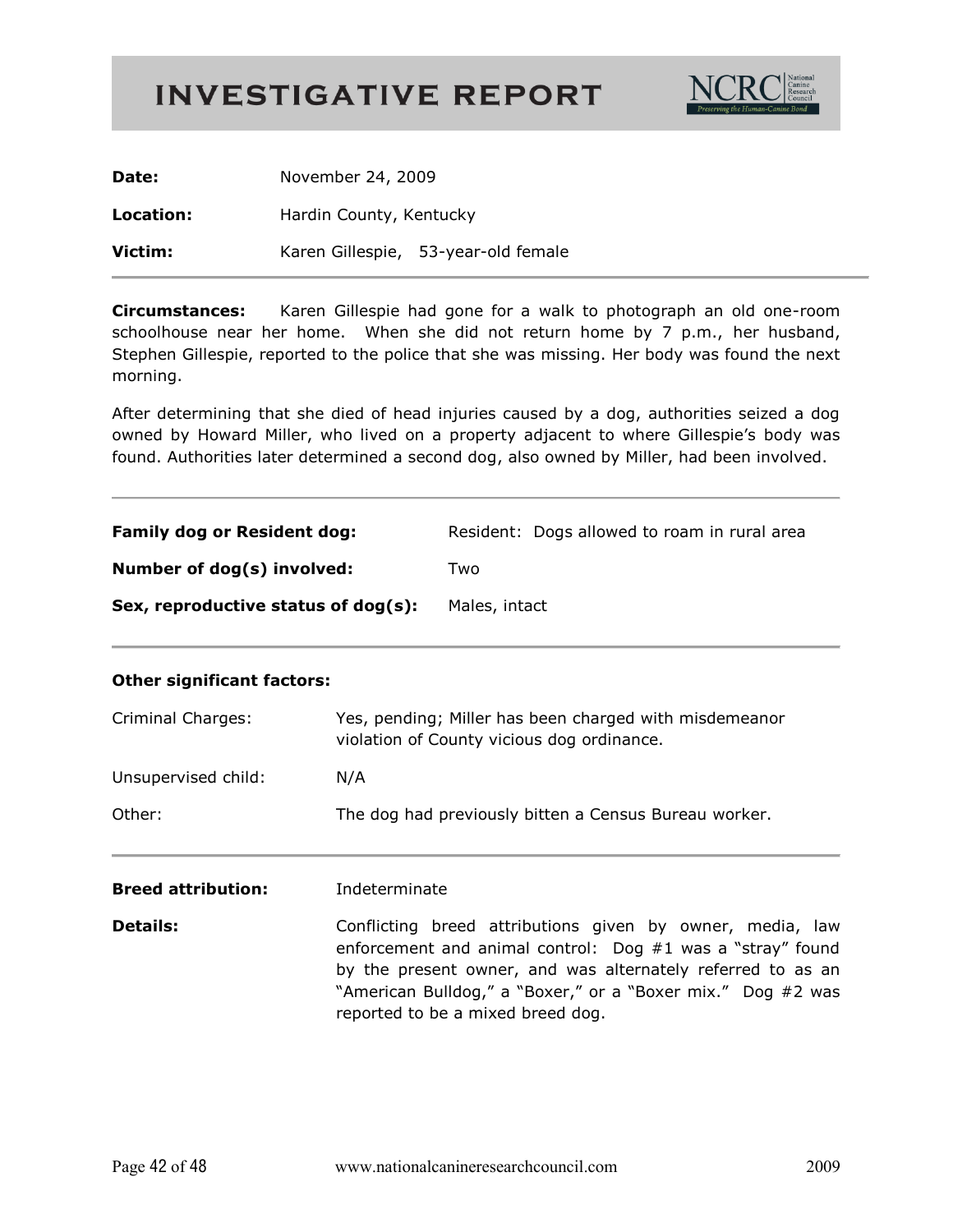NCRC did obtain photographs of Dog#1. The photographs were submitted to NCRC's expert advisor who concluded that the breed of the dog could not be reasonably determined from the photographs. Authorities and owner were in agreement that Dog  $#$  2 was a mixed breed dog of unknown origin and genetics.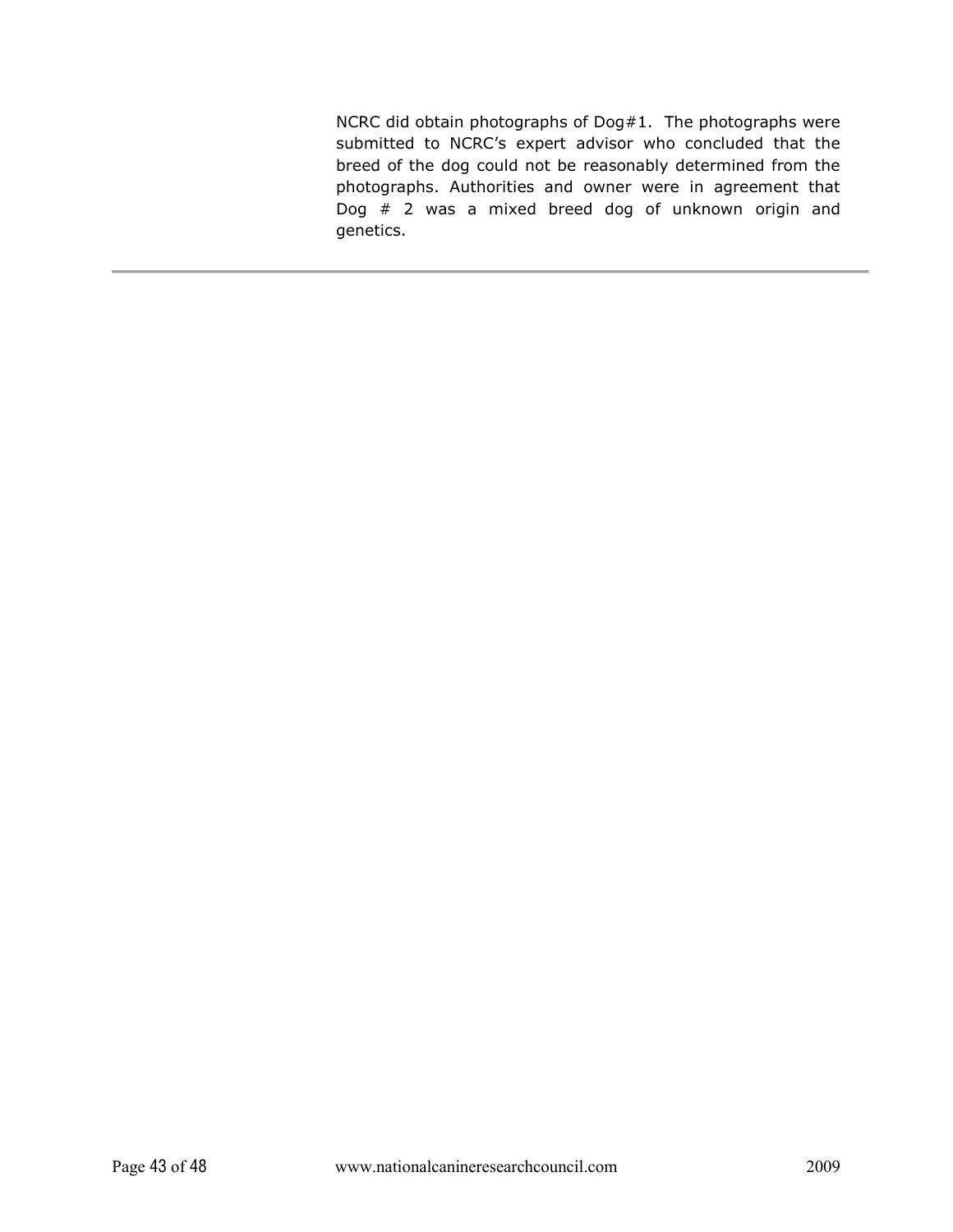

| Date of Incident: | November 27, 2009               | Date of Death: December 4, 2009 |
|-------------------|---------------------------------|---------------------------------|
| Location:         | Monroe County, West Virginia    |                                 |
| Victim:           | Lowell Bowden, 70-year-old male |                                 |

Circumstances: Lowell Bowden was taking a walk on November 27<sup>th</sup> when he was attacked by as many as five of his neighbors' loose-roaming dogs. Mr. Bowden was hospitalized with severe injuries. He died on December 4<sup>th</sup>.

Further information is not available. As of December 2010, this case remains an open criminal investigation.

| <b>Family dog or Resident dog:</b>  | Resident: Dogs allowed to roam in rural area |
|-------------------------------------|----------------------------------------------|
| Number of dog(s) involved:          | One to five                                  |
| Sex, reproductive status of dog(s): | Males and females, intact.                   |

| Criminal Charges:         | Yes. Charges of involuntary manslaughter and harboring a<br>vicious animal have been filed against four dog owners/<br>neighbors.                                                              |  |
|---------------------------|------------------------------------------------------------------------------------------------------------------------------------------------------------------------------------------------|--|
| Unsupervised child: N/A   |                                                                                                                                                                                                |  |
| Other:                    | Unknown                                                                                                                                                                                        |  |
| <b>Breed attribution:</b> | Indeterminate                                                                                                                                                                                  |  |
| <b>Details:</b>           | All of the dogs who may have been involved have been referred<br>to as "pit bulls," without citing a source. There is no<br>documentation regarding the breed or breeds of any of the<br>dogs. |  |
|                           | This is an open criminal investigation. No other information is<br>available.                                                                                                                  |  |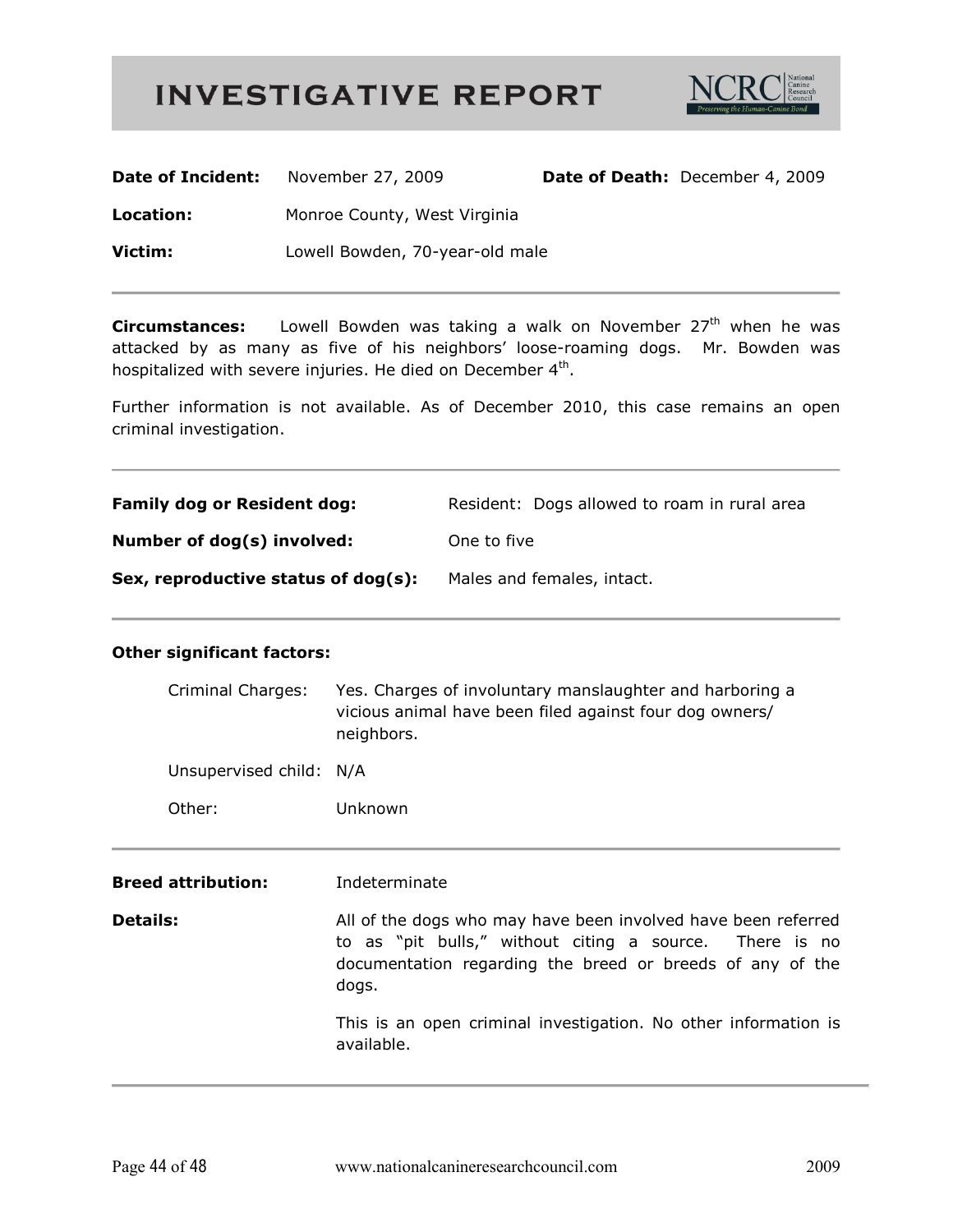

| Date:     | November 29, 2009                   |
|-----------|-------------------------------------|
| Location: | Flora, Illinois                     |
| Victim:   | Rosie Humphreys, 85-year-old female |

Rosie Humphreys was walking her small dog when a neighbor's dog **Circumstances:** broke loose from his chain and attacked Humphreys and her dog. Both Humphreys and her dog were killed. Authorities determined the dog was able to break loose of his chain due to a faulty "D" ring.

| <b>Family dog or Resident dog:</b>  | Resident: Dog maintained in yard on chain |
|-------------------------------------|-------------------------------------------|
| Number of dog(s) involved:          | One                                       |
| Sex, reproductive status of dog(s): | Male, intact                              |

|  |  |  | <b>Other significant factors:</b> |
|--|--|--|-----------------------------------|
|--|--|--|-----------------------------------|

| Criminal Charges:   | No.                                                                                                                                    |
|---------------------|----------------------------------------------------------------------------------------------------------------------------------------|
| Unsupervised child: | N/A                                                                                                                                    |
| Other:              | Although characterized as a "pet" by authorities, the dog<br>was a resident dog, permanently maintained on a chain<br>in the backyard. |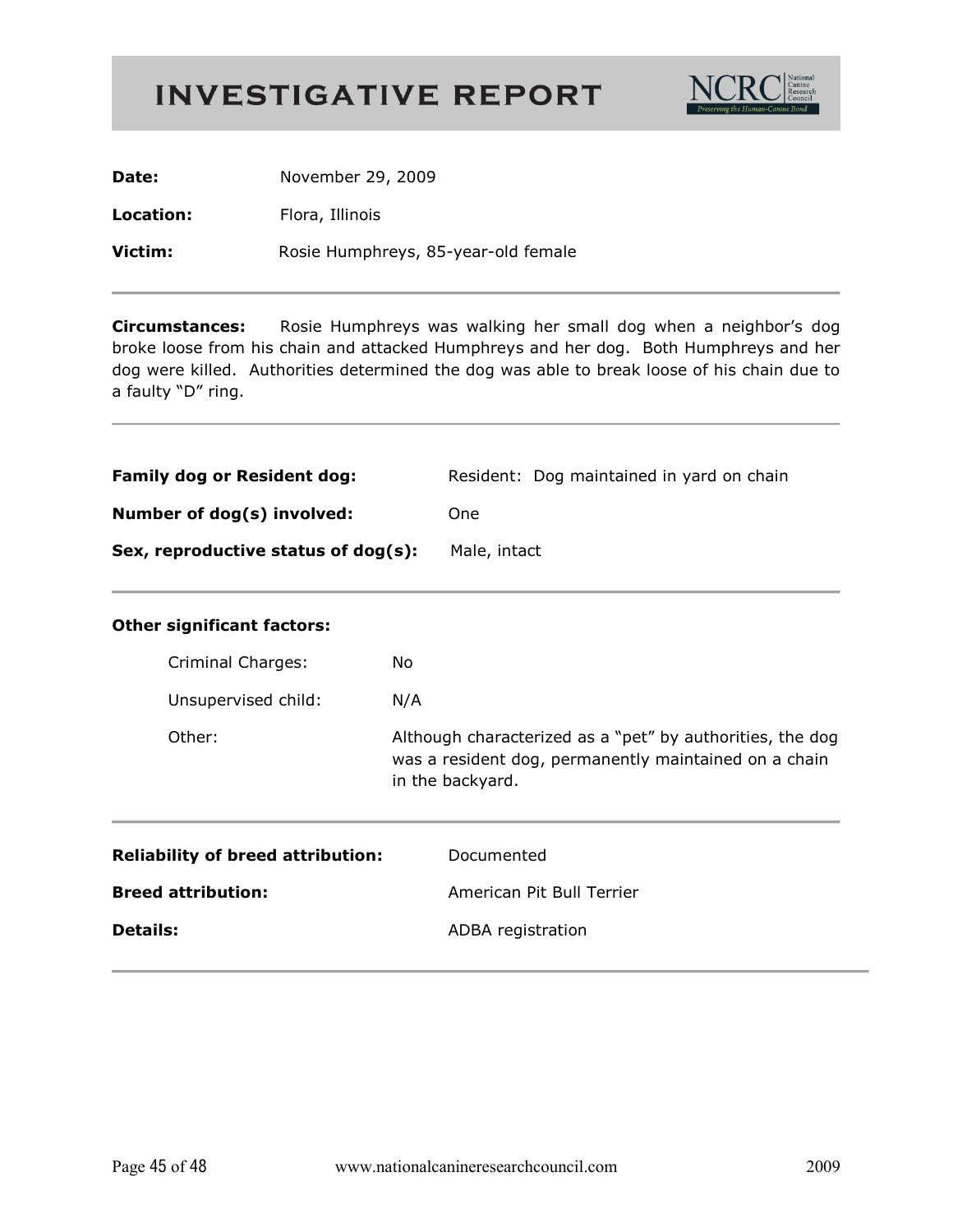

| Date:     | December 12, 2009                    |
|-----------|--------------------------------------|
| Location: | Norfolk, Virginia                    |
| Victim:   | Theresa Ellerman, 49-year-old female |

**Circumstances:** Theresa Ellerman was visiting friends. They had all being drinking and having a good time. Sometime after midnight, Theresa went into the kitchen and sat on the floor. The family's dog came into the kitchen and approached Theresa. Although the owner was also in the kitchen at the time, her back was to Theresa and she did not witness what transpired; but the dog bit Theresa once in the neck. She died from asphyxiation.

| <b>Family dog or Resident dog:</b>  | Family: Dog maintained inside the home |
|-------------------------------------|----------------------------------------|
| Number of dog(s) involved:          | One                                    |
| Sex, reproductive status of dog(s): | Male, reproductive status unknown      |

#### **Classification of Incident:**

| Criminal Charges:         | No.                                                                                                                                                                   |
|---------------------------|-----------------------------------------------------------------------------------------------------------------------------------------------------------------------|
| Unsupervised child:       | N/A                                                                                                                                                                   |
| Other:                    | Victim intoxicated; single bite by dog                                                                                                                                |
| <b>Breed attribution:</b> | Indeterminate                                                                                                                                                         |
| <b>Details:</b>           | Media reported as an "Alaskan Malamute," without citing a<br>source.                                                                                                  |
|                           | NCRC was unable to obtain evidence or documentation from the<br>owner or authorities to substantiate the breed of the dog. No<br>photograph of the dog was available. |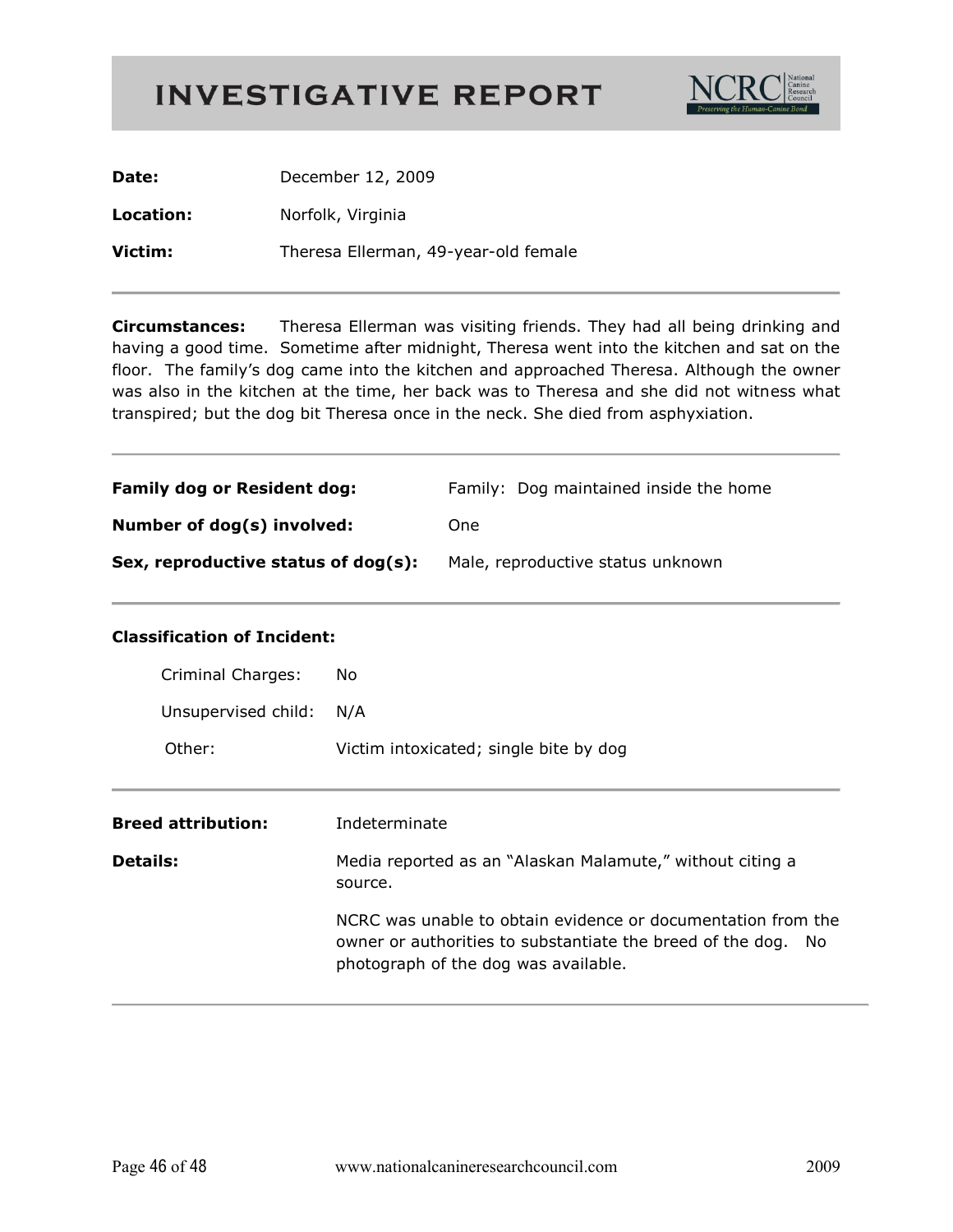

Date: December 12, 2009 Location: Pasco County, Florida Victim: Dallas Walters, 20-month-old male

**Circumstances:** Dallas was with his parents, attending a birthday party at his great aunt's home. The family was in the living room and Dallas was standing near the sofa as his mother was feeding him. When Dallas bent down to pick up some food that had dropped on the floor, a dog that had previously been chained in the backyard, came from behind the sofa. It is not known how the dog got loose from his chain. It is believed he entered the house when the family opened the door to let in some air.

| <b>Family dog or Resident dog:</b>  | Resident: Newly acquired dog maintained in yard<br>on chain |
|-------------------------------------|-------------------------------------------------------------|
| Number of dog(s) involved:          | One                                                         |
| Sex, reproductive status of dog(s): | Male, intact                                                |

| Criminal Charges:      | No                                             |
|------------------------|------------------------------------------------|
| Unsupervised child: No |                                                |
| Other:                 | Newly acquired dog kept tied to fence in yard. |

| <b>Reliability of breed attribution:</b> | Reasonable                                                                                 |
|------------------------------------------|--------------------------------------------------------------------------------------------|
| <b>Breed attribution:</b>                | Rottweiler                                                                                 |
| <b>Details:</b>                          | Evidence of dog's pedigree obtained by NCRC<br>reasonably substantiates breed attribution. |